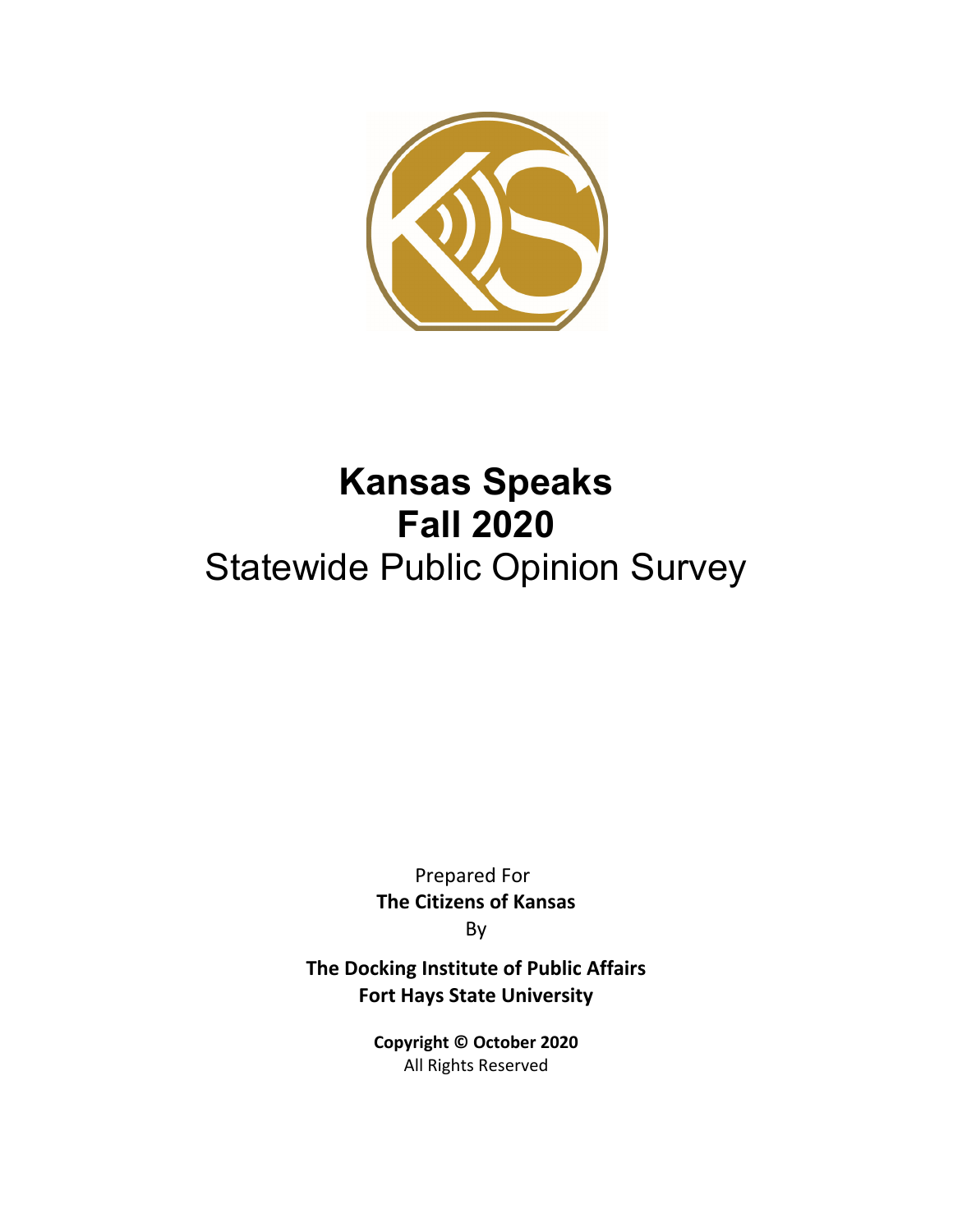

## **Fort Hays State University**

600 Park Street Hays, Kansas 67601‐4099 Telephone: (785) 628‐4197 FAX: (785) 628‐4188 www.fhsu.edu/docking

Brett Zollinger, Ph.D. Jian Sun, Ph.D. Director Assistant Director

Research Scholar **Research Coordinator** 

Michael S. Walker, MS Luis Montelongo, MBA

Lynette Ottley, BA Administrative Specialist

#### **Mission:**

To Facilitate Effective Public Policy Decision‐Making.

The staff of the Docking Institute of Public Affairs and its University Center for Survey Research are dedicated to serving the people of Kansas and surrounding states.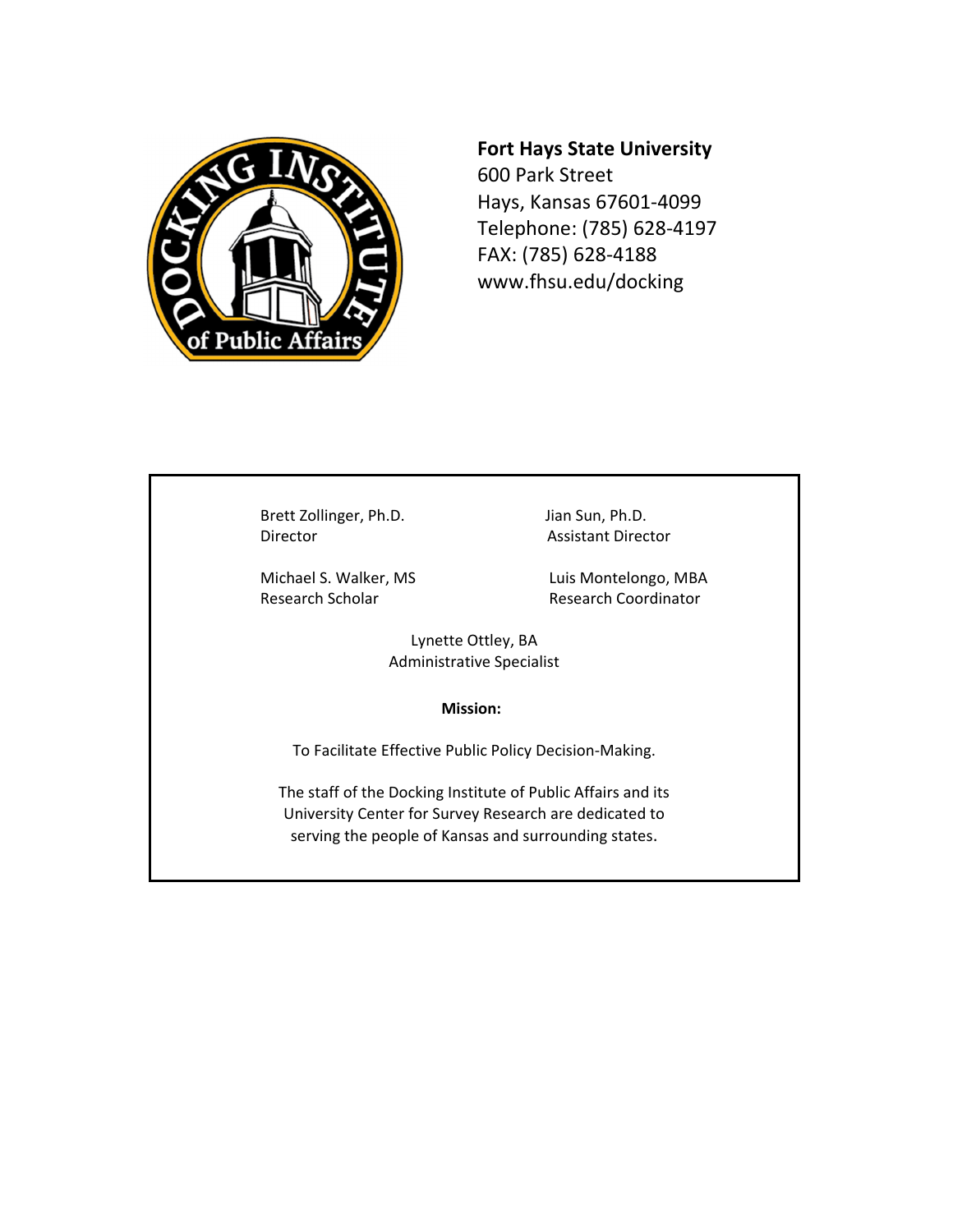## **Kansas Speaks Fall 2020**



## **Prepared By:**

Assistant Director **Director** 

Jian Sun, Ph.D. Brett Zollinger, Ph.D.

Luis Montelongo, MBA Research Coordinator

## **Prepared For:**

The Citizens of Kansas In pursuit of **Fort Hays State University's Public Affairs Mission**

> **Copyright © October 2020** All Rights Reserved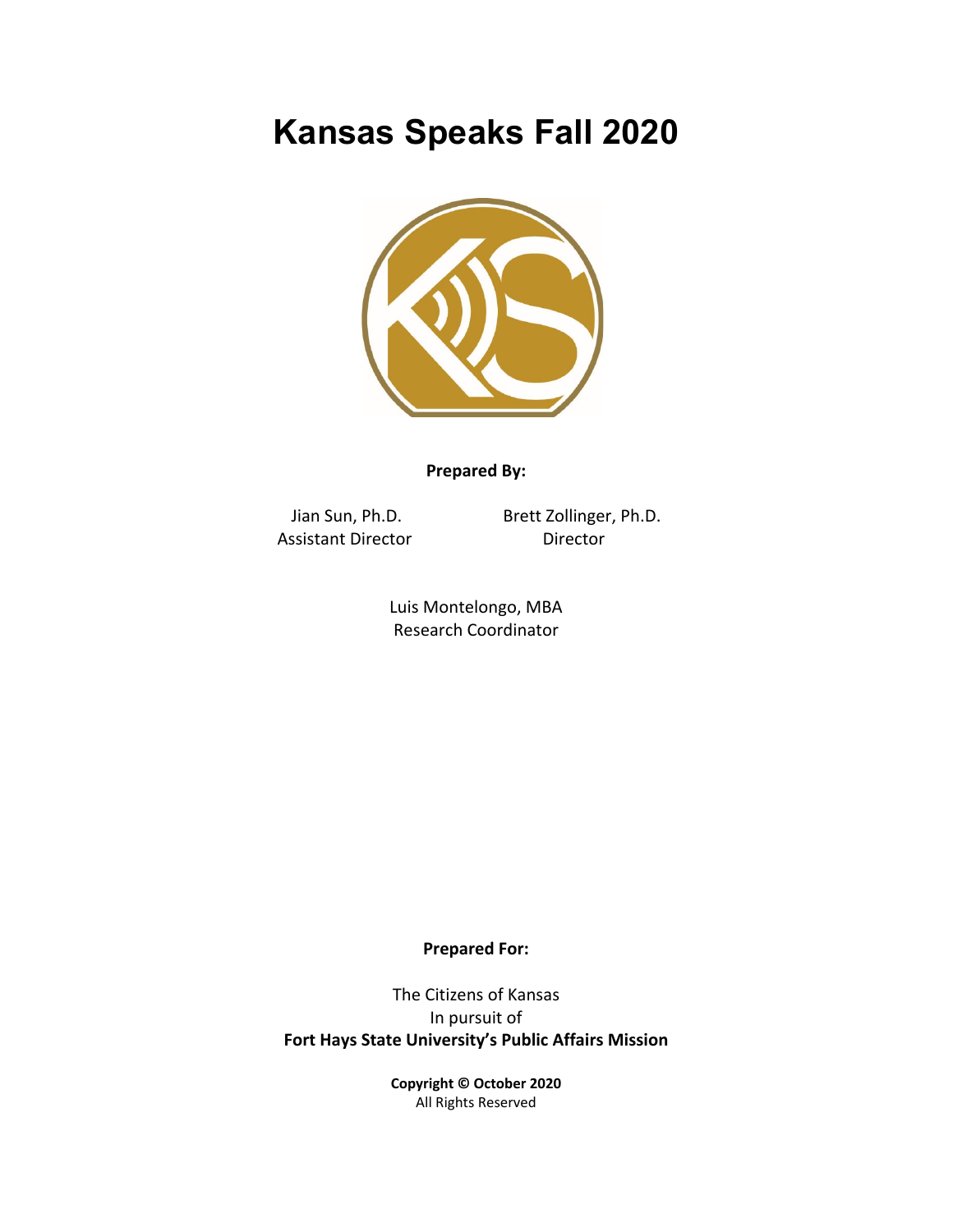## **Acknowledgement**

The Docking Institute would like to extend our thanks to the following policy fellows for their valuable contribution to the survey questionnaire development and advice regarding survey methodology:

Patrick Miller, Ph.D. **Batrick Miller, Ph.D.** Michael Smith, Ph.D. Associate Professor **Calculation** Professor Department of Political Science Department of Political Science University of Kansas *Emporia State University*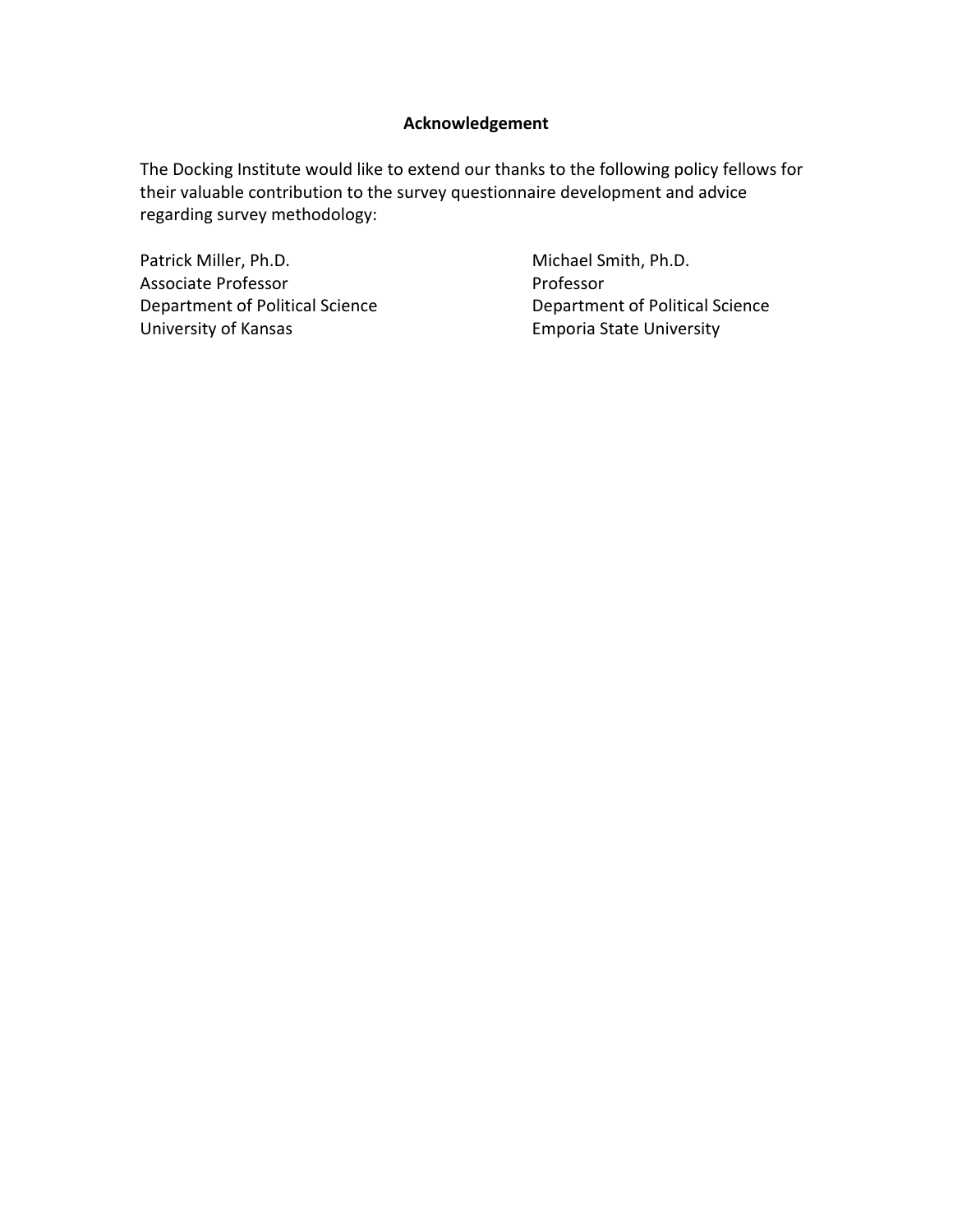## **Table of Contents**

| Appendix C: Weighted Demographic Characteristics of the Sample 25 |  |
|-------------------------------------------------------------------|--|
|                                                                   |  |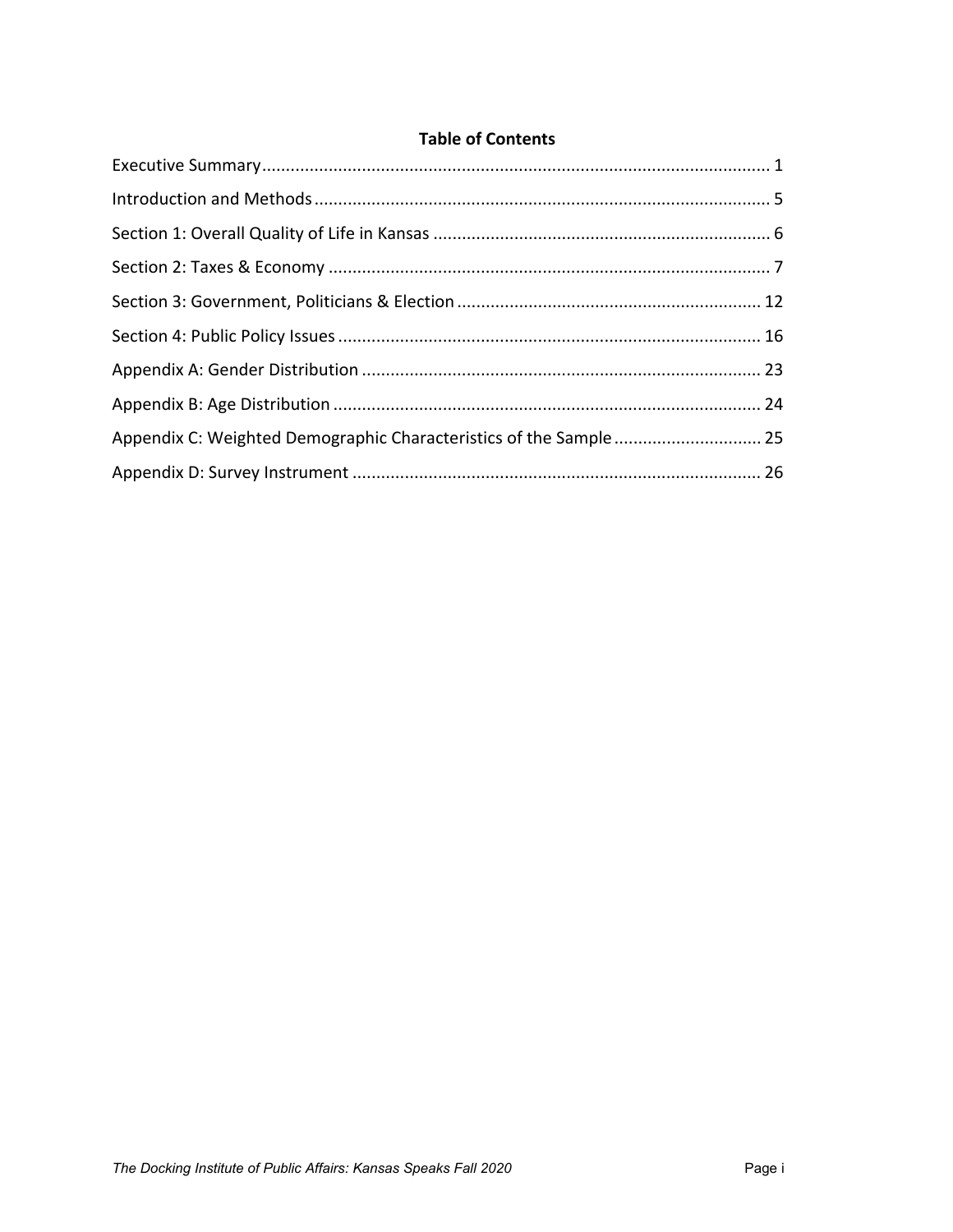## **List of Figures**

| Figure 5: Level of Concern that the Kansas Economy Will Seriously Threaten Individual's or Family's |  |
|-----------------------------------------------------------------------------------------------------|--|
|                                                                                                     |  |
|                                                                                                     |  |
|                                                                                                     |  |
|                                                                                                     |  |
|                                                                                                     |  |
|                                                                                                     |  |
|                                                                                                     |  |
|                                                                                                     |  |
|                                                                                                     |  |
| Figure 14: Satisfaction with the Overall Performance of Elected Officials 12                        |  |
|                                                                                                     |  |
|                                                                                                     |  |
| Figure 17: Voting Preference for the 2020 Presidential Election Excluding Those Who Do Not Plan     |  |
|                                                                                                     |  |
|                                                                                                     |  |
|                                                                                                     |  |
|                                                                                                     |  |
| Figure 21: Impact of Justice Ginsburg's Death on Support for Presidential Nominees 15               |  |
|                                                                                                     |  |
|                                                                                                     |  |
|                                                                                                     |  |
|                                                                                                     |  |
| Figure 26: Rating of Public Officials/Institutions' Handling of the Coronavirus Outbreak18          |  |
|                                                                                                     |  |
|                                                                                                     |  |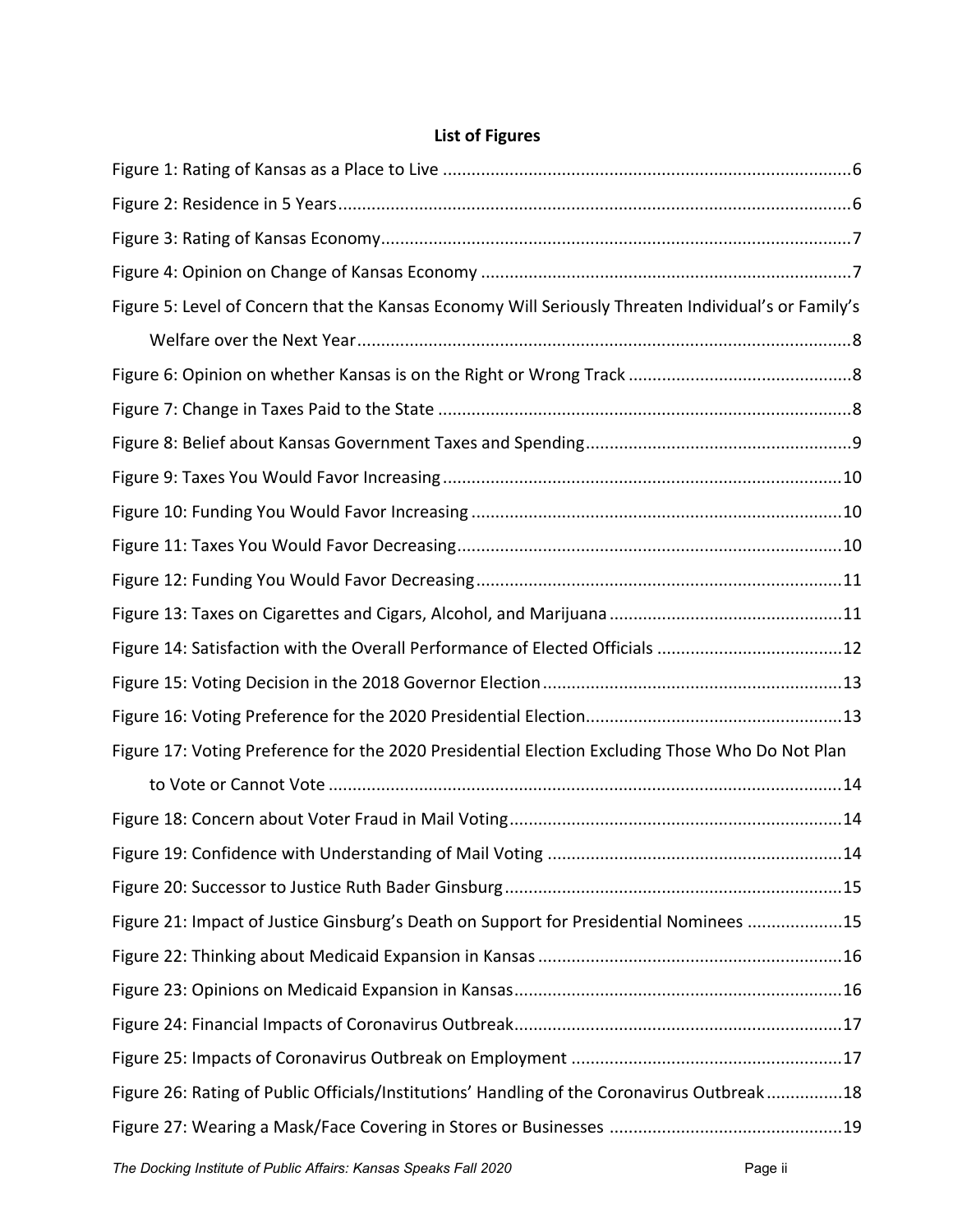| Figure 30: Confident with Public Officials to Ensure a Safe Election during the Coronavirus |  |
|---------------------------------------------------------------------------------------------|--|
|                                                                                             |  |
|                                                                                             |  |
|                                                                                             |  |
| Figure 33: Concern if Black Lives Matter Protests Bring Violence to Neighborhood22          |  |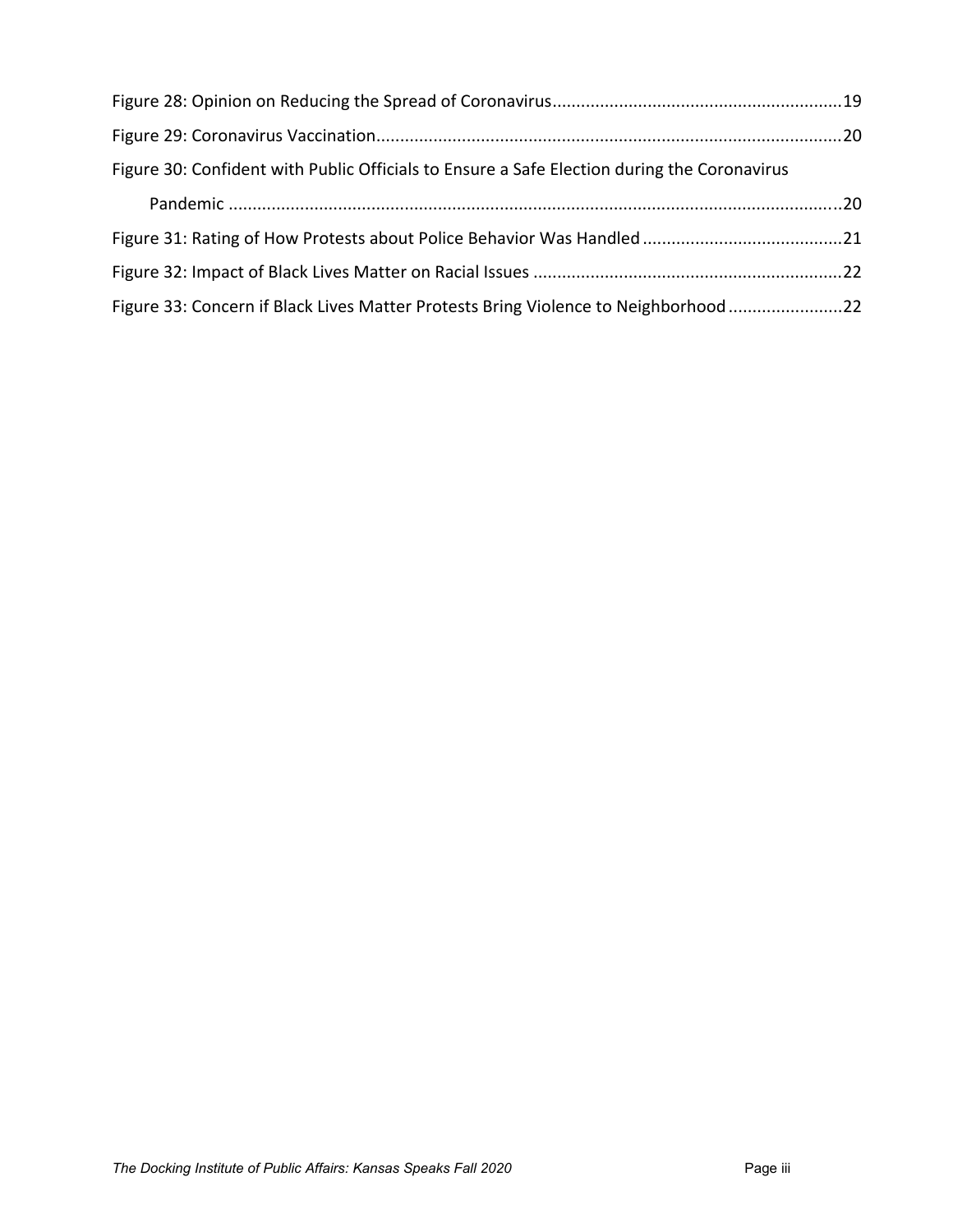## **Executive Summary**

The 2020 Kansas Speaks fall survey were conducted from September 21 to October 1. A panel of 417 adult residents of Kansas age 18 and older were surveyed online to assess their attitudes and opinions regarding various issues of interest to Kansas citizens. The survey finds:

- 56% of respondents indicated Kansas was a "very good" or "excellent" place to live. 5.8% said Kansas was a "poor" or "very poor" place to live.
- 69% of respondents would be living in the same community they are now. 15.3% would relocate out of Kansas in five years.
- 21% of respondents felt the state economy was "very good" or "excellent." 12.1% felt the economy was "poor" or "very poor." The percentage who rate it as at least "good" dropped by about 8% compared to last year's Kansas Speaks survey results.
- 12.9% of respondents felt that the Kansas economy was getting better in the last 12 months, 38% felt that it stayed the same, and 49.1% felt it was getting worse. This compares to only 20% last year who felt it was getting worse.
- 17.6% of respondents were "very concerned" about the future economy threatening their own or their family's welfare, and 26.7% were "moderately concerned" for a combined percentage of concerned at 44%. This is substantially higher than the 27.8% in last year's Kansas Speaks survey.
- 68.5% of respondents felt Kansas was on the "right track," down from 77.4% last year. 31.6% felt Kansas was on the "wrong track" this year.
- When asked to compare what they paid in sales tax, property tax, and state income tax with the amount they paid two years ago, 58.5% of respondents felt that their tax burden had increased as compared with two years ago, 36.1% felt no change, and 5.4% felt their tax burden had decreased.
- 24.4% of respondents preferred higher taxes and spending, while 49.8% preferred lower state taxes and spending. 25.7% wanted to keep the current level of taxes and spending.
- Among those in favor of increases in taxes and spending, 40.2% favored increasing income tax, 37.9% favored increasing sales tax, and 21.8% favored increasing property tax. 69% supported increasing state funding for grades kindergarten through high school, 63.2% supported increasing spending for social services, and about forty percent of respondents supported increasing funding for roads and highways, and state colleges and universities.
- Among those who preferred lower taxes and spending, 47.8% favored lowering income tax, and more than 50% favored lowering Sales taxes and property tax. 56.2% favored cutting state funding for state colleges and universities. Less than 20% of respondents supported cutting funding for roads and highways, social services, and grades kindergarten through high school.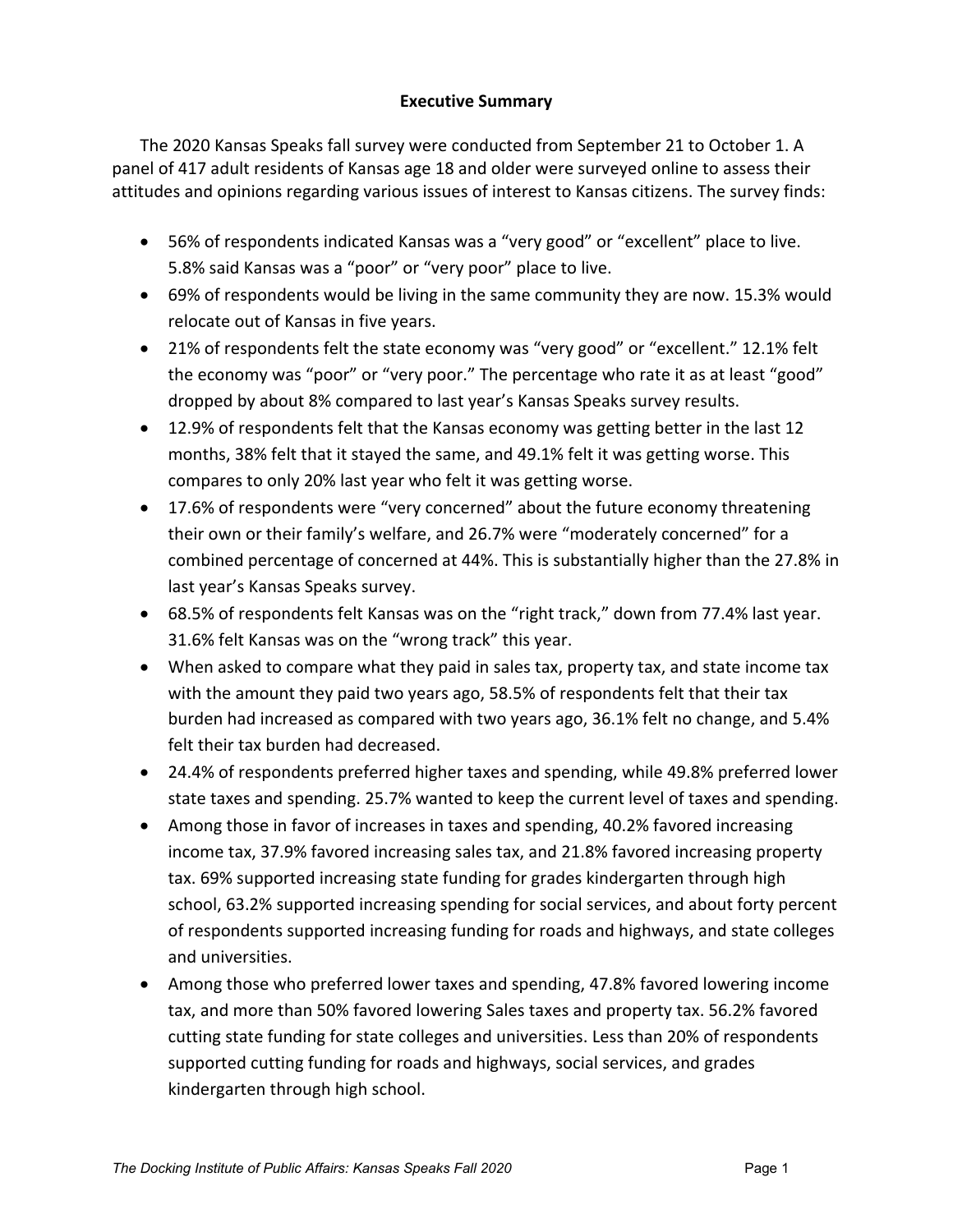- 66.1% of respondents "strongly supported" or "somewhat supported" increasing taxes on cigarettes and cigars.
- 62.5% of respondents "strongly supported" or "somewhat supported" increasing taxes on alcohol.
- 66.9% of respondents "strongly supported" or "somewhat supported" legalizing recreational marijuana for individuals 21 and older to allow taxation by the State of Kansas. 22.2% of respondents "somewhat opposed" or "strongly opposed."
- 49.5% of respondents were satisfied with the performance of Governor Laura Kelly, and 32.2% were dissatisfied.
- 43.7% of respondents were satisfied with President Trump, and 47.6% were dissatisfied.
- 17.5% of respondents were satisfied with the U.S. Congress, and 58.4% were dissatisfied.
- Among those respondents who voted in the 2018 Kansas election, 46.3% voted for Laura Kelly.
- Among registered voters, 52% would vote for Donald Trump in the upcoming presidential election; 37.6% would vote for Joe Biden.
- 26.4% of respondents were "very concerned" that voting by mail this year would lead to voter fraud and another 30.5% were "somewhat concerned;" a combined 43.1% were "not very concerned" or "not at all concerned."
- 76.6% of respondents were confident that they understood how to request and cast a vote by mail ballot in Kansas.
- 42.7% of respondents agreed and 33.9% did not agree that the winner of the November presidential election should name the successor to Supreme Court Justice Ruth Bader Ginsburg.
- 44.3% of respondents agreed and 35.7% did not agree that the U.S. Senate should confirm the nominee if President Trump appoints a new Supreme Court Justice before the presidential inauguration in January 2021.
- When asked how Justice Ginsburg's death affected their support for presidential nominees, 17% said Justice Ginsburg's death increased their support for President Trump, 21.9% said it increased their support for Democratic presidential nominee Joe Biden, and 61.2% said no impact.
- In terms of amount of thought given to the issue, 32.1% of respondents thought "a great deal" or "a lot" of Medicaid expansion as a current political issue with the Kansas legislature.
- 71.8% of respondents agreed that expanding Medicaid would help rural Kansas hospital remain in business.
- 64% of respondents agreed that the Kansans who might obtain health insurance from expanding Medicaid deserve this benefit from the state.
- 63.5% of respondents supported expanding Medicaid in Kansas.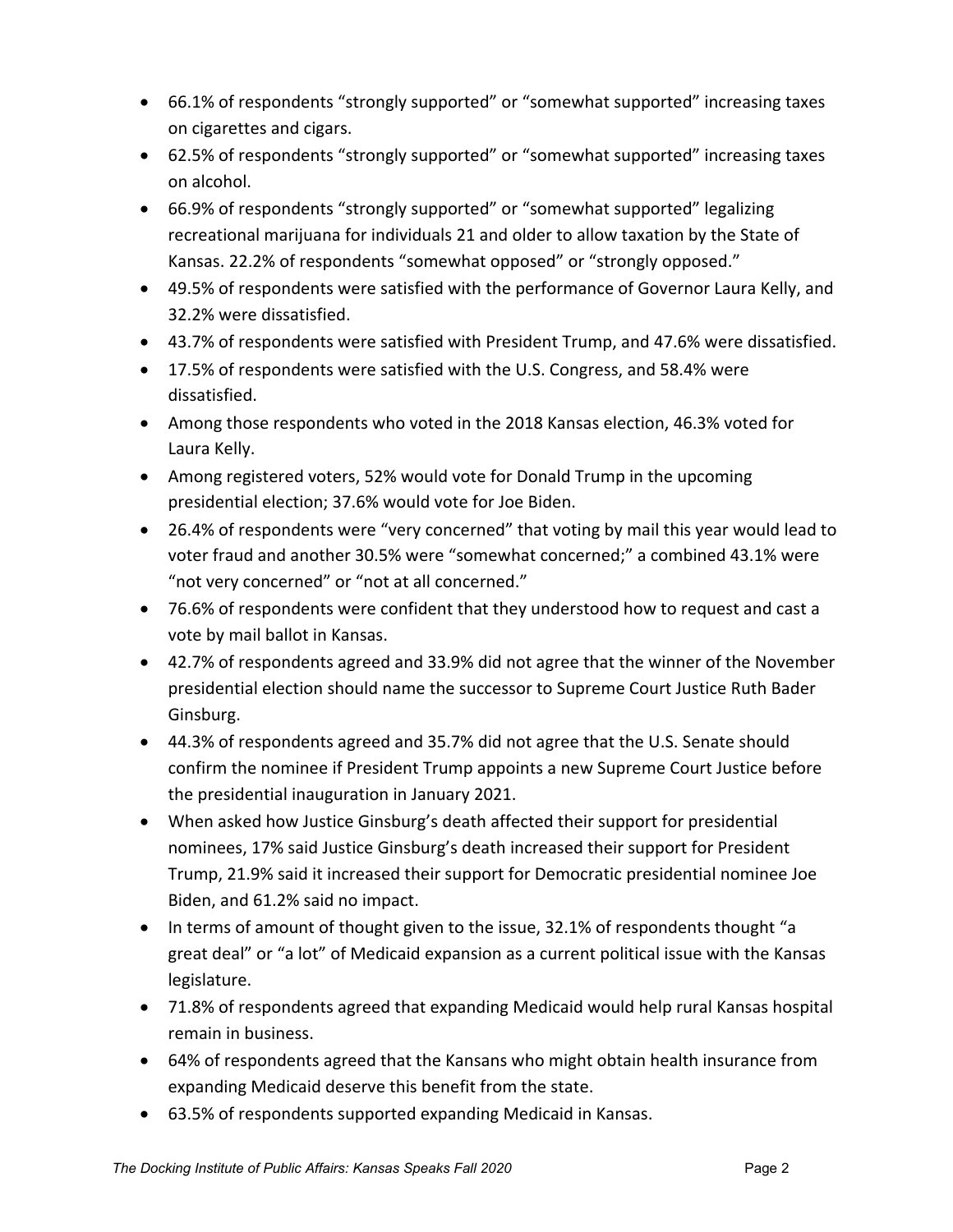- Close to or more than 25% of respondents said since the start of the coronavirus outbreak, someone in their households had serious problems affording food or medical care, paying utilities, or paying credit cards/loans/debt.
- 37.3% of respondents said certain household members had wages or hours reduced since the start of the coronavirus outbreak, 23.3% said someone in the household lost their job, and more than 10% said someone in the household had been furloughed or taken mandatory unpaid leave.
- Dr. Anthony Fauci received the highest approval rating among a group of public officials/institutions with regard to his handling of the coronavirus outbreak, with 51.1% of respondents answering "strongly approve" or "approve." Governor Laura Kelly's rating was the second highest (47.5% approving). The rating on the U.S. Congress was the lowest (16.9% approving). President Trump's rating was polarized, with 42.9% approving and 46.3% disapproving.
- 93.5% of respondents wore a mask or face covering when in stores or other businesses all or most of the time in the past month.
- 72.1% of respondents agreed that "wearing masks/face covering helps reduce the spread of coronavirus."
- 73.2% of respondents agreed that it was their "responsibility to protect other people from coronavirus by wearing a mask/face covering."
- 30.7% of respondents thought the threat from coronavirus had been severely exaggerated, and 27.3% agreed that herd immunity was the best way to stop the spread of coronavirus.
- 41.1% of respondents would get vaccinated when a coronavirus vaccine became available, 28% say they would not get vaccinated, and 31% were not sure.
- When asked if they were confident that Kansas Secretary of State and local election officials had done everything possible to have a safe election during the coronavirus pandemic, 56.4% of respondents were "very" or "somewhat confident" with the Kansas Secretary of State, and 61% were "very" or "somewhat confident" with local election officials.
- When asked to rate how several political figures and groups handled the protests regarding police behavior, respondents' rating was highest for the police, with 50.8% of respondents selecting favorable ratings. About 35% were "very favorable" or "favorable" toward how Black Lives Matter protestors handled the protest. Black Lives Matter counter‐protestors received the lowest rating, with 16% of respondents selecting favorable ratings, and 60.7% selecting unfavorable ratings. President Trump's rating was polarized, with 39.6% being favorable and 45.2% being unfavorable.
- 49% of respondents said the Black Lives Matter movement made racial issues worse in America, 17.2% said the movement made racial issues better, and 23.5% said the movement had not really changed things.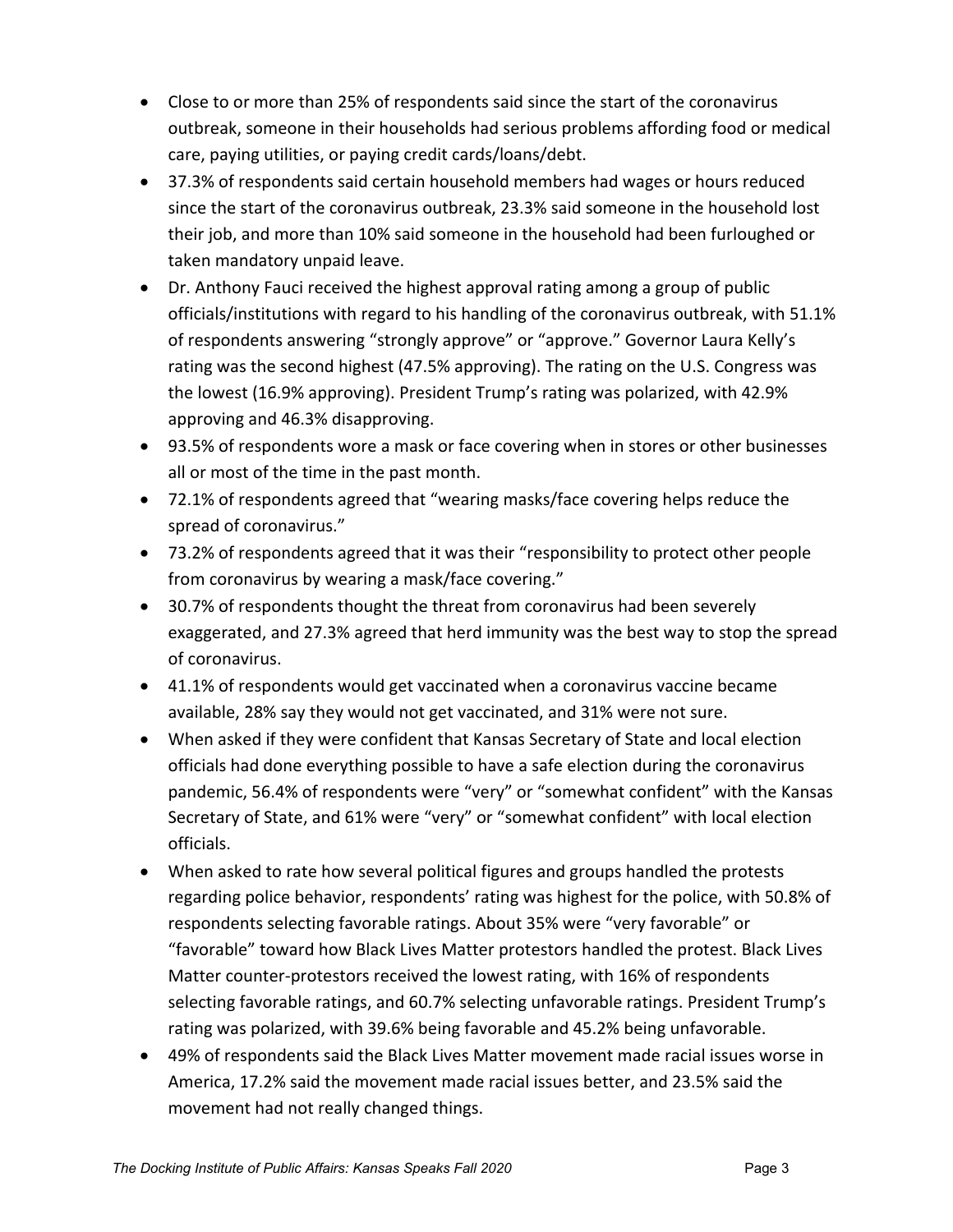37% were "not at all worried" that the protests associated with the Black Lives Matter movement would bring violence to their neighborhoods; 15.2% were "slightly worried" and another 17.1% were "somewhat worried;" 17.3% were "moderately worried," while 13.5% were "extremely worried."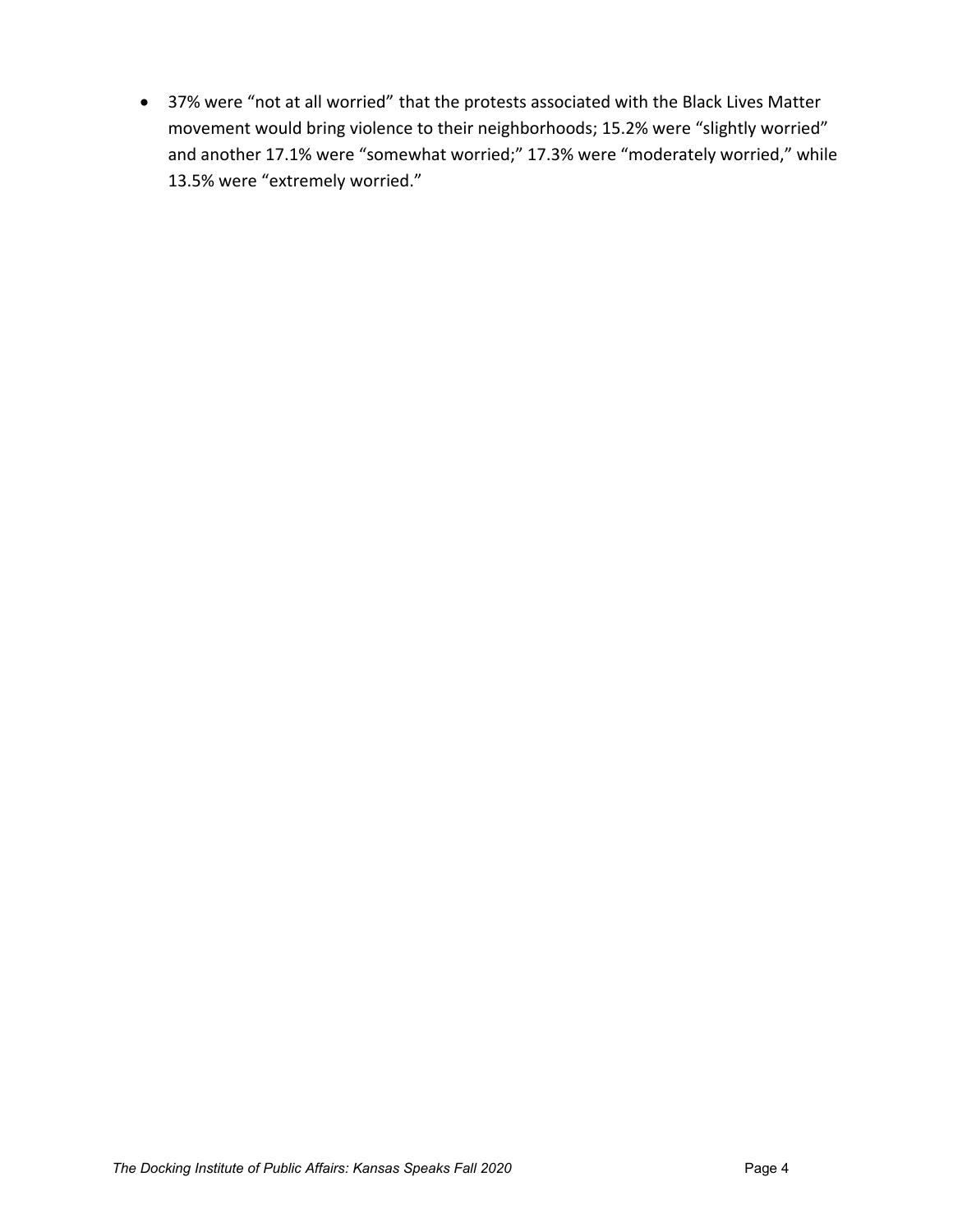## **Introduction and Methods**

To assess attitudes and opinions of Kansans about public affairs matters, the Docking Institute has surveyed a random sample of Kansas residents age 18 and older every year since 2009. For this year's survey, the Docking Institute developed the survey questionnaire and contracted with Qualtrics for data collection. Qualtrics surveyed a representative panel of Kansas residents from September 21 to October 1, and 417 respondents answered all or most of the survey questions. The margin of error was 4.8% at the 95% confidence level. A margin of error of 4.8% means that there is a 95% probability that findings among the sample vary no more than +/- 4.8% from the value that would be found if all adult Kansas residents were surveyed, assuming no response bias.

Females and people who are 65 years and older are somewhat underrepresented in the final sample. According to the U.S. Census population estimates, 50.4% of adults (18 years and older) in Kansas are female and 21.6% are 65 years or older, whereas in the sample, 47.2% of respondents were female and 17% were 65 years or older. The gender and age distributions can be found in Appendices A and B. To adjust this underrepresentation, the analyses were conducted after the survey data were weighted by gender and age. The weighted demographic characteristics are presented in Appendix C.

The following analysis contains four sections:

- 1) **Overall Quality of Life in Kansas.** This section shows how Kansans generally feel about Kansas as a place to live.
- 2) **Taxes & Economy.** This section shows results on questions addressing various economic concerns to citizens and fair and effective personal and business taxation policies.
- 3) **Government, Politicians & Election.** This section presents the results of citizens' ratings of the state government in general, state elected officials, and the U.S president. There are also results regarding the upcoming presidential election.
- 4) **Public Policy Issues.** This section looks at citizens' opinions on some contemporary national and state policies and issues.

These sections present descriptive analyses of respondents' answers to each question. Except for the questions asking about respondents' demographic information, all of the survey questions are displayed verbatim under those graphs presenting descriptive analyses. Survey questions can also be found in the questionnaire presented in Appendix D.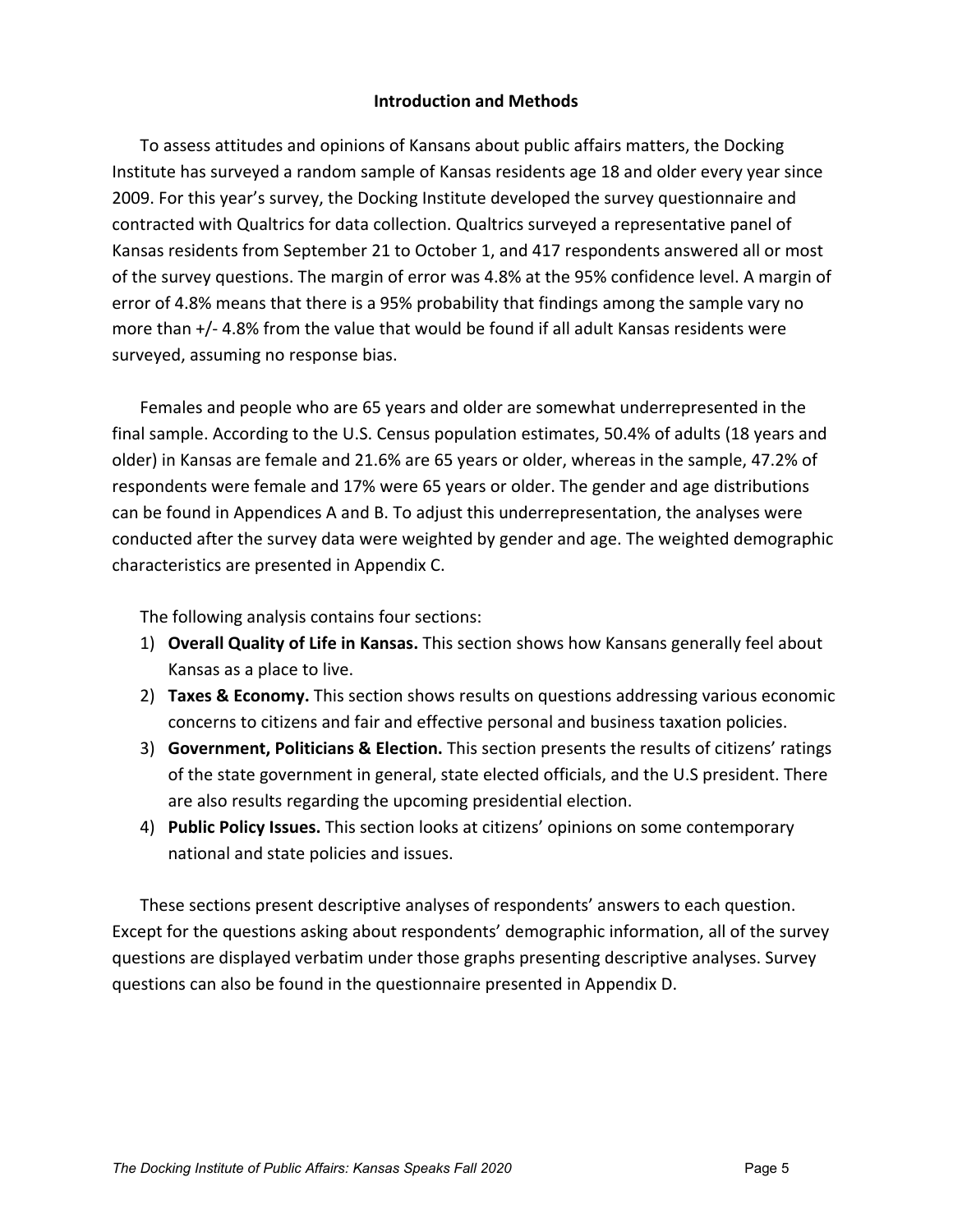## **Section 1: Overall Quality of Life in Kansas**

When asked to rate Kansas as a place to live, more than half (56%) indicated Kansas was a "very good" or "excellent" place to live, while 5.8% said Kansas was a "poor" or "very poor" place to live (Figure 1). When asked where they will be in 5 years, 69% of respondents said they would be living in the same community that they live in now, 15.7% said they would be moving to another location in Kansas and 15.3% said they would relocate to a state other than Kansas (Figure 2).





Question: *In general, how would you rate Kansas as a place to live?*



#### **Figure 2: Residence in 5 Years (n=336)**

Question: By your best guess, where will you be in 5 years? Are you likely to still be living in the same community you are in now, move to another location in Kansas, or relocate to a state other than Kansas?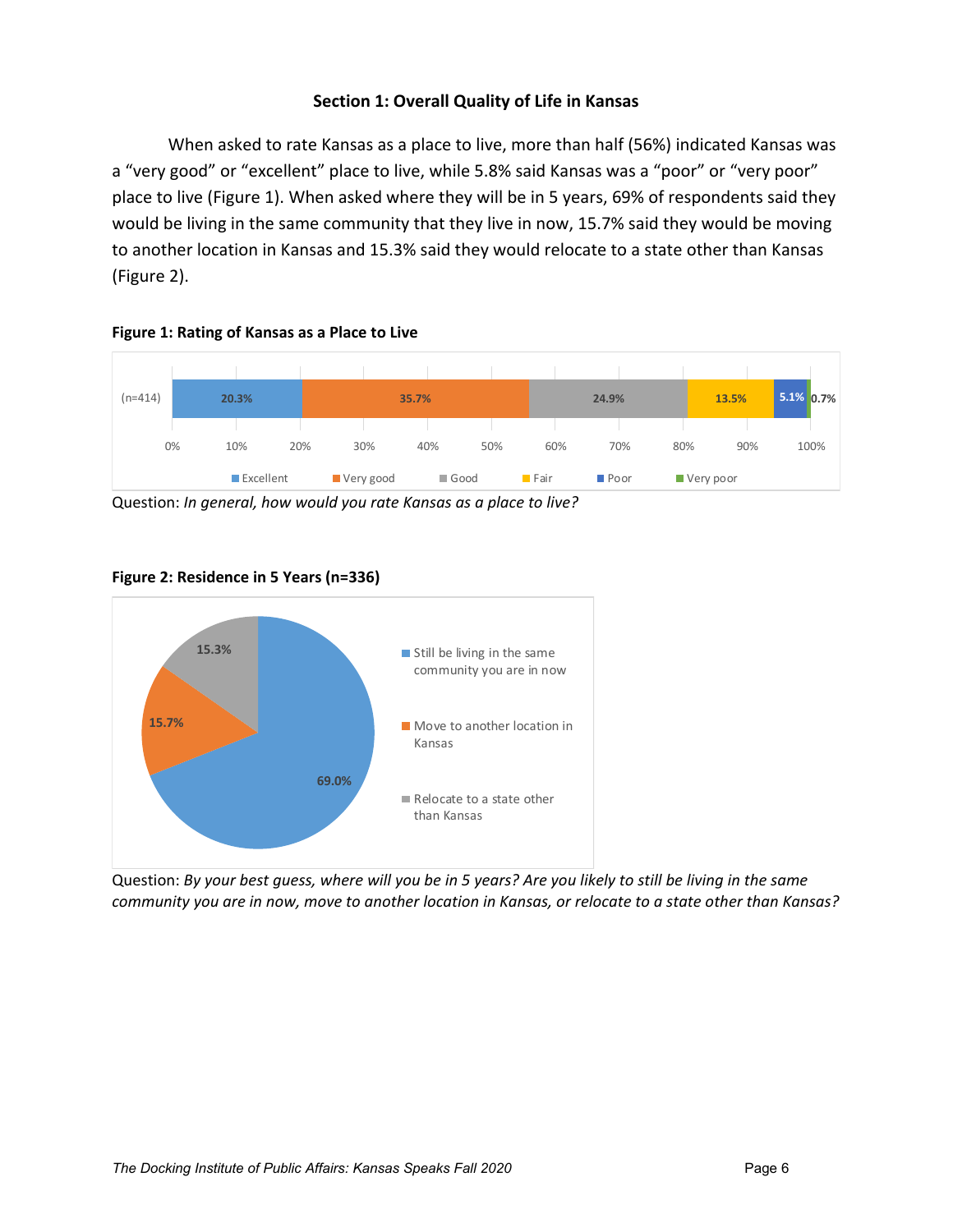## **Section 2: Taxes & Economy**

Given the current coronavirus global pandemic with its effects on the Kansas economy starting around mid‐March, ratings of the economy in 2020 are compared here to the same ratings found in the 2019 Kansas Speaks survey. When asked to rate the Kansas economy, 21% of respondents said they felt the state's economy was "very good" or "excellent," while 12.1% indicated they felt the economy was "poor" or "very poor" this year (Figure 3). The percentage who rate it as at least "good" dropped by about 8% compared to last year's Kansas Speaks survey results. In 2020 about thirteen percent (12.9%) of respondents felt that the Kansas economy was getting better over the past year, 38% felt that it stayed the same, and 49.1% felt that it was getting worse (Figure 4). This compares to only 20% last year who felt it was getting worse. In 2020 more than forty percent (44.3%) of respondents were "very concerned" or "moderately concerned" that the Kansas economy would seriously threaten their own or their family's welfare (Figure 5). This is substantially higher than the 27.8% in last year's Kansas Speaks survey. Another 37.8% were "slightly concerned this year." Almost eighteen percent (17.9%) of respondents said they were "not concerned at all."



Question: *In general, how would you rate the Kansas economy?*



#### **Figure 4: Opinion on Change of Kansas Economy**

Question: *Over the last 12 months, how would you say the Kansas economy has changed?*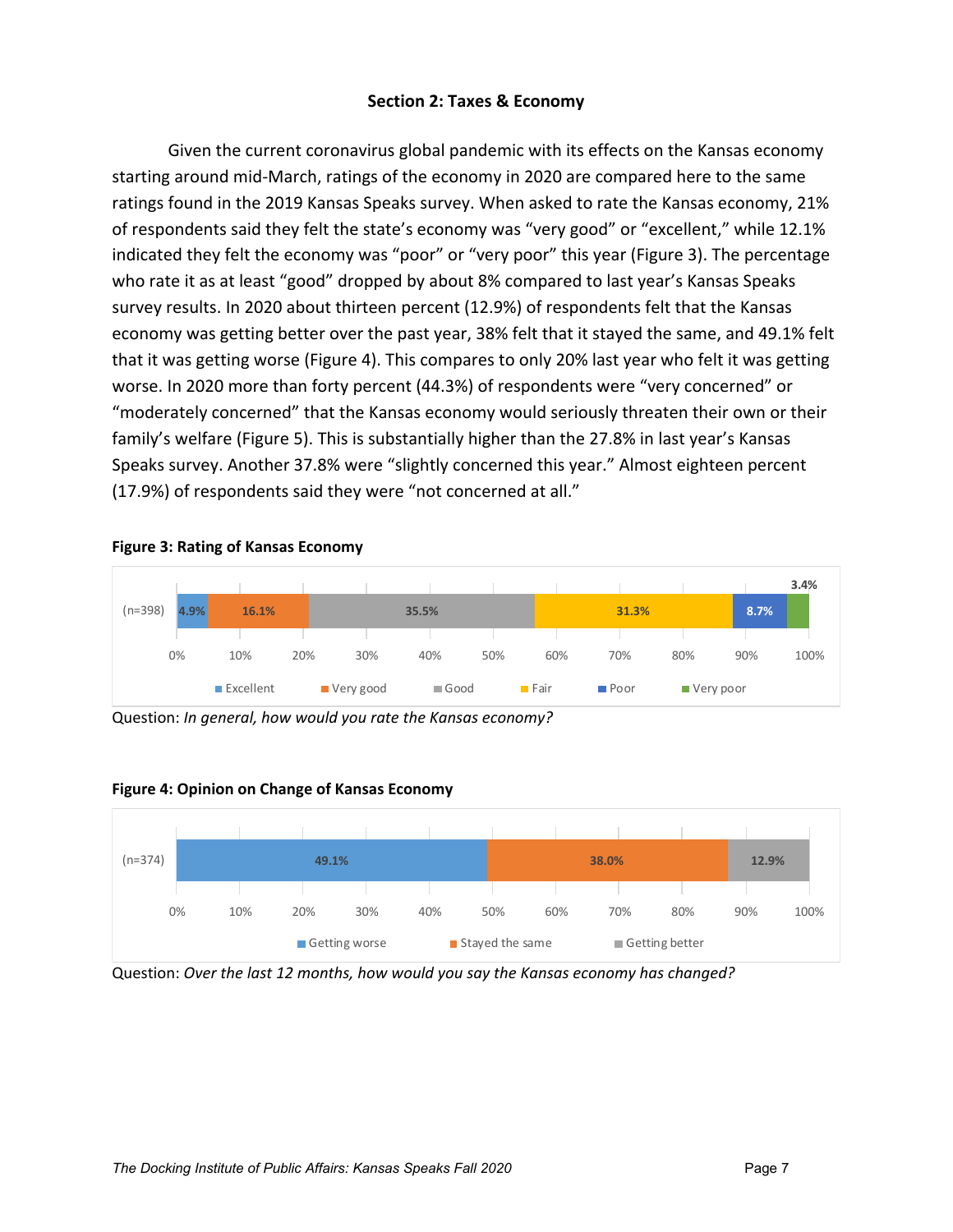**Figure 5: Level of Concern that the Kansas Economy Will Seriously Threaten Individual's or Family's Welfare over the Next Year**



Question: *How concerned are you that the Kansas economy will seriously threaten you or your family's welfare in the coming year?*

In 2020 just over two‐thirds (68.5%) of respondents indicated they felt Kansas was on the "right track," down from 77.4% last year. Slightly more than thirty percent (31.6%) of respondents believe Kansas is on the "wrong track" this year (Figure 6).



**Figure 6: Opinion on whether Kansas is on the Right or Wrong Track**

 Question: *Generally speaking, do you think Kansas is on the right track or wrong track?*

Respondents were asked if there had been changes in amount of taxes paid to the state. Almost sixty percent (58.5%) responded that the sales tax, property tax, and state income tax they paid had "increased" as compared to two years ago, 36.1% said the amount "remained the same," and 5.4% said the amount "decreased" (Figure 7).



Question: *Think about what you paid in sales tax, property tax, and state income tax together. Compared to two years ago, has the amount you pay in state taxes increased, remained the same, or decreased?* 

**Figure 7: Change in Taxes Paid to the State**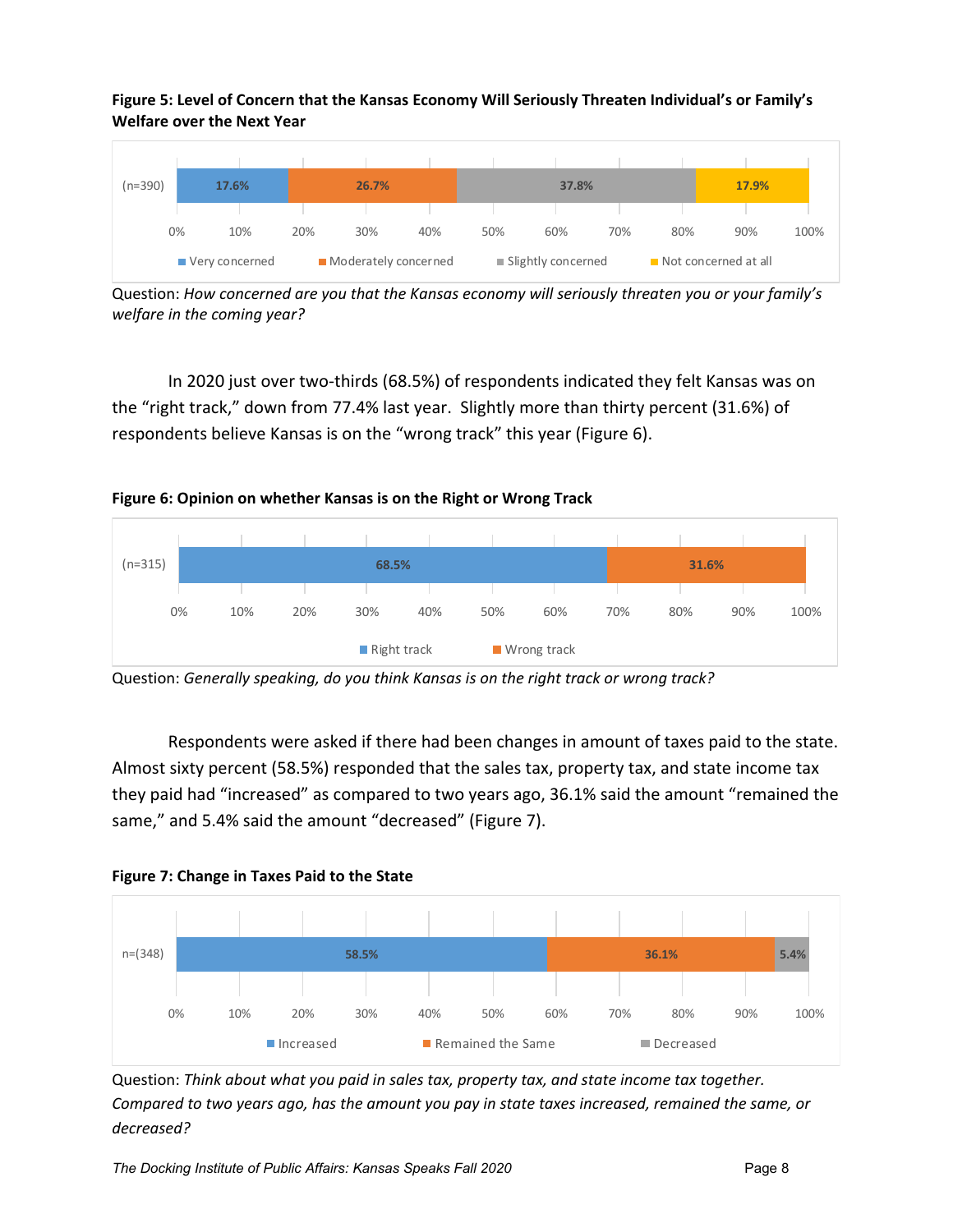When respondents were asked their preferences about state taxes and spending, 24.4% wanted to have higher taxes and spending, while 49.8% preferred lower taxes and spending. About twenty‐six percent (25.7%) would like to keep the current level of taxes and spending (Figure 8).

Among those respondents who preferred higher taxes and spending, 40.2% favored increasing income tax, 37.9% favored increasing sales tax, and 21.8% favored increasing property tax (Figure 9). In terms of their preferences for increased spending, almost 70% of those respondents wanted to increase state education funding for grades kindergarten through high school and social services. About 63% of those respondents want to increase social services spending. About forty percent of those respondents supported increasing funding for roads and highways and state colleges and universities (Figure 10).

Among those who preferred lower taxes and spending, 61.8% favored decreasing property tax, 57.9% favored decreasing sales tax, and 47.8% favored decreasing income tax (Figure 11). In terms of preferences for decreased spending, 56.2% of those respondents wanted to cut state education funding for state colleges and universities, 19.1% supported cutting state funding for grades kindergarten through high school, and 18.5% supported decreased state funding for roads and highways (Figure 12).



#### **Figure 8: Belief about Kansas Government Taxes and Spending**

Question: *The Kansas government has to produce tax revenue for every dollar it spends. Some people would prefer the government to have lower taxes and less spending. Others favor higher taxes and more government spending. Which of the following do you favor?*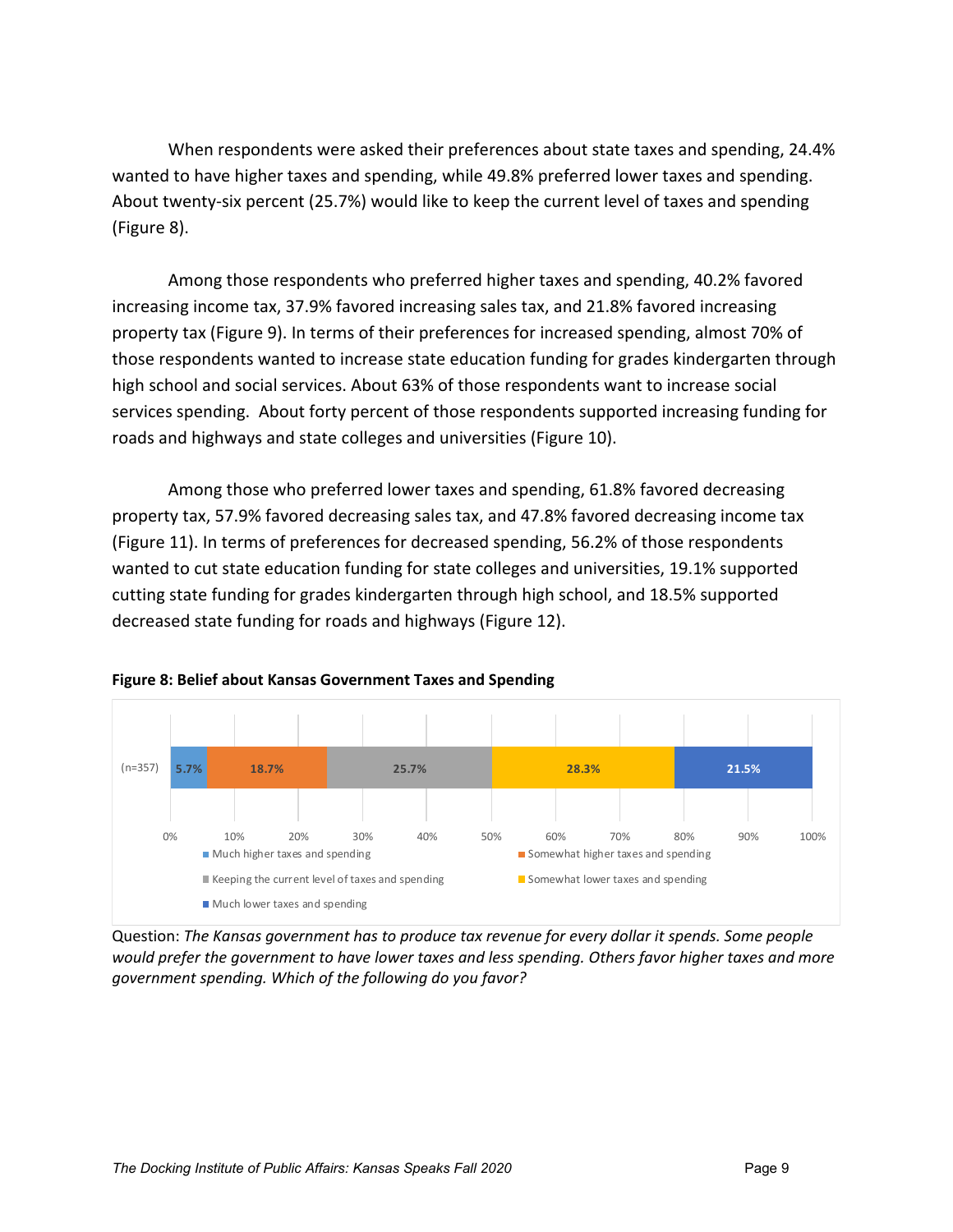

**Figure 9: Taxes You Would Favor Increasing (of those favoring higher taxes and spending; n=87)**

**Figure 10: Funding You Would Favor Increasing (of those favoring higher taxes and spending; n=87)**



Question: *Would you increase \_\_\_\_?*



**Figure 11: Taxes You Would Favor Decreasing (of those favoring lower taxes and spending; n=178)**

Question: *Would you decrease \_\_\_\_?*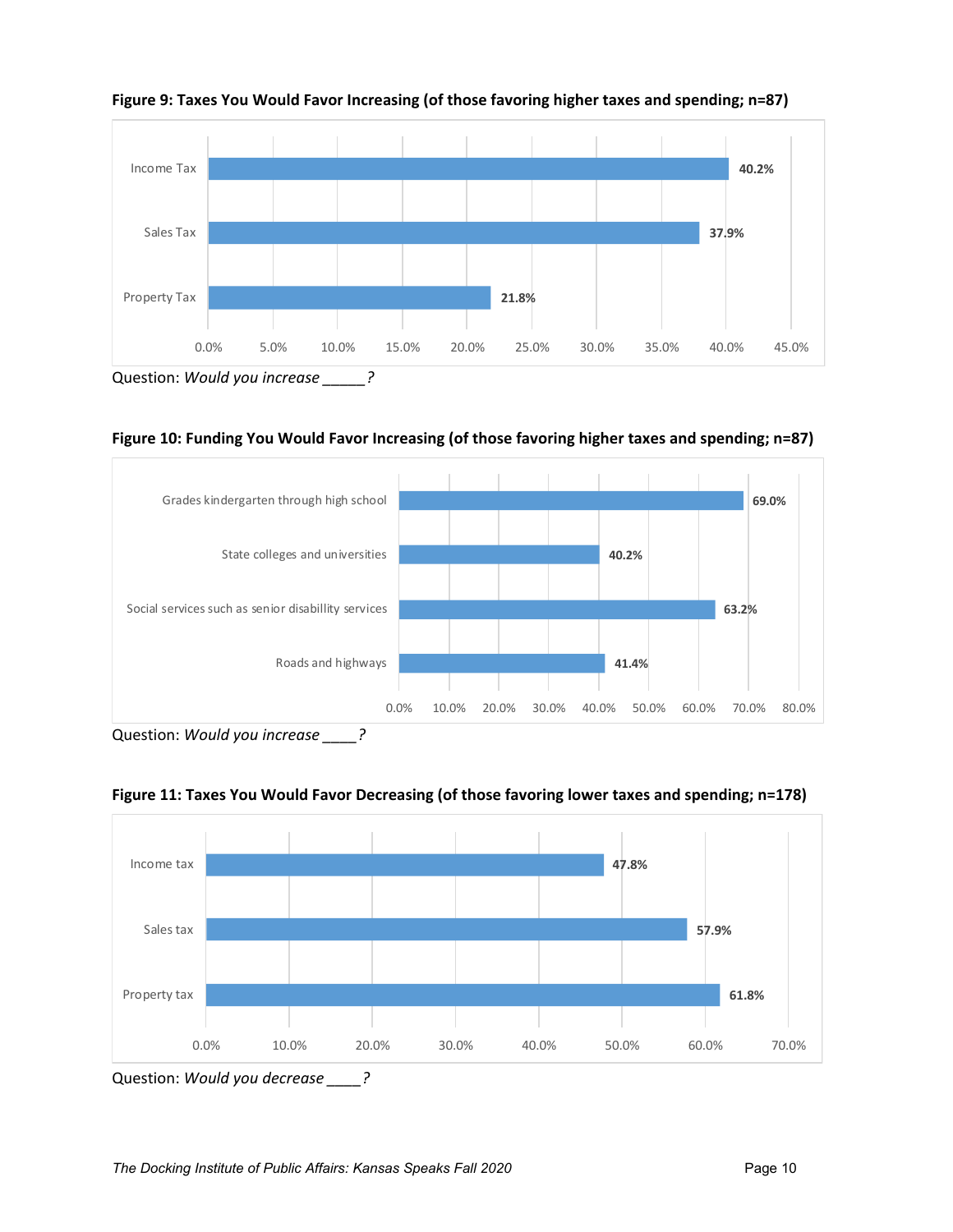

**Figure 12: Funding You Would Favor Decreasing (of those favoring lower taxes and spending; n=178)**

Question: *Would you decrease\_\_\_\_?*

Respondents were given a few alternative options that Kansas could use to increase revenue. They were asked about increasing taxes on cigarettes and cigars, alcohol, and legalizing recreational marijuana to allow state taxation. About two-thirds (66.1%) of respondents at least "somewhat supported" increasing taxes on cigarettes and cigars. More than sixty percent (62.5%) supported increasing taxes on alcohol, and 66.9% supported legalizing recreational marijuana for individuals 21 and older to allow state taxation (Figure 13).





Question: *There are other ways to increase the State of Kansas' revenue that would not include raising traditional taxes. Please tell me if you "Strongly Support", "Somewhat Support", "Neutral", "Somewhat Oppose", or "Strongly Oppose" the following alternative revenue sources: Increasing taxes on cigarettes and cigars, increasing taxes on alcohol, legalizing recreational marijuana for individuals 21 and older to allow taxation by the State of Kansas.*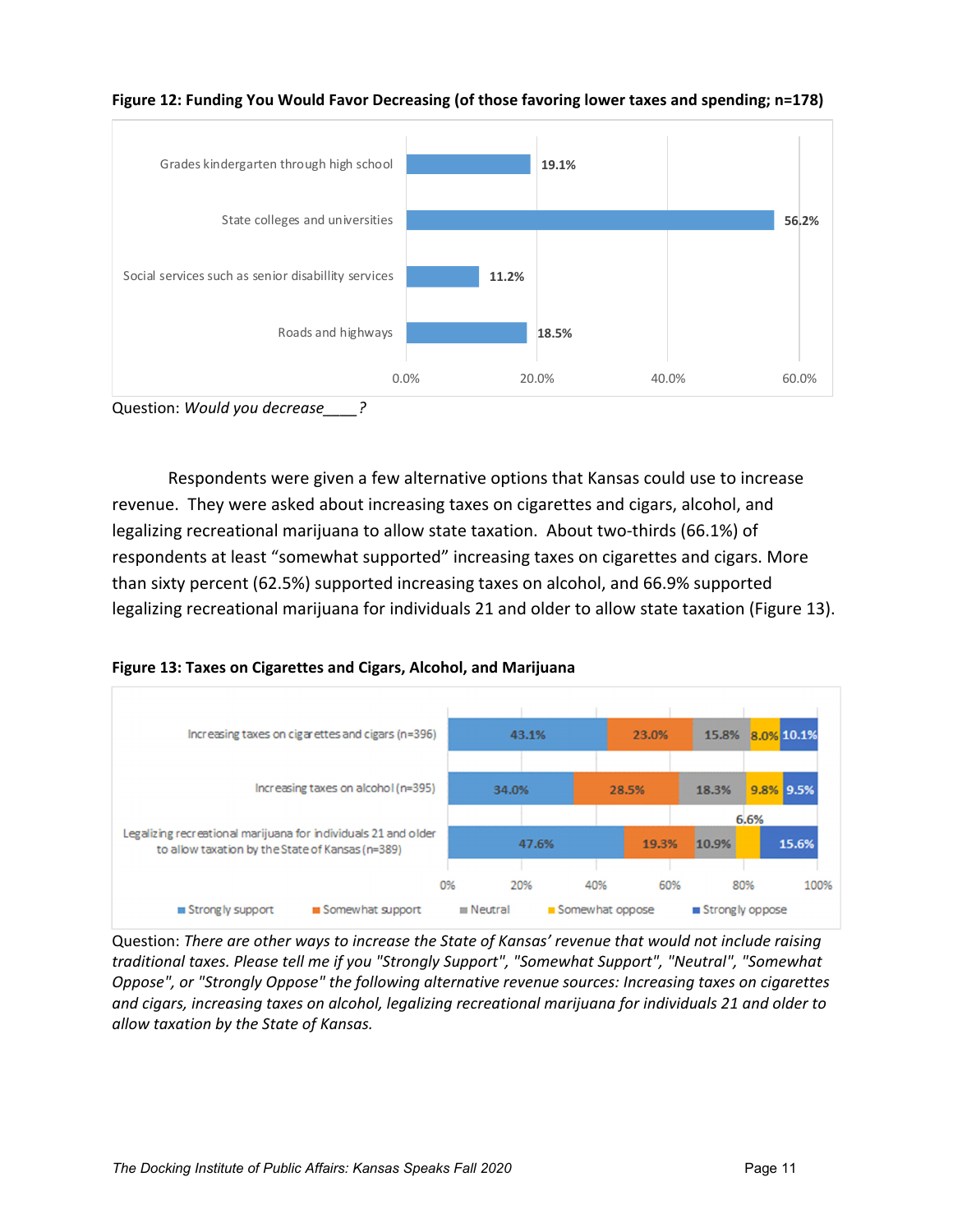## **Section 3: Government, Politicians & Election**

Respondents were asked about their satisfaction with important political figures or institutions. Satisfaction was highest with respect to Governor Laura Kelly, as 49.5% of respondents were satisfied with Governor Kelly. The U.S. Congress received the highest level of dissatisfaction from respondents, with 17.5% being satisfied and 58.4% being dissatisfied. The satisfaction with President Trump was polarized, with 43.7% of respondents being satisfied and 47.6% being dissatisfied (Figure 14).



## **Figure 14: Satisfaction with the Overall Performance of Elected Officials**

Question: *How satisfied are you with the overall performance of the United States Congress? President Donald Trump? Kansas Supreme Court? Governor Laura Kelly? Senator Pat Roberts? Senator Jerry Moran? Kansas Legislature?*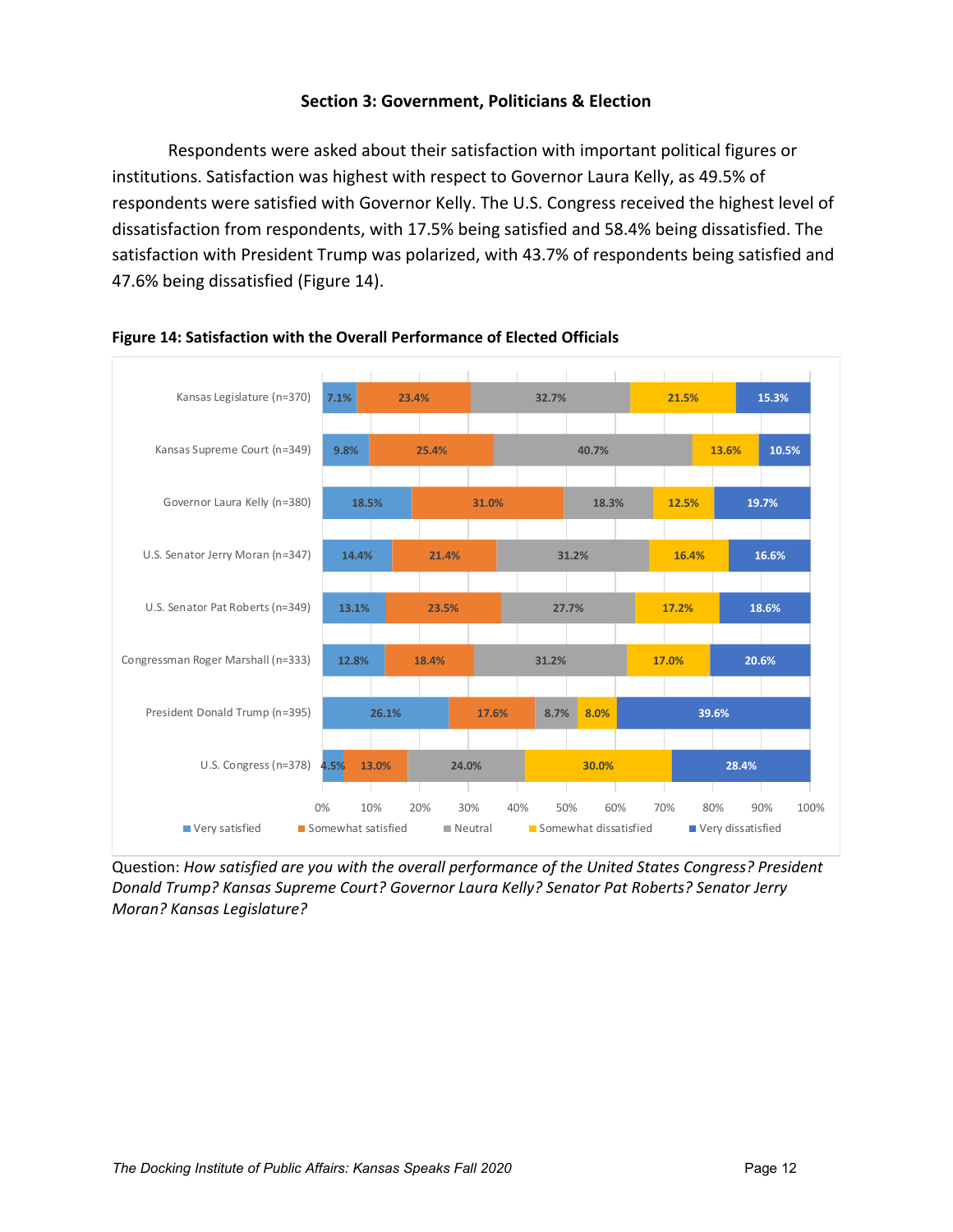When asked whether they voted for Laura Kelly in the 2018 gubernatorial election, 32.8% of respondents said "yes," and 38% said "No." Almost thirty percent (29.2%) of respondents did not vote in the 2018 gubernatorial election (Figure 15). Among those who voted, 46.3% voted for Laura Kelly.



**Figure 15: Voting Decision in the 2018 Governor Election (n=394)** 

Question: *If you voted in the 2018 election for governor, did you vote for Laura Kelly?*

When asked about their preferences regarding the upcoming presidential election, 46.2% of respondents would vote for Donald Trump, and 35.7% would vote for Joe Biden. Another 9.8% chose neither candidate, and 8.3% did not plan to vote or cannot vote (Figure 16). After excluding those who do not plan on voting or cannot vote, 50.6% of respondents would vote for Donald Trump, and 38.9% would vote for Joe Biden. Among registered voters, the support for Donald Trump was a little higher, with 52% of respondents supporting him and 37.6% supporting Joe Biden (Figure 17).





Question: *If the presidential election were held today, who would you vote for?*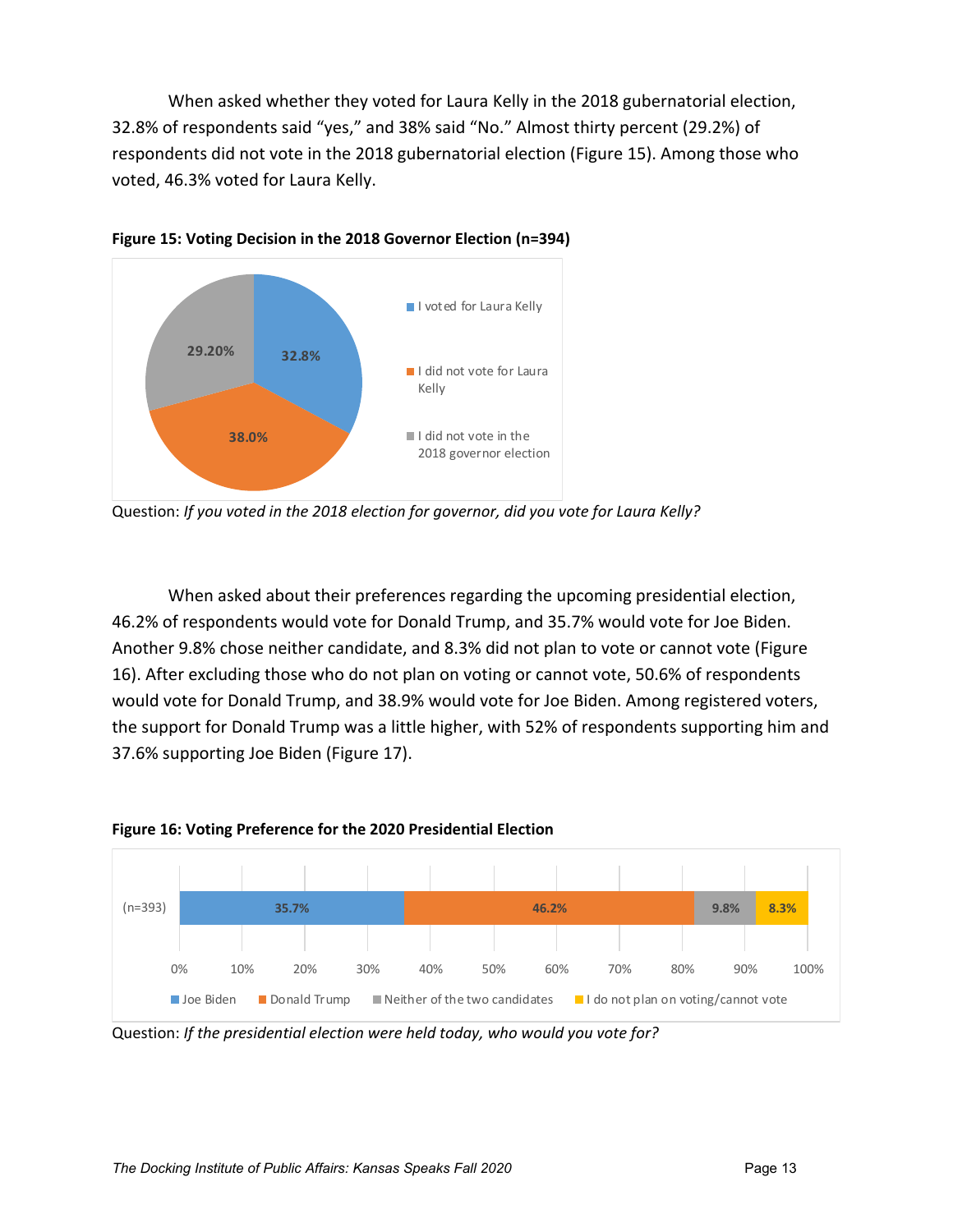

## **Figure 17: Voting Preference for the 2020 Presidential Election Excluding Those Who Do Not Plan to Vote or Cannot Vote**

Question: *If the presidential election were held today, who would you vote for?*

As many Americans are voting by mail this year, respondents were asked if they were concerned about voter fraud. Slightly more than a fourth (26.4%) were "very concerned," while another 30.5% were "somewhat concerned" that widespread mail voting would lead to voter fraud; a combined 43.1% were "not very concerned" or "not at all concerned" (Figure 18). Respondents were then asked if they were confident that they understood how to request and cast a vote by mail ballot in Kansas. More than three‐fourths (76.6%) said they were "very" or "somewhat confident." Only 7.4% said they were "not at all confident" (Figure 19).



**Figure 18: Concern about Voter Fraud in Mail Voting**

Question: *As you may have heard, more Americans are voting by mail this year than in recent election years. How concerned are you that widespread mail voting will lead to voter fraud?*

## **Figure 19: Confidence with Understanding of Mail Voting**



Question: How confident are you that you understand how to request and cast a vote by mail ballot in *Kansas?*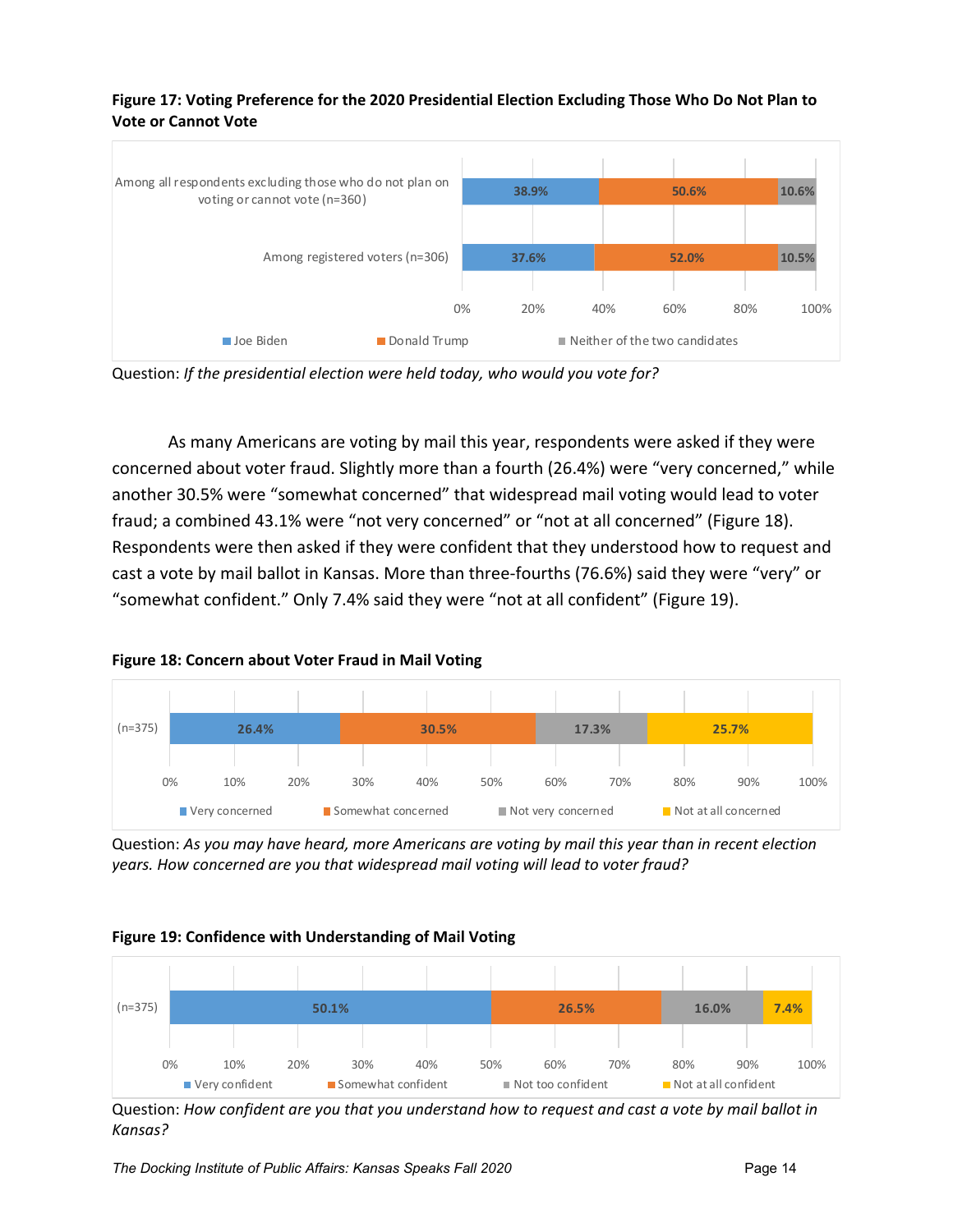Supreme Court Justice Ruth Bader Ginsburg died on September 18. When asked if the winner of the November presidential election should name the successor, 42.7% of respondents said "yes," 33.9% said "no," and 23.5% said they "don't know." The survey continued by asking whether the U.S. Senate should confirm a nominee appointed by President Trump before the presidential inauguration in January 2021. About forty‐four percent (44.3%) of respondents said "yes," 35.7% said "no," and 19.9% said they "don't know" (Figure 20).

## **Figure 20: Successor to Justice Ruth Bader Ginsburg**



Question: *Do you think the winner of the November presidential election should name the successor to Justice Ruth Bader Ginsburg on the U.S. Supreme Court?*

Question: *If President Donald Trump appoints a new Supreme Court Justice before the presidential inauguration in January 2021, do you think the U.S. Senate should confirm the nominee?*

When asked how Justice Ginsburg's death affected their support for presidential nominees, a majority (61.2%) of respondents said Justice Ginsburg's death had no impact. Less than twenty percent (17%) of respondents said Justice Ginsburg's death increased their support for President Donald Trump, and 21.9% said Justice Ginsburg's death increased their support for Democratic nominee Joe Biden (Figure 21).



**Figure 21: Impact of Justice Ginsburg's Death on Support for Presidential Nominees (n=319)** 

Question: *Does Supreme Court Justice Ruth Bader Ginsburg's death affect your support for either of the presidential nominees?*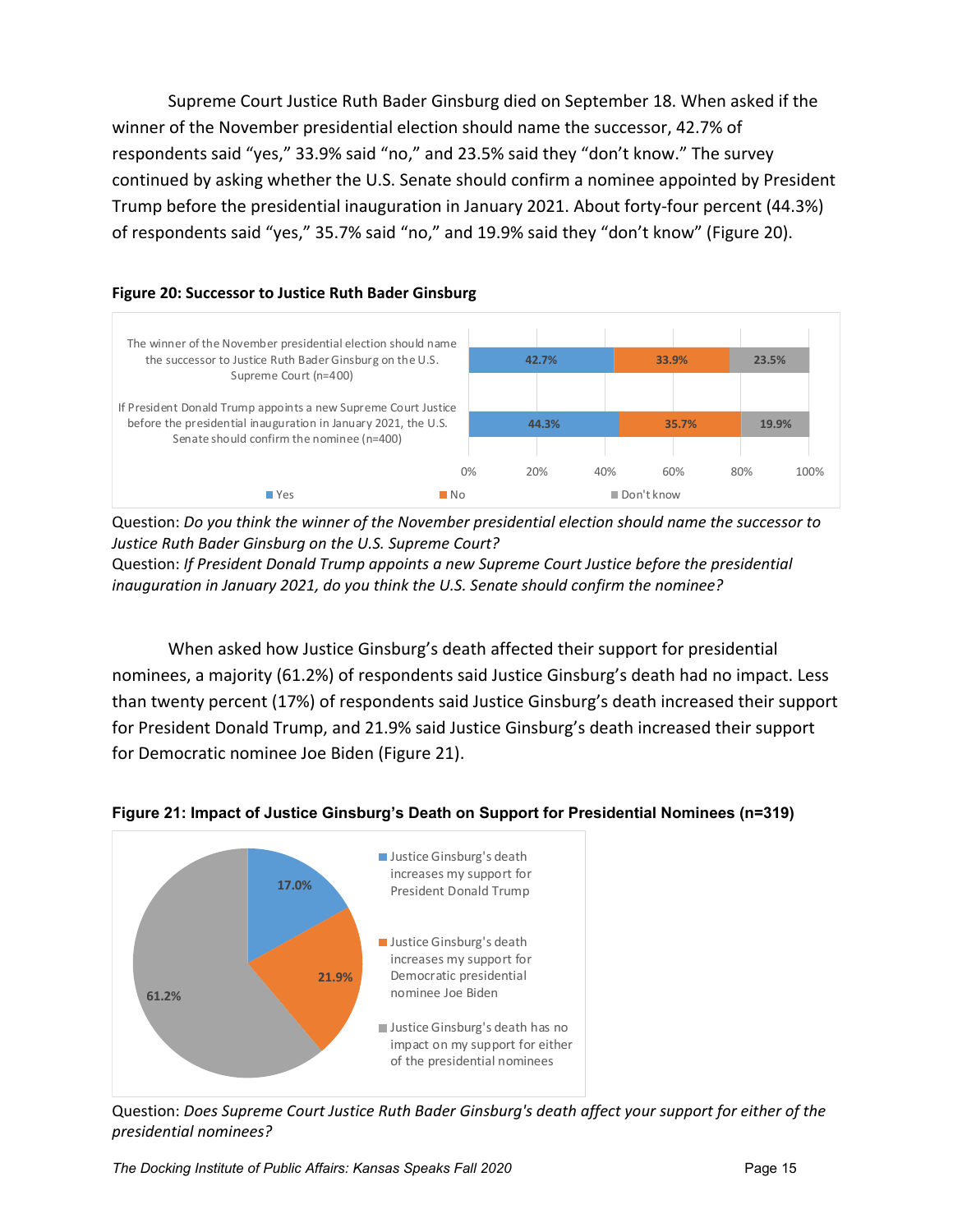## **Section 4: Public Policy Issues**

When asked how much they think about Medicaid expansion, 32.1% of respondents think "a great deal" or "a lot" about Medicaid expansion as a current political issue with the Kansas legislature. More than forty percent (41.6%) of respondents thought "a little" or "not at all" of this issue (Figure 22).





Question: *Medicaid expansion is a current political issue with the Kansas Legislature. How much do you think about this issue?*

Turning to opinions on expansion, 71.8% of respondents strongly or somewhat agreed that expanding Medicaid would help rural Kansas hospital remain in business, and 64% strongly or somewhat agreed that the Kansans who might obtain health insurance from expanding Medicaid deserve this benefit from the state. More than sixty percent (63.5%) of respondents supported expanding Medicaid in Kansas (Figure 23).



**Figure 23: Opinions on Medicaid Expansion in Kansas**

Question: *If Kansas expands Medicaid under the Affordable Care Act, about 10% of the expansion would be paid by Kansas, and 90% by the federal government. Studies estimate that expanding Medicaid would provide health coverage to approximately 150,000 Kansans and financially benefit rural hospitals. Please tell me if you strongly agree, somewhat agree, are neutral, somewhat disagree or strongly disagree with the following statements.*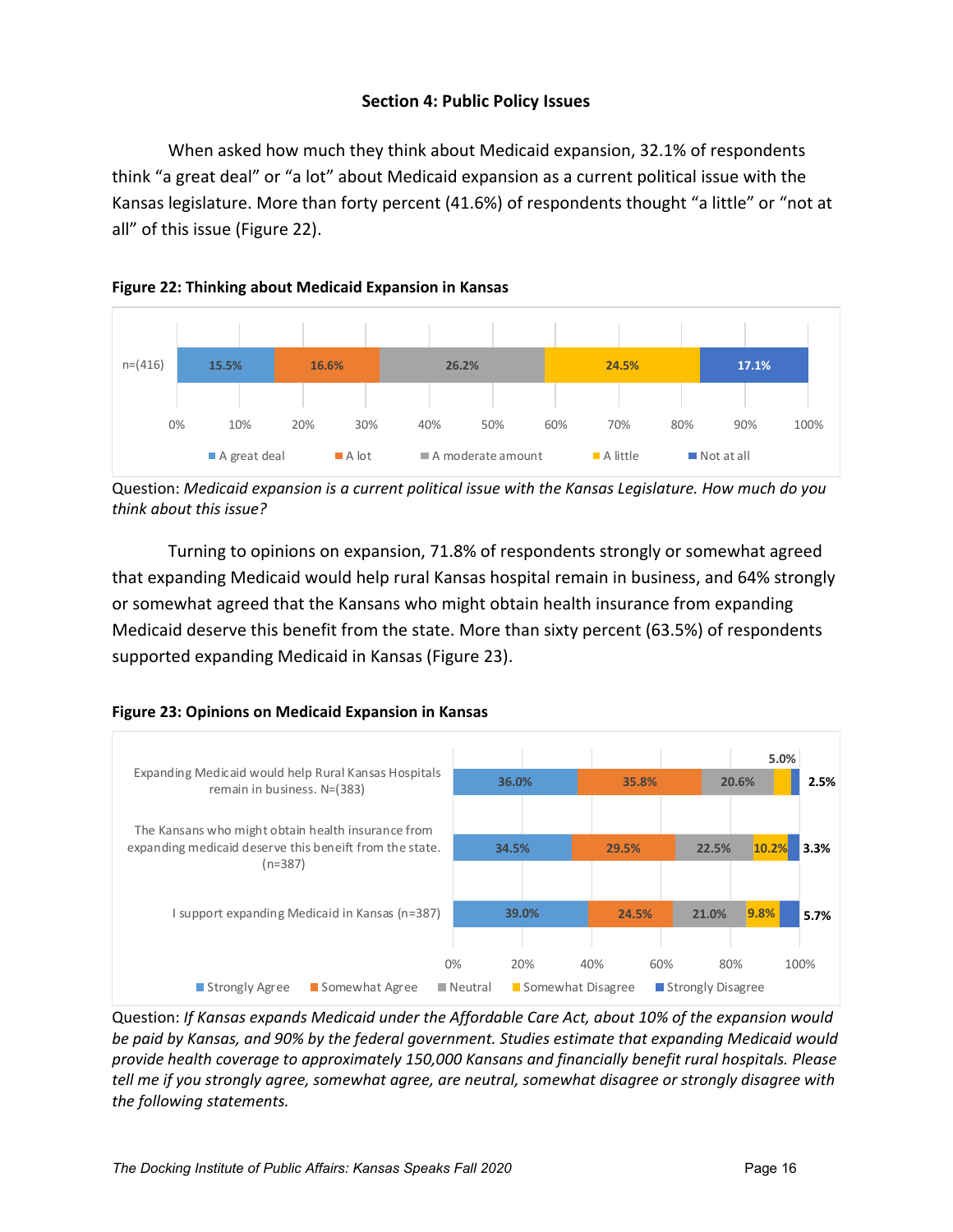When asked about the financial impacts of the coronavirus outbreak on their households, about one fourth of respondents said since the start of the coronavirus outbreak, someone in their households had serious problems affording food or medical care, paying utilities, or paying credit cards/loans/debt (Figure 24). Regarding the impacts on employment, 37.3% of respondents said certain household members had wages or hours reduced since the start of the coronavirus outbreak, 23.3% said someone in the household lost their job, 14.4% said someone in the household had been furloughed, and 5% said someone in the household lost their business (Figure 25).<sup>1</sup>



**Figure 24: Financial Impacts of Coronavirus Outbreak (n=416)**

Question: *At any point since the start of the coronavirus outbreak, has anyone living in your household had serious problems \_\_\_?*





Question: *At any point since the start of the coronavirus outbreak, have any adults living in your household \_\_\_?*

<sup>1</sup> Source of questions in Figures 24 and 25: https://www.hsph.harvard.edu/news/press-releases/poll-half-of-households-in-the-fourlargest-u-s-cities-new-york-city-los-angeles-chicago-and-houston-report-facing-serious-financial-problems-during-the-coronavirusoutbreak/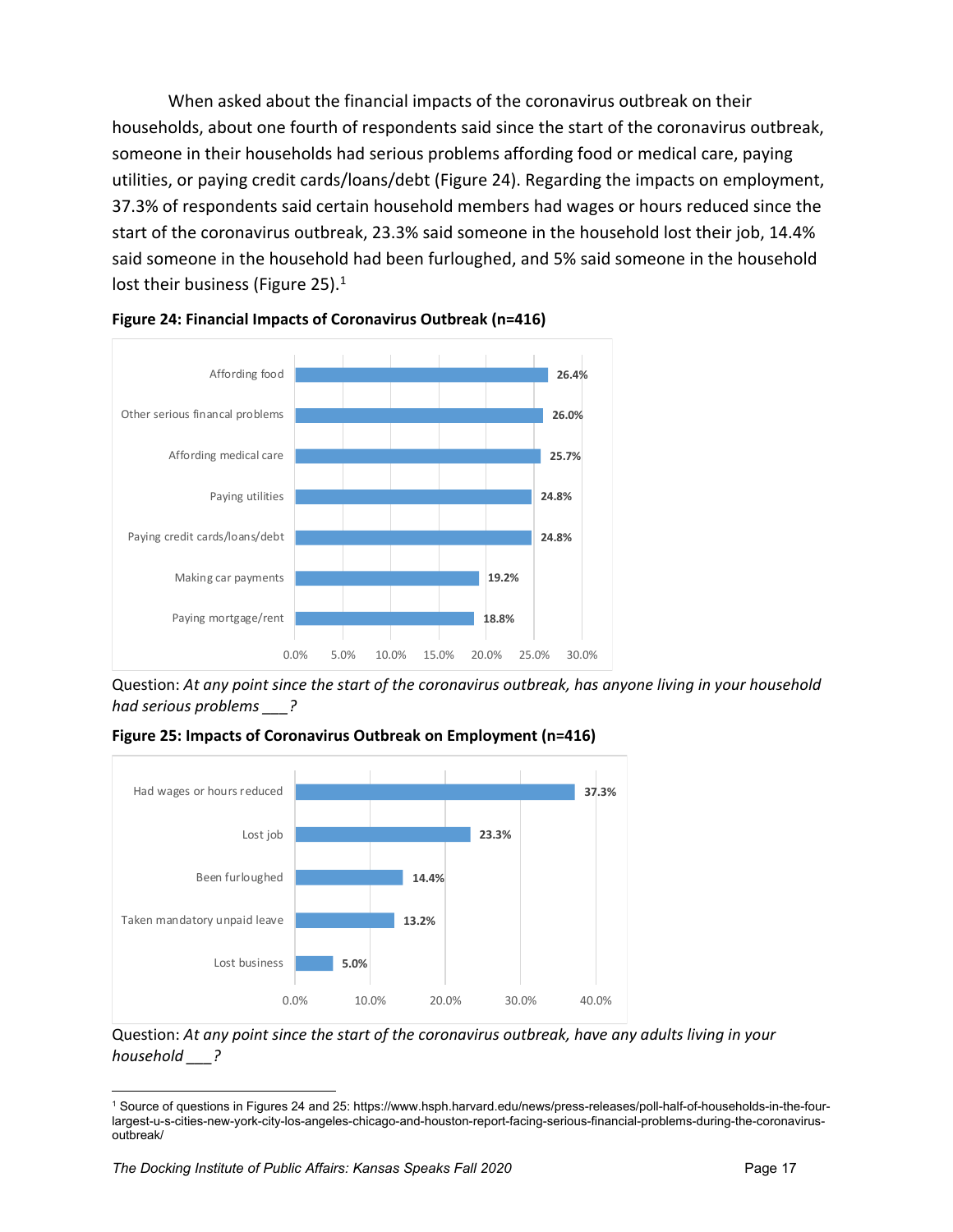When asked how public officials/institutions have handled the coronavirus outbreak, respondents gave the highest approval rating to Dr. Anthony Fauci, Director of the National Institute of Allergy and Infectious Disease, with 51.5% of respondents answering "strongly approve" or "approve." Governor Laura Kelly received the second highest approval rating, with 47.5% of respondents strongly approving or approving her handling of the coronavirus outbreak. President Trump's rating was polarized, with 42.9% respondents approving his handling of the outbreak and 46.3% disapproving. The U.S. Congress received the highest disapproval rating and the lowest approval rating. More than half (51.7%) of respondents disapproved the U.S. Congress' handling of the outbreak, and only 16.9% approved (Figure 26).



#### **Figure 26: Rating of Public Officials/Institutions' Handling of the Coronavirus Outbreak**

Question: As you know, Kansas is struggling with the coronavirus, as are other parts of the U.S. and the *world. Thinking of how the following public officials have handled the coronavirus outbreak, do you "Strongly Approve," "Approve," "Neither Approve Nor Disapprove," "Disapprove," or "Strongly Disapprove"?*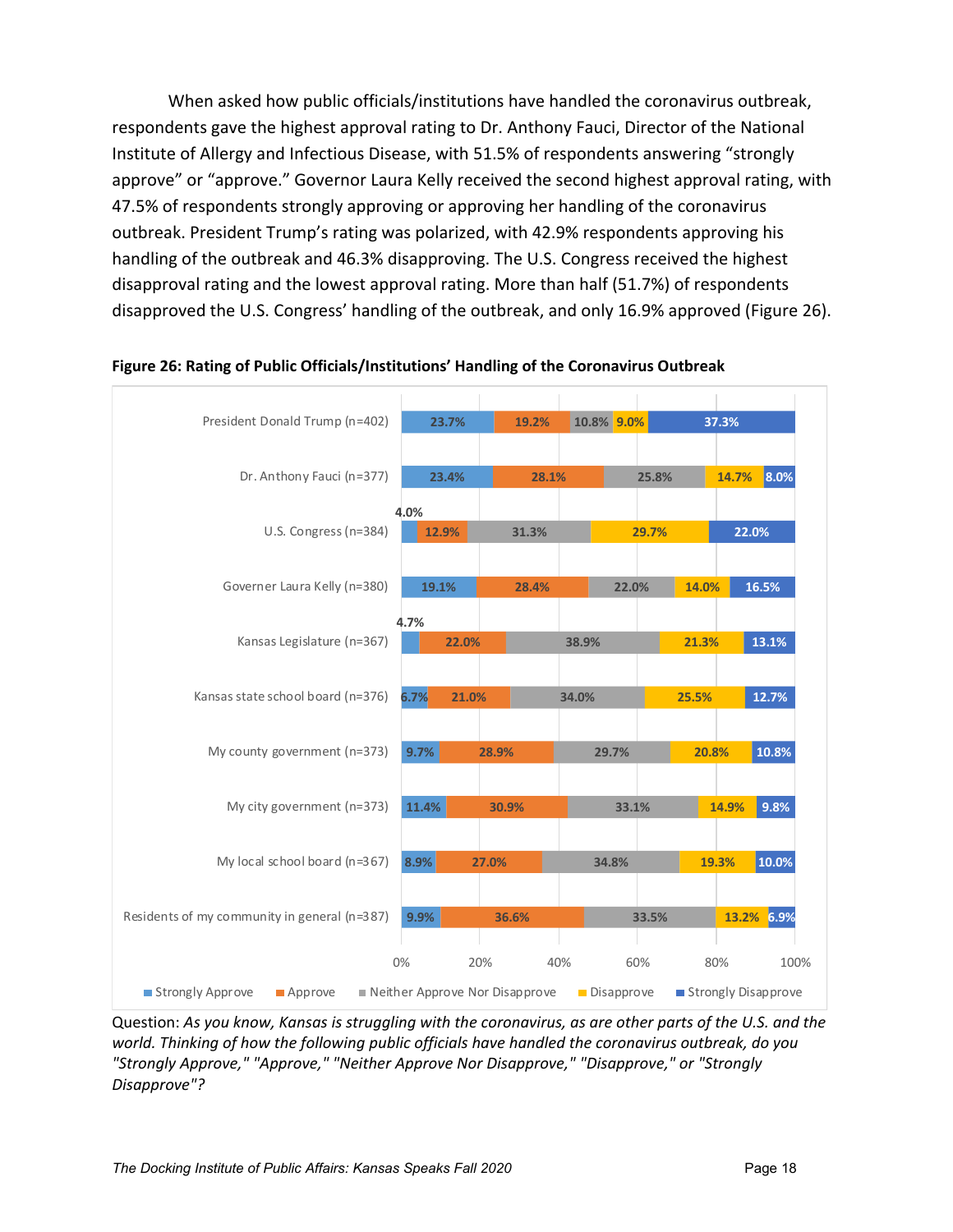More than ninety percent (93.5%) of respondents said they wore a mask or face covering when in stores or other businesses all or most of the time in the past month (Figure 27). A majority of respondents also acknowledge the importance of masks/face covering during the coronavirus pandemic. More than seventy percent of respondents agreed that "wearing masks/face covering helps reduce the spread of coronavirus," and that it is their "responsibility to protect other people from coronavirus by wearing a mask/face covering" (Figure 28). Less than one third (30.7%) of respondents thought the threat from coronavirus had been severely exaggerated, and less than thirty percent (27.3%) agreed that herd immunity was the best way to stop the spread of coronavirus (Figure 28).

![](_page_25_Figure_1.jpeg)

**Figure 27: Wearing a Mask/Face Covering in Stores or Businesses (n=404)**

Question: In the past month, did you wear a mask or face covering when in stores or other businesses all *or most of the time?*

## **Figure 28: Opinion on Reducing the Spread of Coronavirus**

![](_page_25_Figure_5.jpeg)

Question: *Do you "Strongly Agree," "Agree," "Neither Agree Nor Disagree," "Disagree," or "Strongly Disagree" with the following statements?*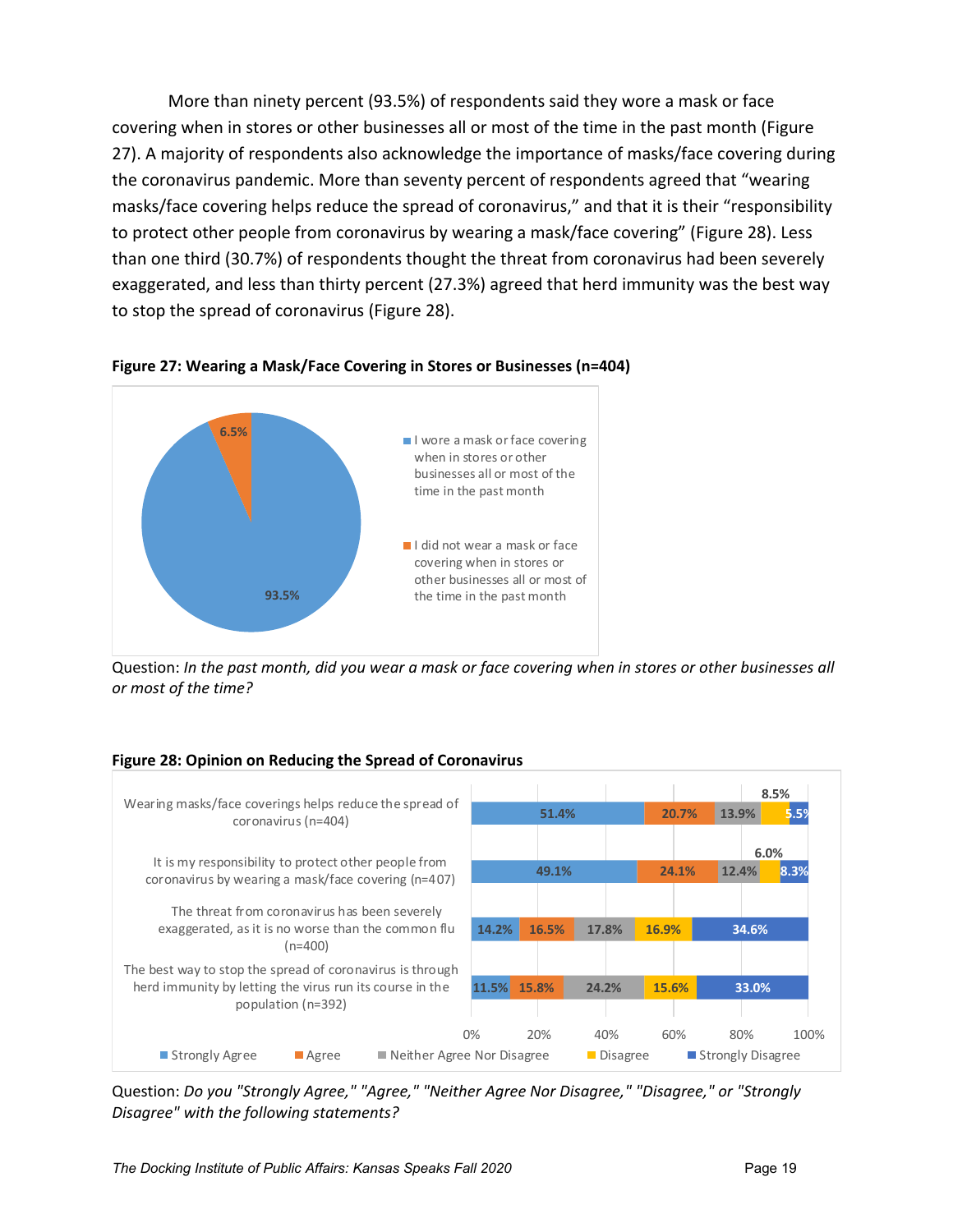When asked if they would get vaccinated when a coronavirus vaccine became available, 41.1% of respondents said "yes," 28% said "no," and a large percentage, 31%, said they were not sure (Figure 29).

![](_page_26_Figure_1.jpeg)

**Figure 29: Coronavirus Vaccination (n=410)**

The survey asked if respondents were confident that Kansas Secretary of State and local election officials had done everything possible to have a safe election during the coronavirus pandemic. More than half (56.4%) of respondents were very or somewhat confident with the Kansas Secretary of State, and 61% were very or somewhat confident with local election officials (Figure 30).

![](_page_26_Figure_5.jpeg)

![](_page_26_Figure_6.jpeg)

Question: *How confident are you that the following public officials have done everything possible to* make sure that the election this year will be safe for Kansas voters who are worried about coronavirus?

Question: When a vaccine for the coronavirus becomes available, will you get vaccinated?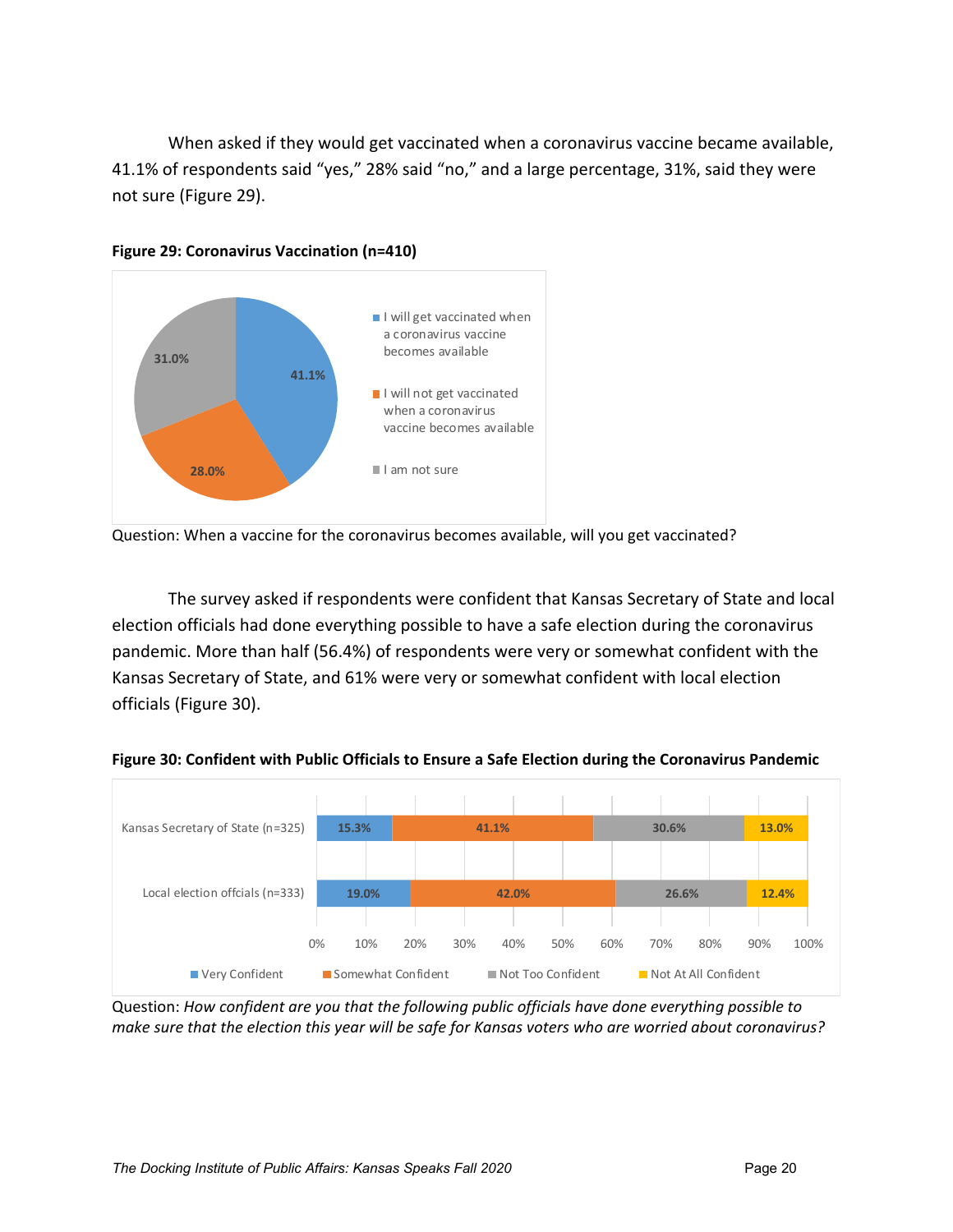The survey asked respondents to rate how several political figures and groups handled the protests regarding police behavior. Police received the highest rating, with 50.8% of respondents selecting "very favorable" or "favorable." About 35% were "very favorable" or "favorable" toward how Black Lives Matter protestors handled the protest. Black Lives Matter *counter‐protestors* received the lowest rating, with 16% of respondents selecting favorable ratings, and 60.7% selecting unfavorable ratings. The rating on President Trump's handling of the protests was polarized: 39.6% of respondents said President Trump's handling of the protests were favorable, 45.2% selected unfavorable ratings, and only 15.1% were neither favorable nor unfavorable (Figure 31).

![](_page_27_Figure_1.jpeg)

#### **Figure 31: Rating of How Protests about Police Behavior Was Handled**

Question: *This year there have been many protests around the country regarding police behavior. For each of the following people/groups, is your rating of how each has handled the protests "Very Favorable," Favorable," "Neither Favorable Nor Unfavorable," "Unfavorable," or "Very Unfavorable"?*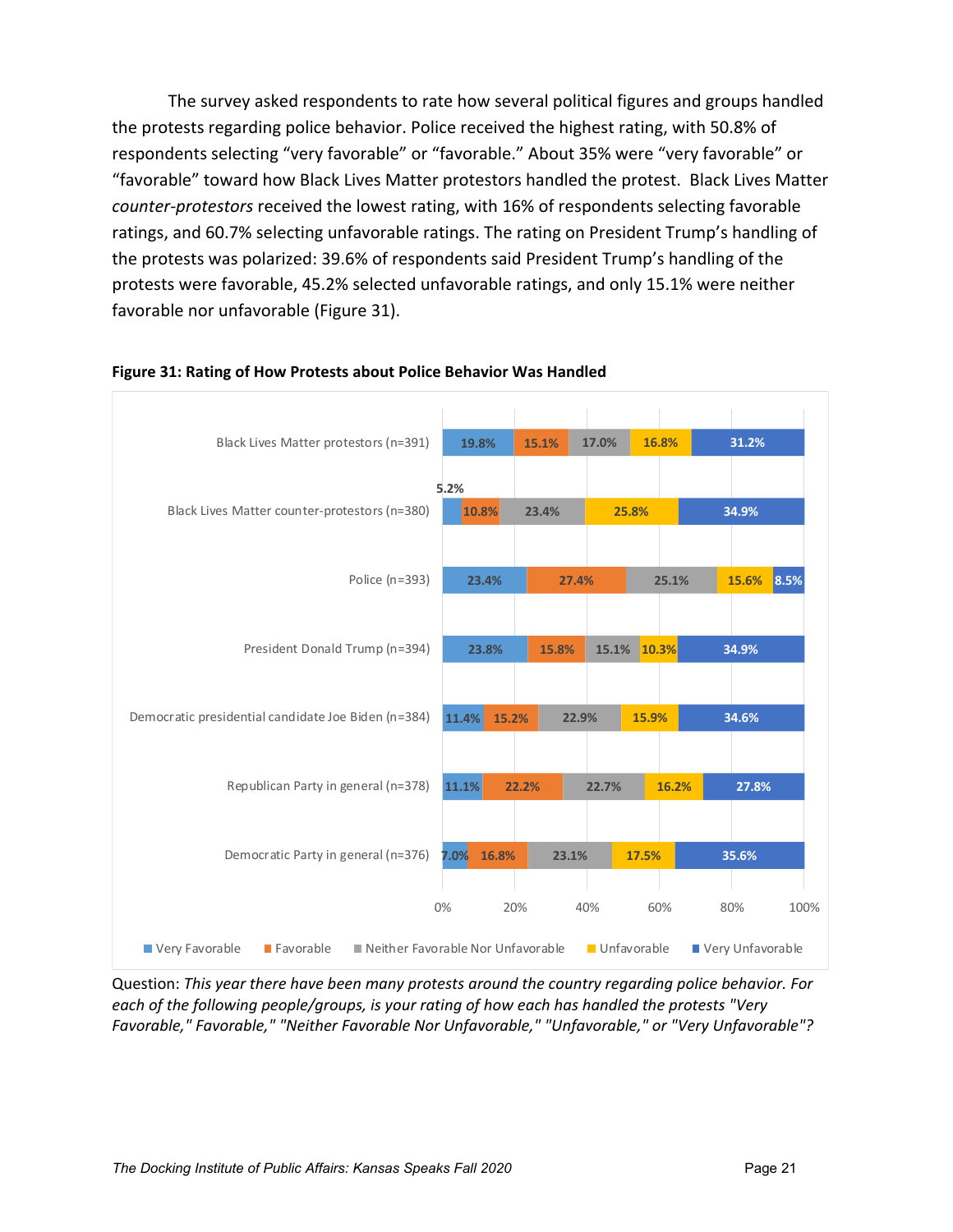When asked about the impact of the Black Lives Matter movement on racial issues in America, 49% of respondents said the Black Lives Matter movement made racial issues worse in America, 17.2% said the movement made racial issues better, and 23.5% said the movement had not really changed things (Figure 32). The survey also asked whether respondents were worried that the protests associated with the Black Lives Matter movement would bring violence to their neighborhood. About 37% were "not at all worried," and 15.2% were "slightly worried." About seventeen percent were "somewhat worried" (17.1%) or "moderately worried" (17.3%), and 13.5% were "extremely worried" (Figure 33).

![](_page_28_Figure_1.jpeg)

![](_page_28_Figure_2.jpeg)

Question: *Has the Black Lives Matter movement made racial issues in America better or worse, or has it not really changed things either way?*

![](_page_28_Figure_4.jpeg)

#### **Figure 33: Concern if Black Lives Matter Protests Bring Violence to Neighborhood**

Question: *Some people believe that the protests associated with the Black Lives Matter movement* promote violence, but other people do not believe that is the case. How worried are you that Black Lives *Matter protests will bring violence to your neighborhood?*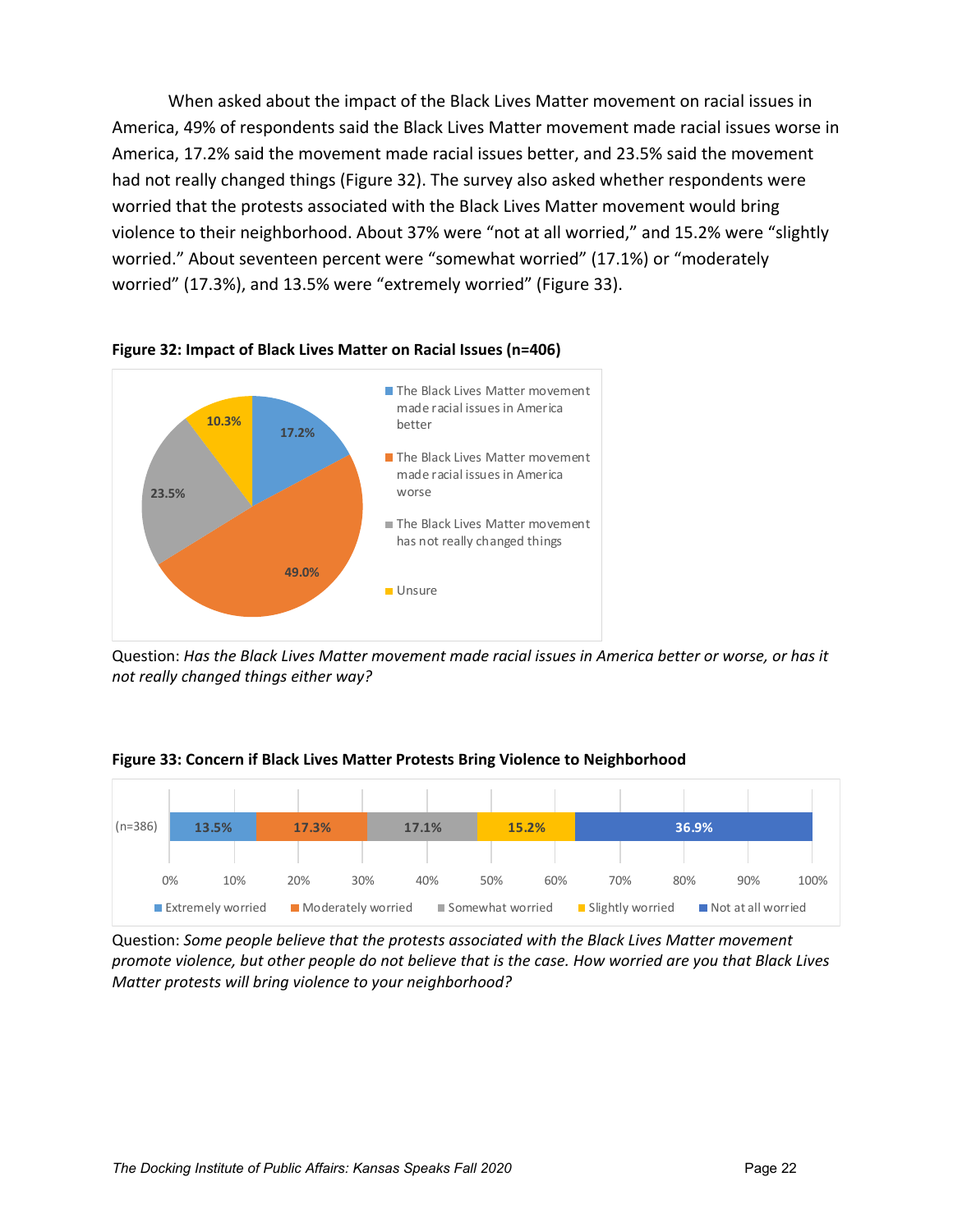## **Appendix A: Gender Distribution**

| Gender                                     | Unweighted Sample (n=417) | <b>Study Population</b> |
|--------------------------------------------|---------------------------|-------------------------|
| Male                                       | 51.3%                     | 49.02%                  |
| Female                                     | 47.2%                     | 50.42%                  |
| Gender-fluid/transgender/prefer not to say | 1.4%                      | $0.57\%$ <sup>*</sup>   |

**Source: U.S. Census 2019 Population Estimates**

\*Estimated based U.S. Census population estimates and an article written by Cicero, et al. in 2014

(https://journals.lww.com/nursingresearchonline/FullText/2020/07000/Application\_of\_Behavioral\_Risk\_Factor\_S urveillance.10.aspx)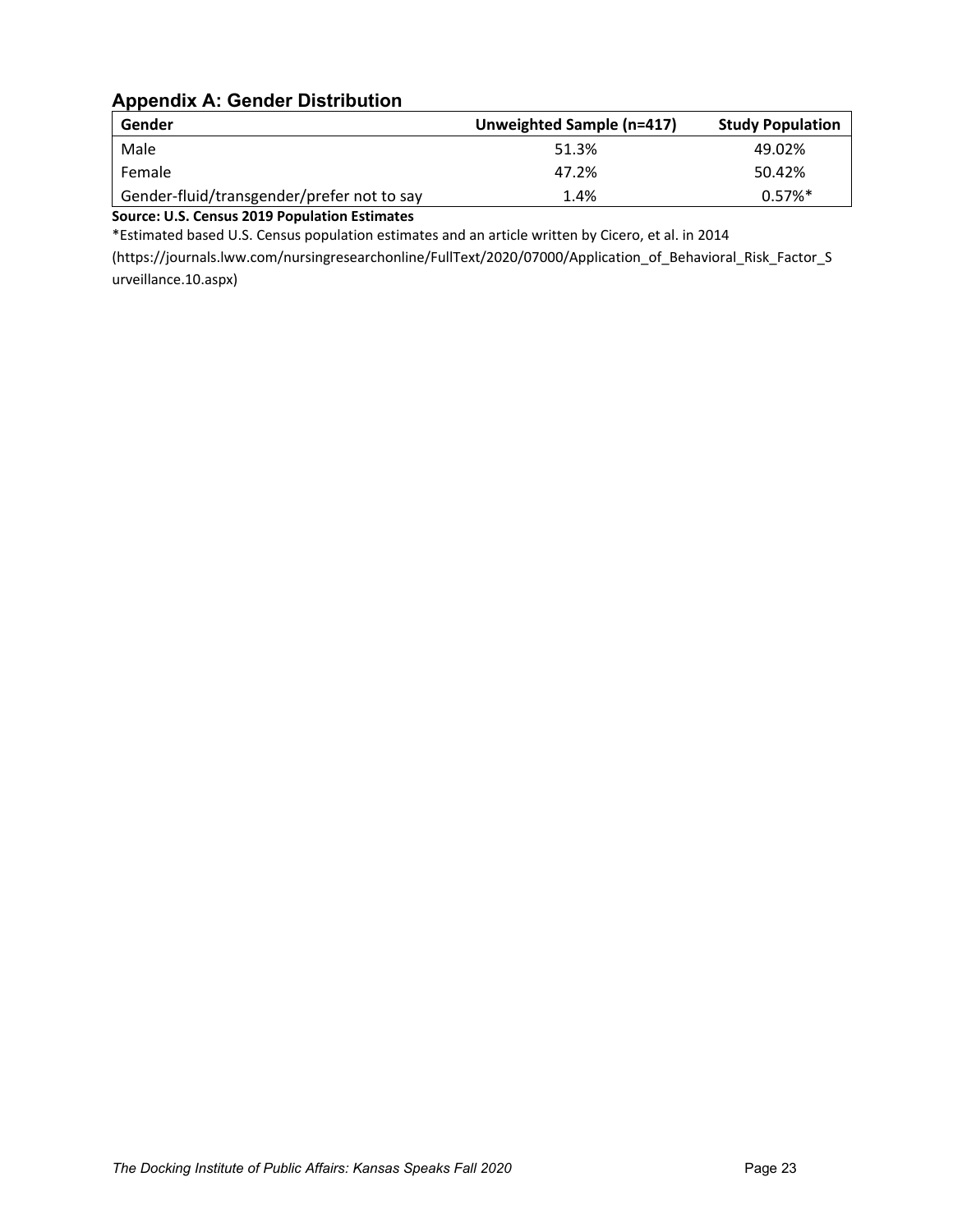## **Appendix B: Age Distribution**

| <b>Age Group</b> | Unweighted Sample (n=417) | <b>Study Population</b> |
|------------------|---------------------------|-------------------------|
| 18-24            | 13.2%                     | 13.3%                   |
| 25-34            | 19.2%                     | 17.1%                   |
| 35-44            | 17.3%                     | 16.4%                   |
| 45-54            | 16.8%                     | 14.8%                   |
| 55-64            | 16.5%                     | 16.8%                   |
| 65 and older     | 17.0%                     | 21.6%                   |

**Source: U.S. Census 2019 Population Estimates**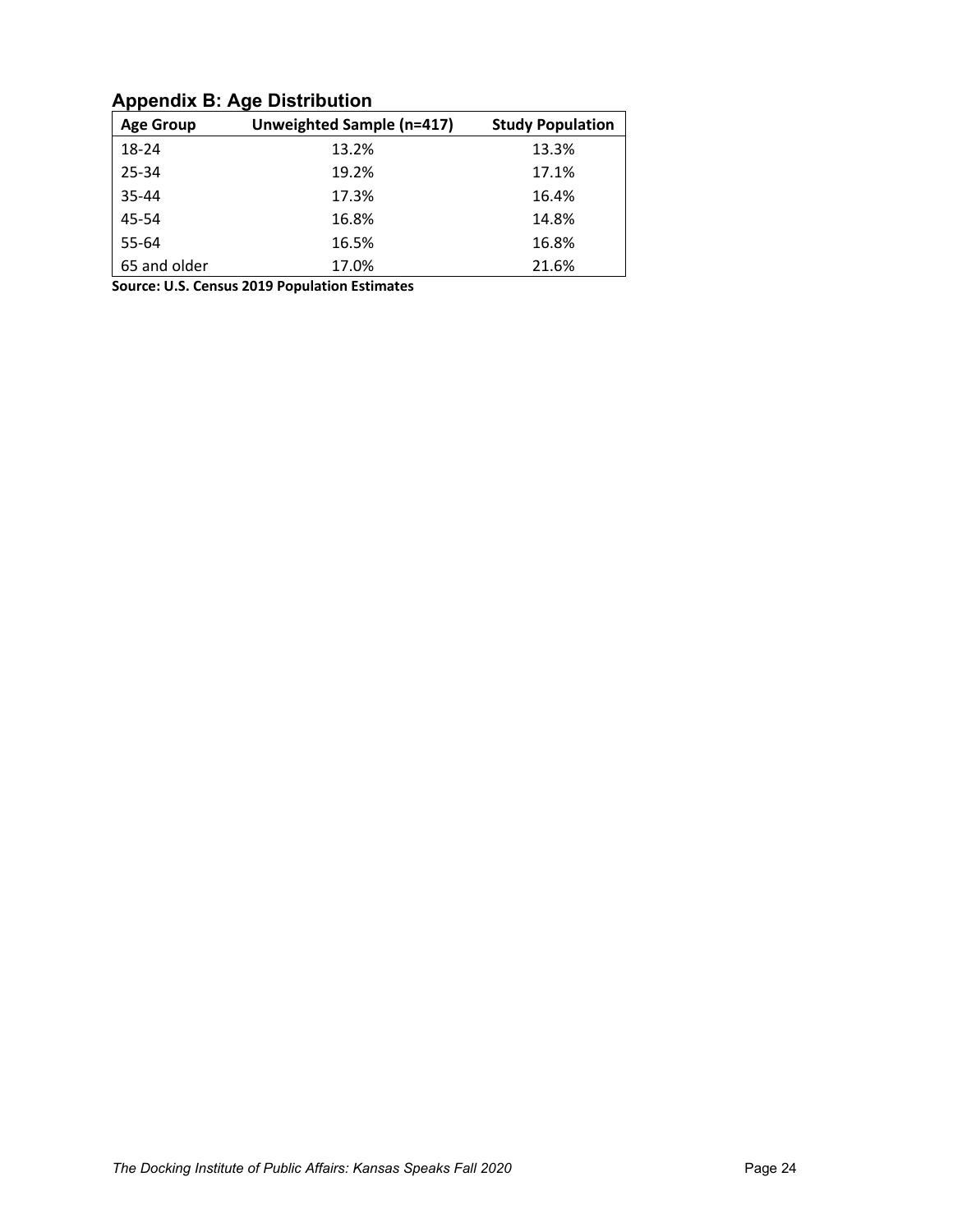| <b>Social Indicators</b>           |                                            | <b>Survey Sample</b> | <b>Study Population*</b> |
|------------------------------------|--------------------------------------------|----------------------|--------------------------|
|                                    |                                            | $(n=376)$            |                          |
|                                    | Less than \$10,000                         | 9.3%                 | 5.1%                     |
|                                    | \$10,000-\$24,999                          | 14.8%                | 12.6%                    |
|                                    | \$25,000-\$34,999                          | 14.2%                | 8.9%                     |
| Household Income                   | \$35,000-\$49,999                          | 11.5%                | 13.3%                    |
|                                    | \$50,000-\$74,999                          | 17.2%                | 19.3%                    |
|                                    | \$75,000-\$99,999                          | 13.7%                | 13.6%                    |
|                                    | \$100,000-\$149,000                        | 13.7%                | 15.4%                    |
|                                    | \$150,000 or more                          | 5.4%                 | 11.7%                    |
|                                    |                                            | (n=393)              |                          |
|                                    | Less Than High School                      | 2.1%                 | 8.7%                     |
| Education                          | High School Diploma                        | 21.1%                | 26.9%                    |
|                                    | Some College or Associate's Degree         | 34.8%                | 33.5%                    |
|                                    | Bachelor's Degree or higher                | 41.9%                | 30.9%                    |
|                                    |                                            | (n=416)              |                          |
|                                    | 18-24 Years Old                            | 13.1%                | 13.3%                    |
|                                    | 25-34 Years Old                            | 17.0%                | 17.0%                    |
| Age                                | 35-44 Years Old                            | 16.1%                | 16.1%                    |
|                                    | 45-54 Years Old                            | 14.8%                | 14.8%                    |
|                                    | 55-64 Years Old                            | 17.3%                | 17.3%                    |
|                                    | 65 Years and Older                         | 21.7%                | 21.7%                    |
|                                    |                                            | $(n=416)$            |                          |
| Gender                             | Male                                       | 49.0%                | 49.30%                   |
|                                    | Female                                     | 50.4%                | 50.70%                   |
|                                    | Gender fluid/transgender/prefer not to say | 0.6%                 |                          |
|                                    |                                            | (n=392)              |                          |
| Hispanic Origin                    |                                            | 7.9%                 | 12.20%                   |
|                                    |                                            | $(n=393)$            |                          |
|                                    | White                                      | 85.8%                | 83.6%                    |
|                                    | <b>Black or African American</b>           | 6.2%                 | 5.7%                     |
| Race                               | Asian or Pacific Islander                  | 1.4%                 | 3.1%                     |
|                                    | American Indian or Alaska Native           | 1.5%                 | 0.8%                     |
|                                    | Some other race alone                      | 2.5%                 | 3.0%                     |
|                                    | Two or more races                          | 2.6%                 | 3.7%                     |
|                                    |                                            | (n=359)              |                          |
|                                    | <b>Strong Republican</b>                   | 20.8%                |                          |
|                                    | Moderate Republican                        | 18%                  |                          |
|                                    | Independent Leaning Republican             | 9.5%                 |                          |
| <b>Political Party Affiliation</b> | Independent                                | 19.8%                |                          |
|                                    | <b>Independent Leaning Democrat</b>        | 10.5%                |                          |
|                                    | Moderate Democrat                          | 10.4%                |                          |
|                                    | <b>Strong Democrat</b>                     | 11.0%                |                          |
|                                    |                                            | $(n=387)$            |                          |
| <b>Registered Voters</b>           |                                            | 84.6%                | 81.9%                    |

**Appendix C: Weighted Demographic Characteristics of the Sample** 

\* The percentage of registered voters in Kansas is estimated using election statistics from the Kansas Secretary of State website and Kansas population estimates from the U.S. Census; all other study population information is obtained from U.S. Census 2019 American Community Survey.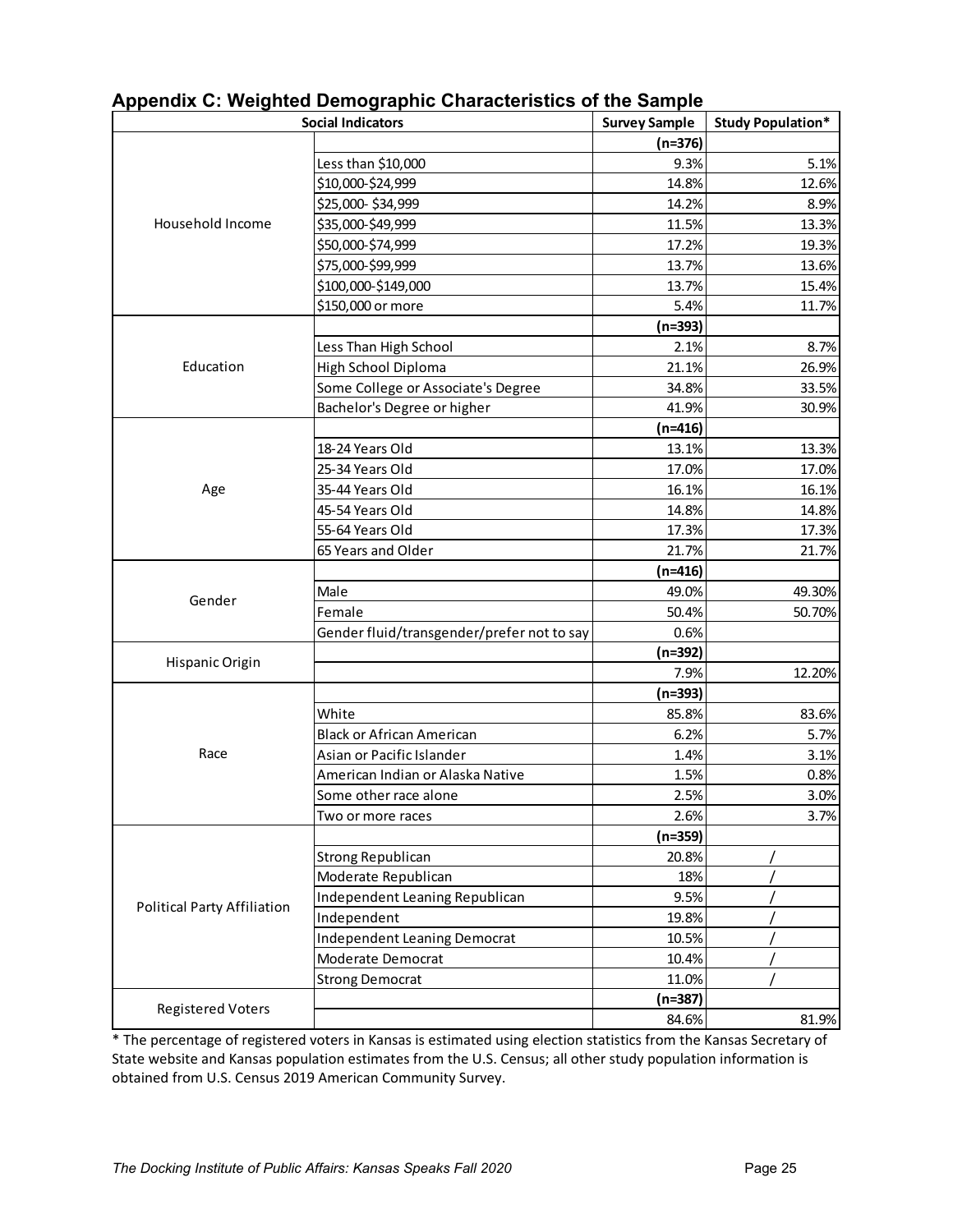## **Appendix D: Survey Instrument**

Welcome to the 2020 Kansas Speaks survey conducted by the Docking Institute of Public Affairs at Fort Hays State University. Kansas Speaks is a statewide survey measuring Kansans' opinions on public affairs issues and their evaluations of elected officials. The survey has been conducted annually since 2009, and survey results have been reported in local, state, and national news media. Your opinions matter. By participating in this survey you will give voice to thousands of Kansans similar to you. You are assured complete confidentiality.

For more information about the Kansas Speaks survey, please visit our website: www.fhsu.edu/docking/Kansas-Speaks

Should you have concerns with the survey, please contact Dr. Jian Sun via his email address: jsun@fhsu.edu

Q0 Do you currently reside in the state of Kansas?

| Yes |
|-----|
|-----|

 $\bigcirc$  No

Q.Age Are you at least 18 years of age or older?

o Yes

 $\bigcirc$  No

Q.YearBorn What year were you born?

Q.Gender What is your gender?

- $\bigcirc$  Male
- $\bigcirc$  Female
- $\bigcirc$  Gender-fluid/transgender

 $\bigcirc$  Other

 $\bigcirc$  Prefer not to specify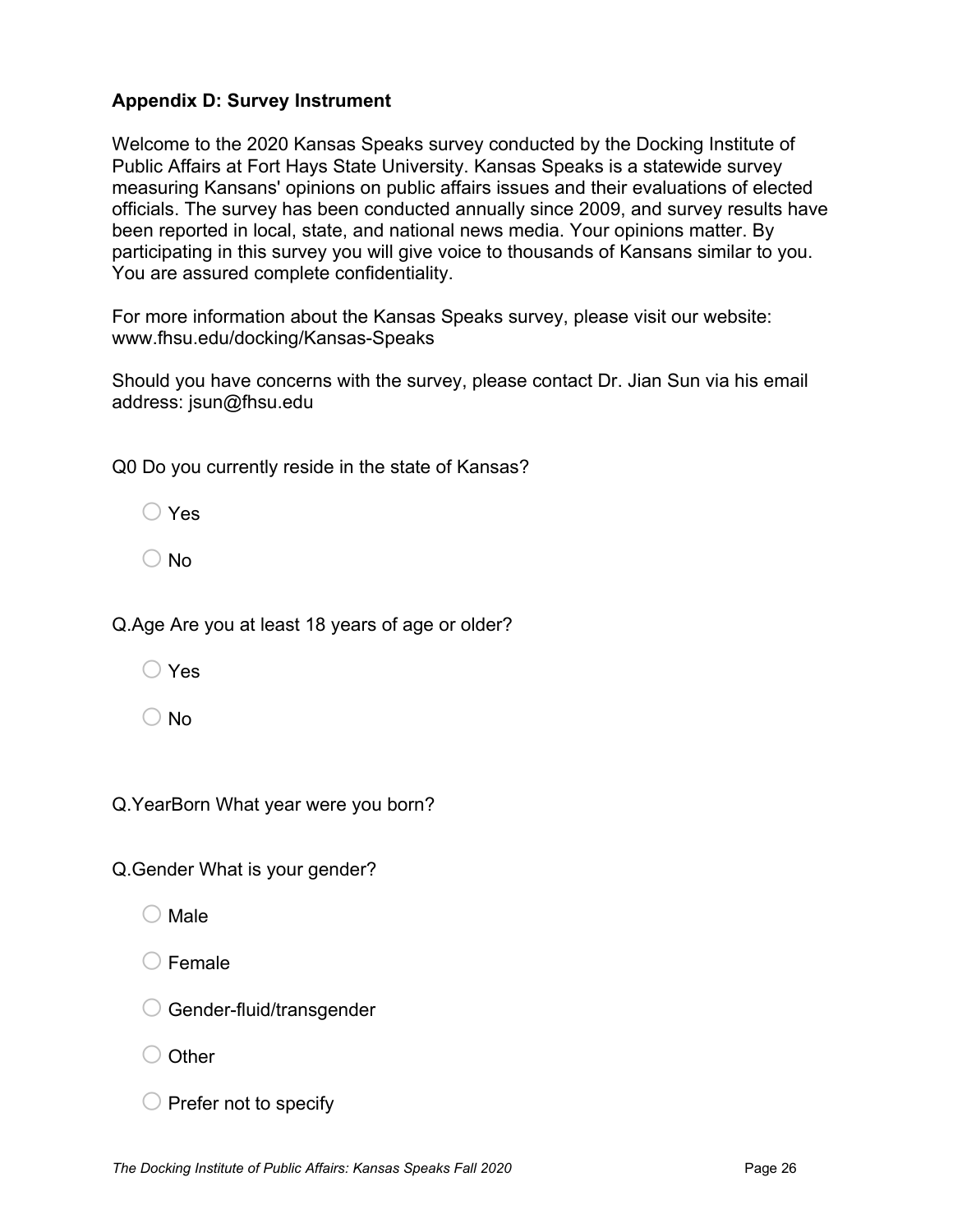Q.County In which Kansas county do you primarily reside?

▼ Allen ... Wyandotte

Q1 In general, how would you rate Kansas as a place to live?

- $\bigcirc$  Excellent
- O Very Good
- o Good
- $\bigcirc$  Fair
- O Poor
- O Very Poor
- O Don't Know

Q2 Generally speaking, do you feel Kansas is on the right track or wrong track?

- $\bigcirc$  Right Track
- $\bigcirc$  Wrong Track
- o Don't Know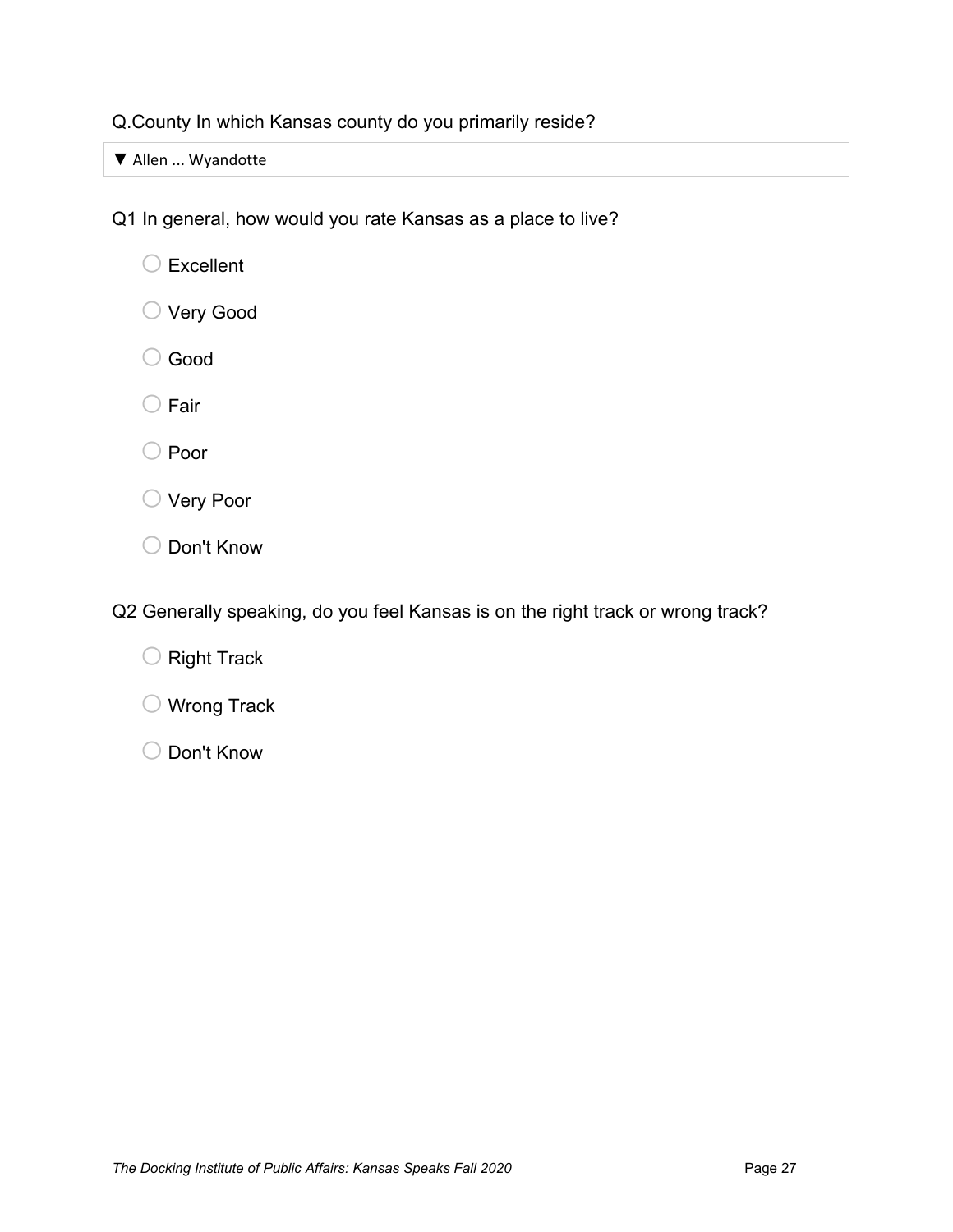Q3 In general, how would you rate the Kansas economy? Would you say it is...

 $\bigcirc$  Excellent

- O Very Good
- o Good
- $\bigcirc$  Fair
- O Poor
- O Very Poor
- o Don't Know

Q4 Over the last 12 months, how would you say the Kansas economy has changed? Would you say it is...

O Getting Worse

- $\bigcirc$  Staying the Same
- $\bigcirc$  Getting Better
- o Don't Know

Q5 How concerned are you that the Kansas economy will seriously threaten you or your family's well-being over the next year? Would you say...

O Very Concerned

- O Moderately Concerned
- $\bigcirc$  Slightly Concerned
- $\bigcirc$  Not Concerned at all
- o Don't Know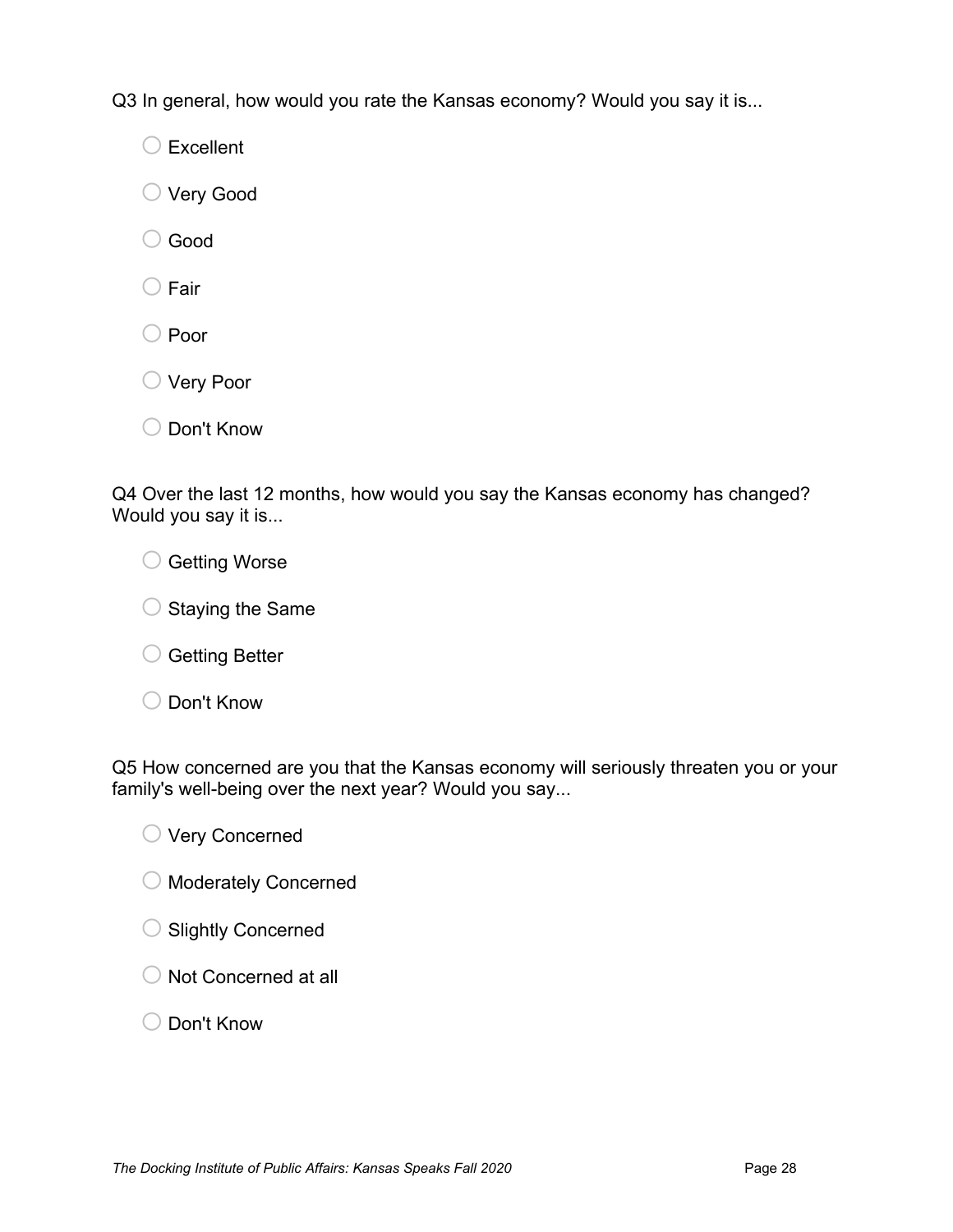| Q6 Please indicate if you are "Very satisfied," "Somewhat Satisfied," "Neutral,"              |  |  |
|-----------------------------------------------------------------------------------------------|--|--|
| "Somewhat Dissatisfied," or "Very Dissatisfied" with the following public entities/officials. |  |  |

|                                                              | Very<br>Satisfied | Somewhat<br>Satisfied | <b>Neutral</b> | Somewhat<br><b>Dissatisfied</b> | Very<br><b>Dissatisfied</b> | Don't<br>Know |
|--------------------------------------------------------------|-------------------|-----------------------|----------------|---------------------------------|-----------------------------|---------------|
| The Kansas<br>Legislature in<br>general                      |                   |                       |                |                                 |                             |               |
| U.S. Senator<br>Jerry Moran                                  |                   |                       |                |                                 |                             |               |
| U.S. Senator<br><b>Pat Roberts</b>                           |                   |                       |                |                                 |                             |               |
| Governor<br>Laura Kelly                                      |                   |                       |                |                                 |                             |               |
| President<br>Donald<br>Trump                                 |                   |                       |                |                                 |                             |               |
| The Kansas<br>Supreme<br>Court                               |                   |                       |                |                                 |                             |               |
| <b>The United</b><br><b>States</b><br>Congress in<br>general |                   |                       |                |                                 |                             |               |
| Congressman<br>Roger<br>Marshall                             |                   |                       |                |                                 |                             |               |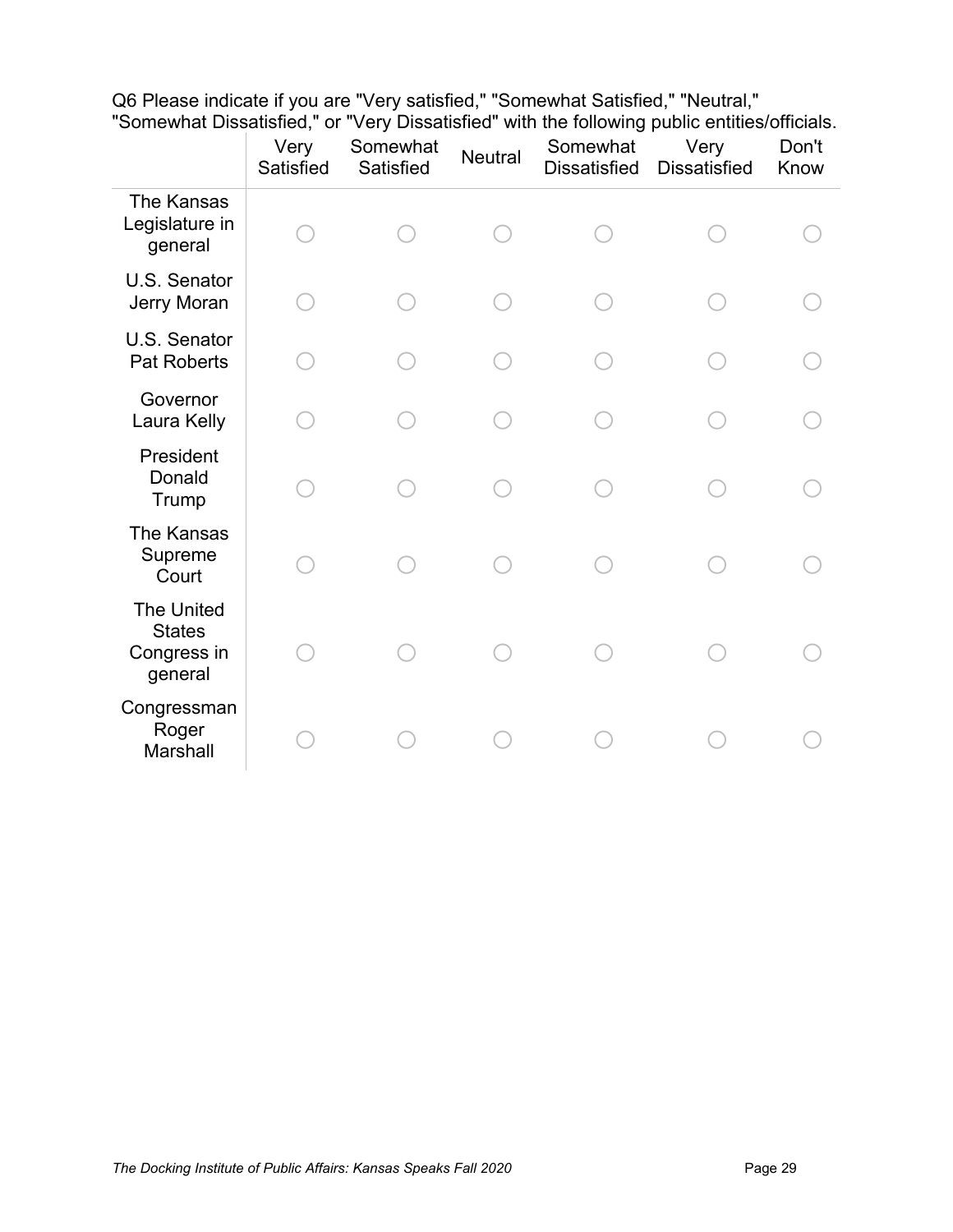Q7 If the presidential election were held today, who would you vote for?

 $\bigcirc$  Joe Biden

O Donald Trump

 $\bigcirc$  Neither of the top two candidates

 $\bigcirc$  I do not plan on voting/cannot vote

O Don't Know

Q8 Medicaid expansion is a current political issue with the Kansas Legislature. How much do you think about this issue?

 $\bigcirc$  A great deal

 $\bigcirc$  A lot

 $\bigcirc$  A moderate amount

 $\bigcirc$  A little

 $\bigcirc$  None at all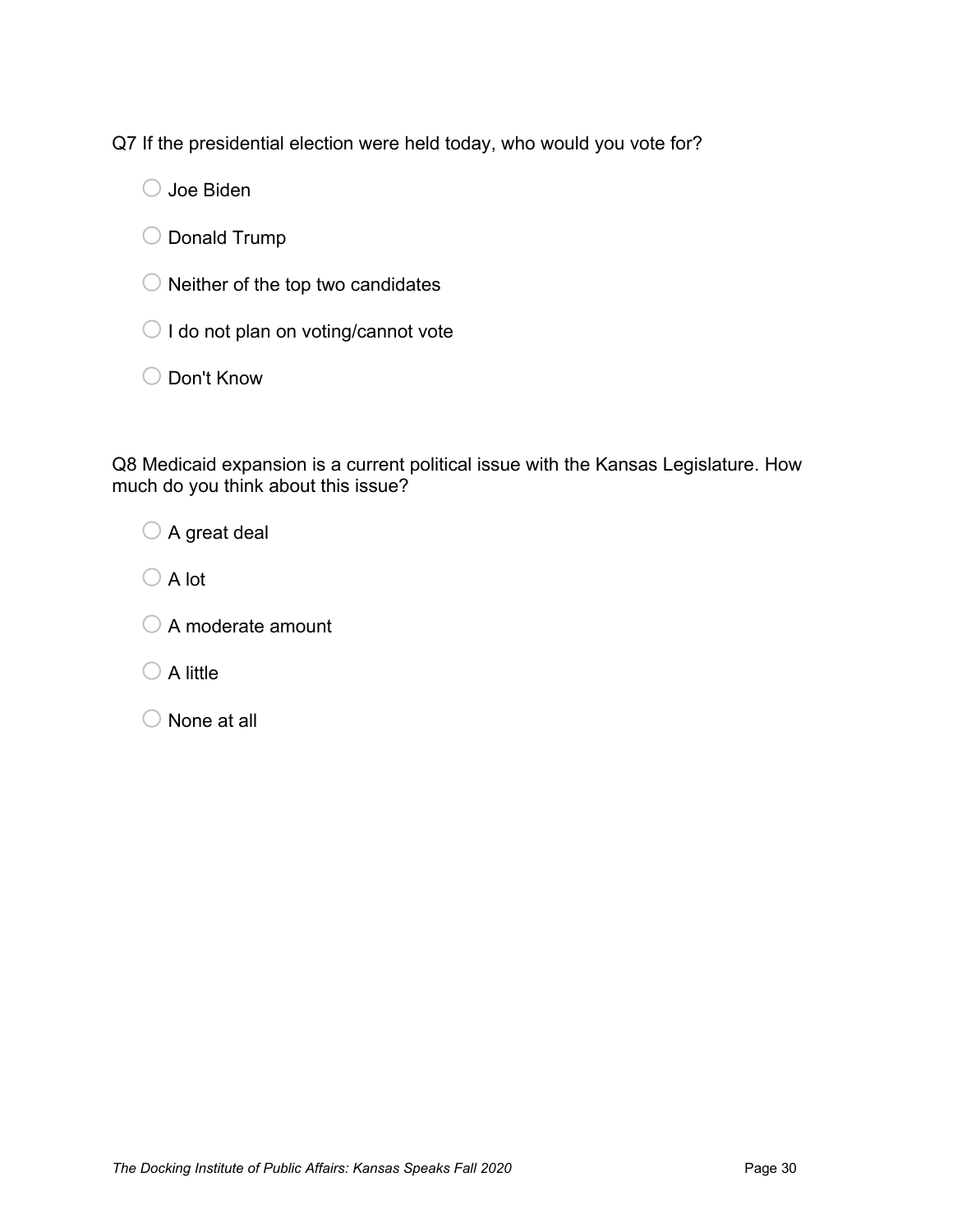Q9 If Kansas expands Medicaid under the Affordable Care Act, about 10% of the expansion would be paid by Kansas, and 90% by the federal government. Studies estimate that expanding Medicaid would provide health coverage to approximately 150,000 Kansans and financially benefit rural hospitals. Do you "Strongly Agree," "Somewhat Agree," are "Neutral," "Somewhat Disagree," or "Strongly Disagree" with the following statements:

|                                                                                                                                                          | Strongly<br>Agree | Somewhat<br>Agree | <b>Neutral</b> | Somewhat<br><b>Disagree</b> | Strongly<br><b>Disagree</b> | Don't<br>Know |
|----------------------------------------------------------------------------------------------------------------------------------------------------------|-------------------|-------------------|----------------|-----------------------------|-----------------------------|---------------|
| Expanding<br>Medicaid<br>would<br>help rural<br>Kansas<br>hospitals<br>remain in<br>business.                                                            |                   |                   |                |                             |                             |               |
| The<br><b>Kansans</b><br>who might<br>obtain<br>health<br>insurance<br>from<br>expanding<br>Medicaid<br>deserve<br>this<br>benefit<br>from the<br>State. |                   |                   |                |                             |                             |               |
| I support<br>expanding<br>Medicaid<br>in Kansas.                                                                                                         |                   |                   |                |                             |                             |               |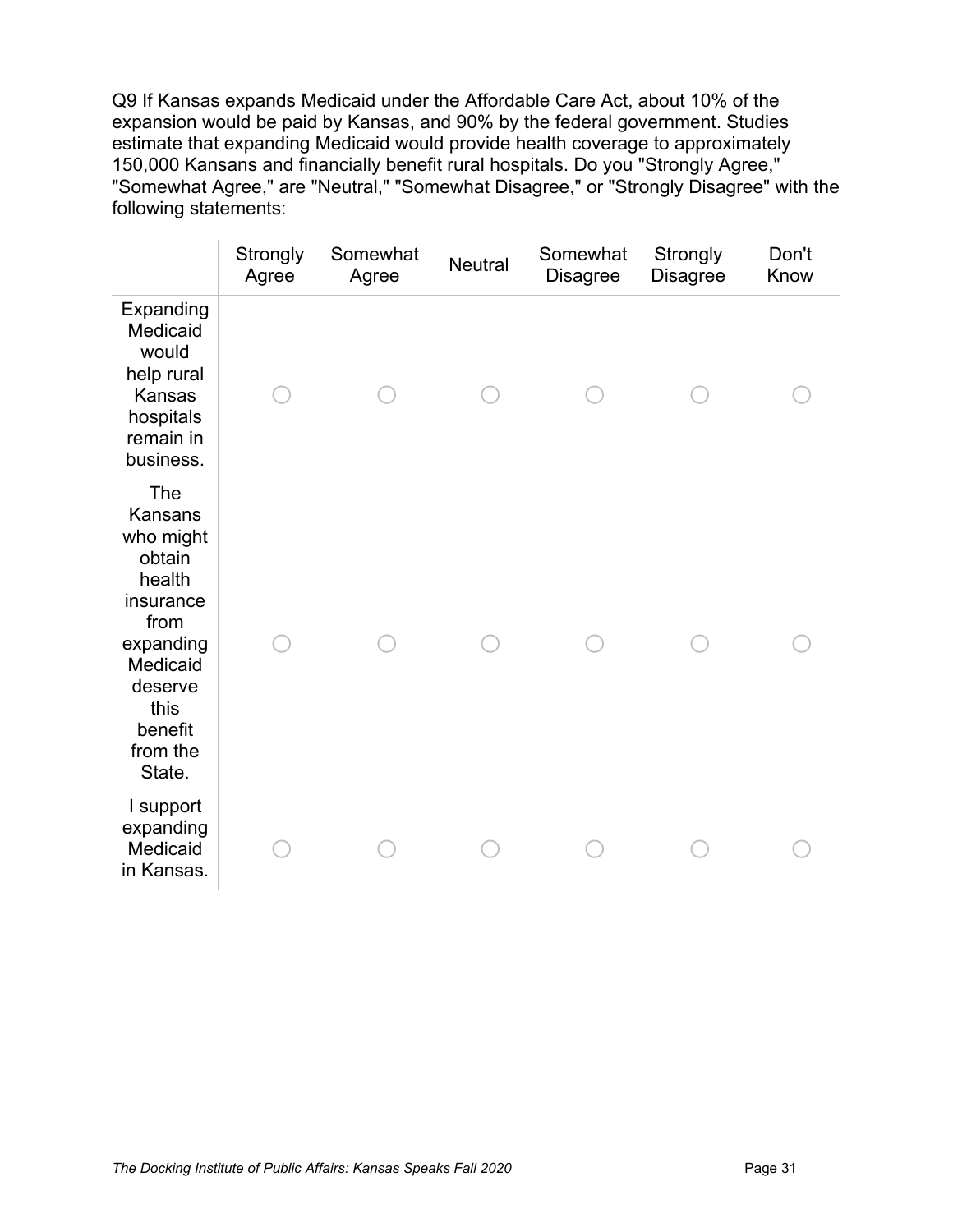Q10 Think about what you paid in sales tax, property tax, and state income tax together. Compared to two years ago, has the amount you paid in state taxes increased, remained the same, or decreased?

 $\bigcirc$  Increased

- $\bigcirc$  Remained the Same
- O Decreased
- ◯ Don't Know

Q11 The Kansas government has to produce tax revenue for every dollar it spends. Some people would prefer the government to have lower taxes and less spending. Others favor higher taxes and more government spending. Which of the following do you favor?

 $\bigcirc$  Much higher taxes and spending

 $\bigcirc$  Somewhat higher taxes and spending

 $\bigcirc$  Keeping the current level of taxes and spending

 $\bigcirc$  Somewhat lower taxes and spending

- $\bigcirc$  Much lower taxes and spending
- $\bigcirc$  Don't Know

Q12a Which of the following taxes would you favor increasing? (select all that apply)

| Income Tax          |
|---------------------|
| Sales Tax           |
| <b>Property Tax</b> |
| Don't Know          |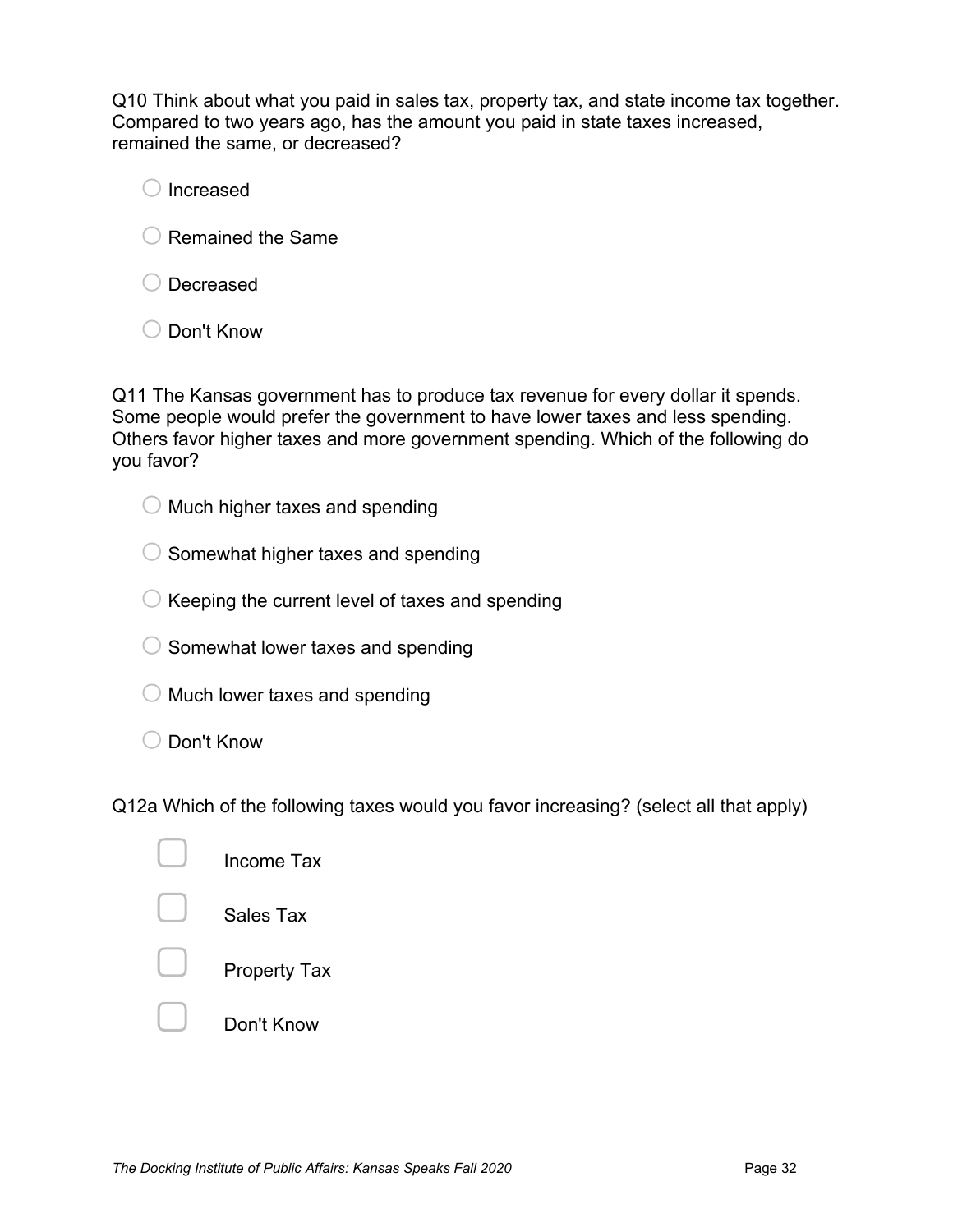Q12b In which of the following areas would you favor increasing state funding? (select all that apply)

| Grades kindergarten through high school                |
|--------------------------------------------------------|
| State colleges and universities                        |
| Social services such as senior and disability services |
| Roads and highways                                     |
| Don't Know                                             |

Q13a Which of the following taxes would you favor decreasing? (select all that apply)

![](_page_39_Figure_3.jpeg)

Q13b In which of the following areas would you favor decreasing state funding? (select all that apply)

| Grades kindergarten through high school                |
|--------------------------------------------------------|
| State colleges and universities                        |
| Social services, such as senior and disability service |
| Roads and highways                                     |
| Don't Know                                             |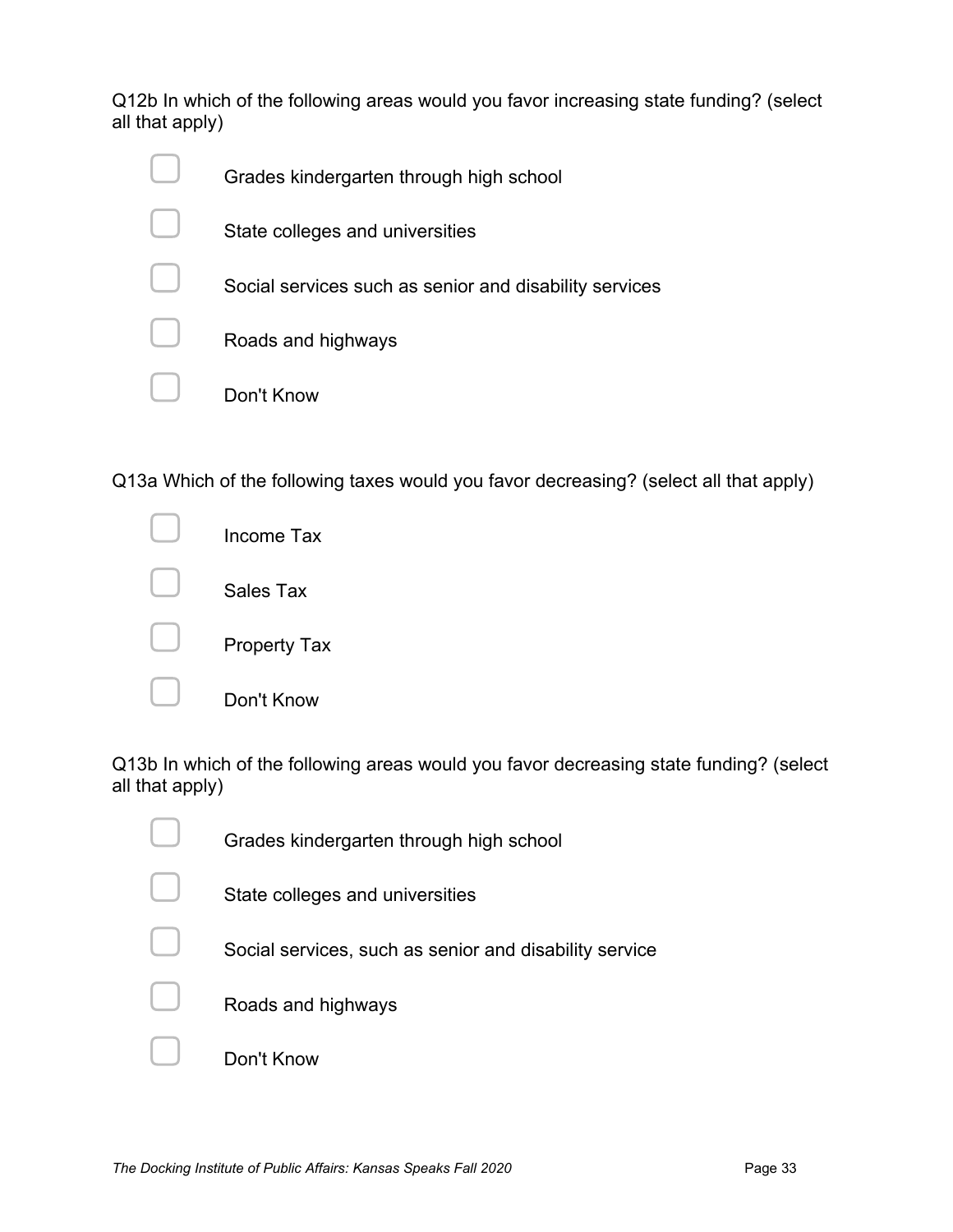Q14 There are other ways to increase the state of Kansas's revenue that would not include raising traditional taxes. Do you "Strongly Support", "Somewhat Support", "are Neutral", "Somewhat Oppose", or "Strongly Oppose" the following alternative revenue sources:

|                                                                                                                                       | Strongly<br>Support | Somewhat<br>Support | <b>Neutral</b> | Somewhat<br>Oppose | Strongly<br>Oppose | Don't<br>Know |
|---------------------------------------------------------------------------------------------------------------------------------------|---------------------|---------------------|----------------|--------------------|--------------------|---------------|
| Increasing<br>taxes on<br>cigarettes<br>and cigars                                                                                    |                     |                     |                |                    |                    |               |
| Increasing<br>taxes on<br>alcohol                                                                                                     |                     |                     |                |                    |                    |               |
| Legalizing<br>recreational<br>marijuana<br>for<br>individuals<br>21 and<br>older to<br>allow<br>taxation by<br>the State of<br>Kansas |                     |                     |                |                    |                    |               |

Q15 If you voted in the 2018 election for governor, did you vote for Laura Kelly?

- o Yes
- $\bigcirc$  No
- $\bigcirc$  Did not vote in the 2018 governor election
- O Don't Know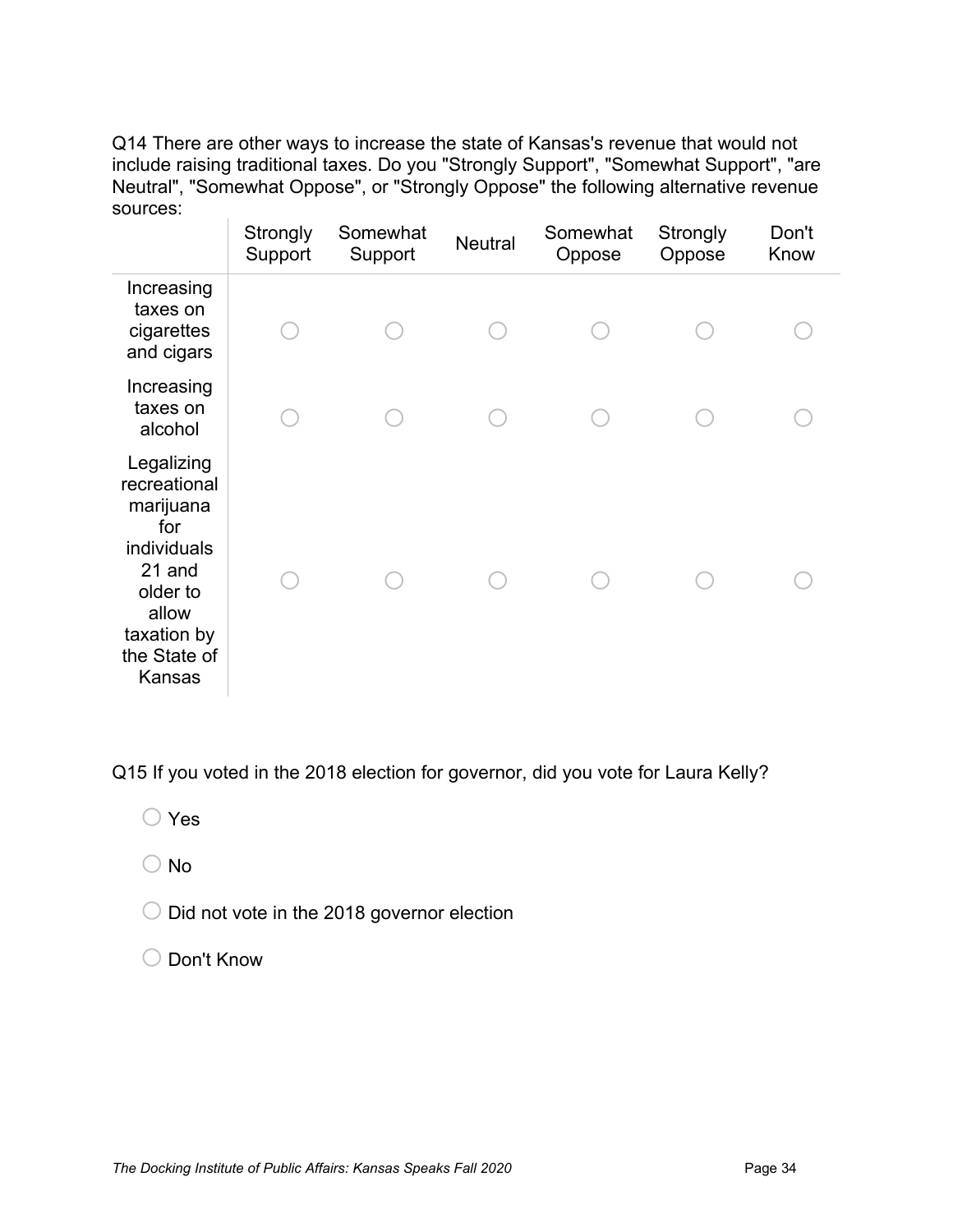|                                                       | Yes | No | Don't Know |
|-------------------------------------------------------|-----|----|------------|
| Serious problems<br>paying credit<br>cards/loans/debt |     |    |            |
| Serious problems<br>paying<br>mortgage/rent           |     |    |            |
| Serious problems<br>paying utilities                  |     |    |            |
| Serious problems<br>affording food                    |     |    |            |
| Serious problems<br>making car<br>payments            |     |    |            |
| Serious problems<br>affording medical<br>care         |     |    |            |
| Other serious<br>financial problems                   |     |    |            |

Q16 At any point since the start of the coronavirus outbreak, has anyone living in your household had:

Q17 At any point since the start of the coronavirus outbreak, have any adults living in your household:

|                                 | Yes | No | Don't Know |
|---------------------------------|-----|----|------------|
| Lost their job                  |     |    |            |
| Lost their business             |     |    |            |
| Been furloughed                 |     |    |            |
| Taken mandatory<br>unpaid leave |     |    |            |
| Had wages or<br>hours reduced   |     |    |            |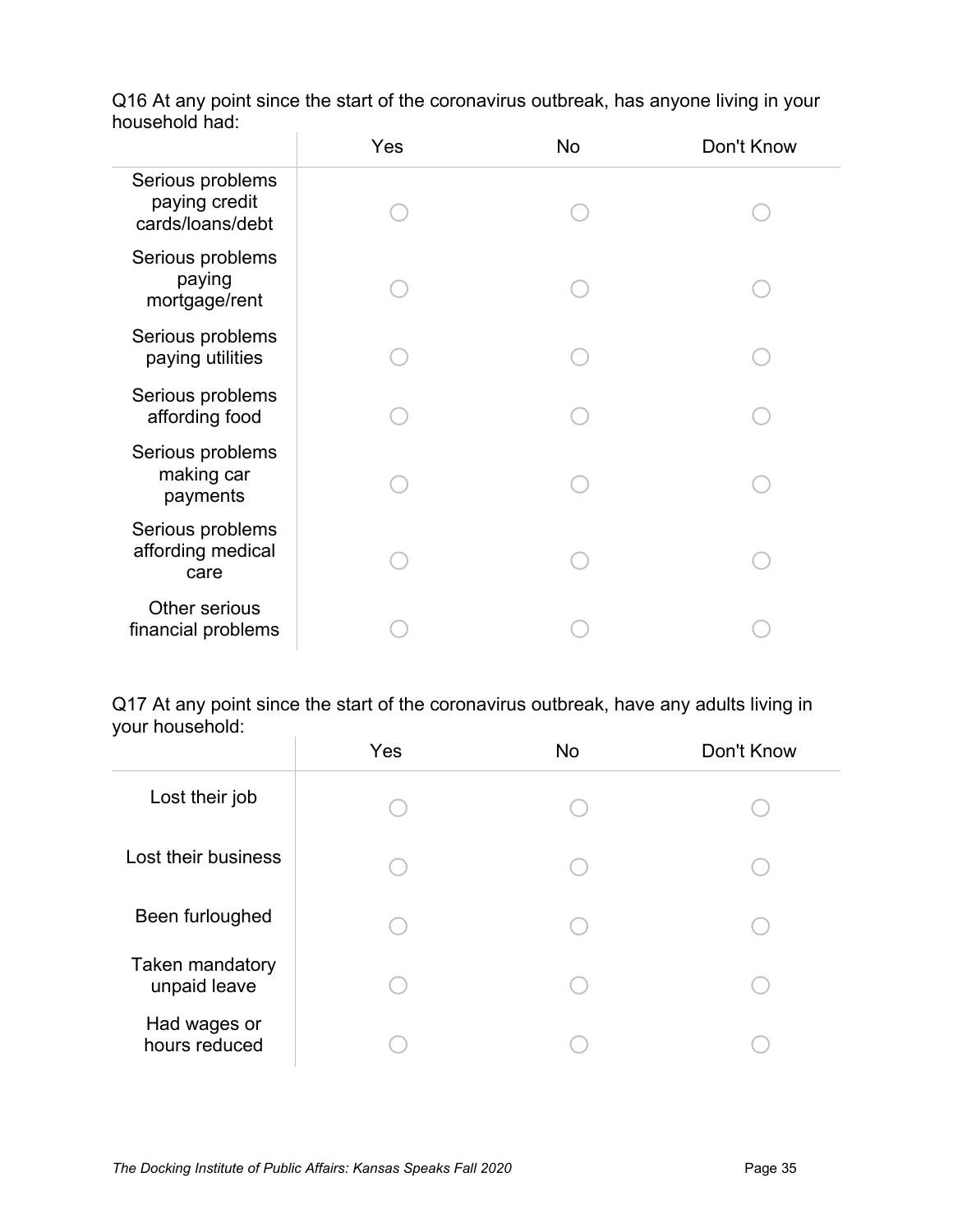Q18 As you know, Kansas is struggling with the coronavirus, as are other parts of the U.S. and the world. Thinking of how the following public officials have handled the coronavirus outbreak, do you "Strongly Approve," "Approve," "Neither Approve Nor Disapprove," "Disapprove," or "Strongly Disapprove"?

 $\bar{1}$ 

|                                                                                                                     | Strongly<br>Approve | Approve | Neither<br>Approve<br>Nor<br>Disapprove | Disapprove | Strongly<br>Disapprove | Don't<br>Know |
|---------------------------------------------------------------------------------------------------------------------|---------------------|---------|-----------------------------------------|------------|------------------------|---------------|
| President<br>Donald<br>Trump                                                                                        |                     |         |                                         |            |                        |               |
| Dr. Anthony<br>Fauci,<br>Director of<br>the National<br>Institute of<br>Allergy and<br>Infectious<br><b>Disease</b> |                     |         |                                         |            |                        |               |
| The United<br><b>States</b><br>Congress                                                                             |                     |         |                                         |            |                        |               |
| Kansas<br>Governor<br>Laura Kelly                                                                                   |                     |         |                                         |            |                        |               |
| The Kansas<br>Legislature                                                                                           |                     |         |                                         |            |                        |               |
| The Kansas<br>state school<br>board                                                                                 |                     |         |                                         |            |                        |               |
| Your county<br>government                                                                                           |                     |         |                                         |            |                        |               |
| Your city<br>government                                                                                             |                     |         |                                         |            |                        |               |
| Your local<br>school board                                                                                          |                     |         |                                         |            |                        |               |
| Residents of<br>your<br>community,<br>in general                                                                    |                     |         |                                         |            |                        |               |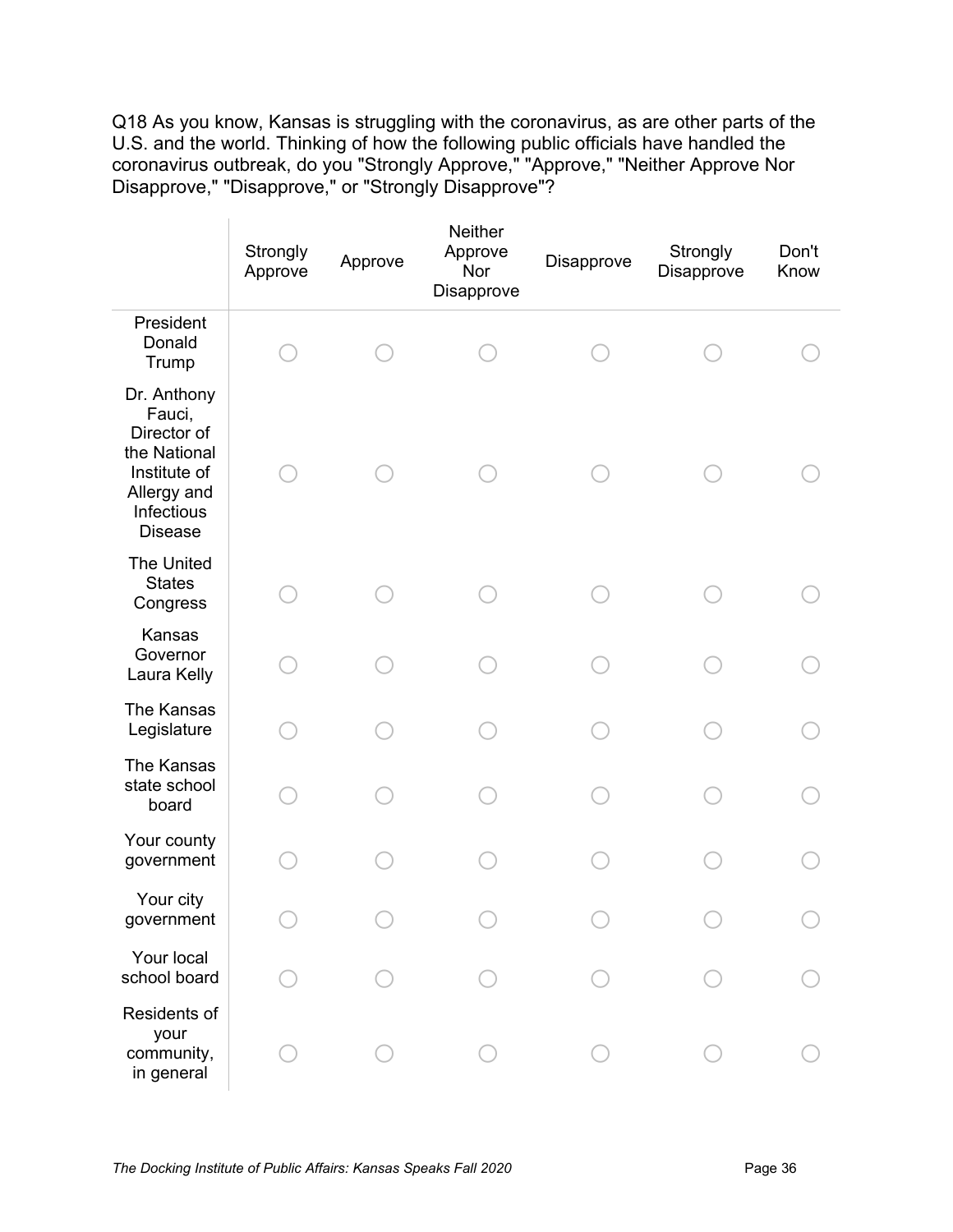Q19 In the past month, did you wear a mask or face covering when in stores or other businesses all or most of the time?

o Yes

 $\bigcirc$  No

 $\bigcirc$  Not Applicable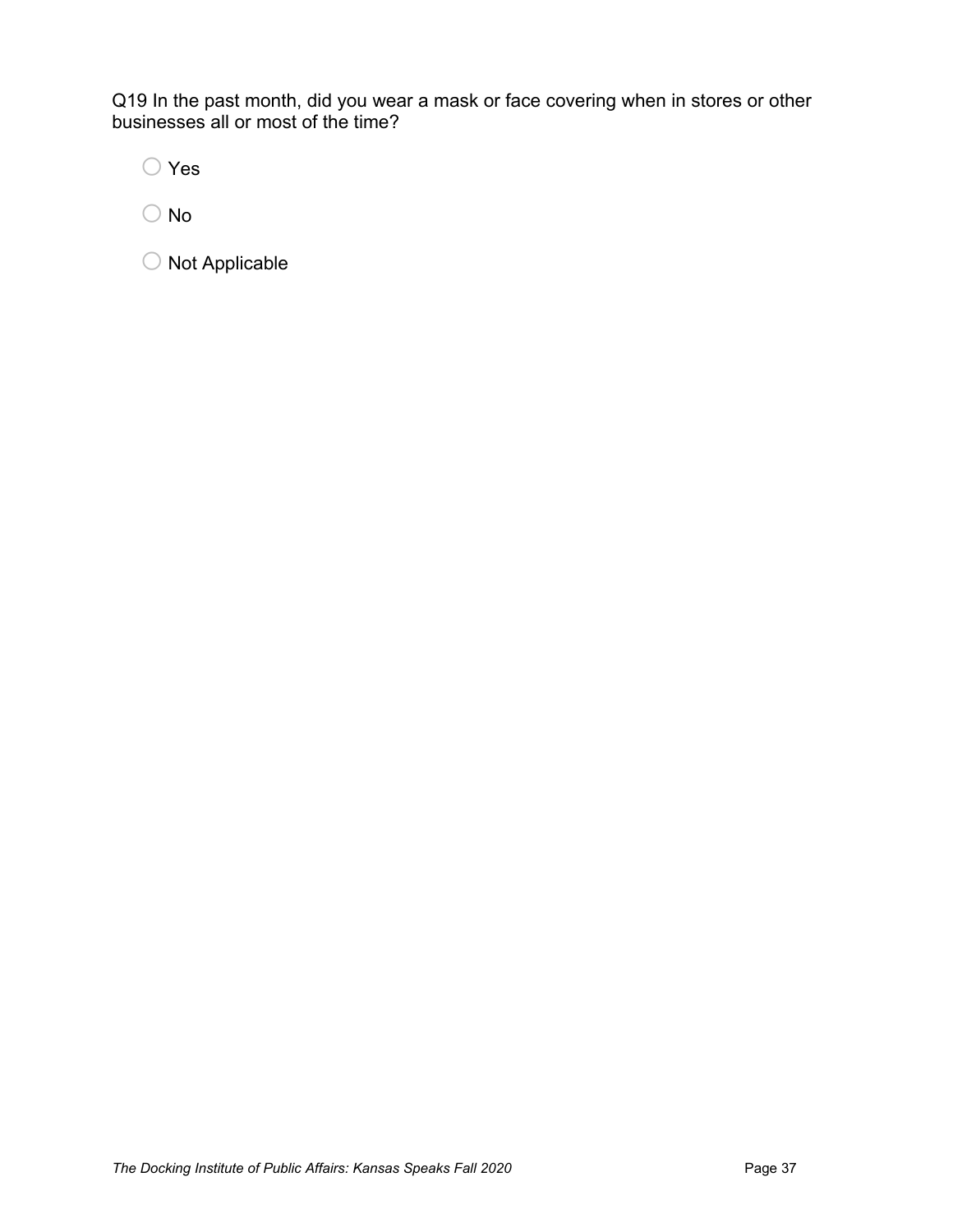|                                                                                                                                                              | Strongly<br>Agree | Agree | <b>Neither</b><br>Agree<br>Nor<br><b>Disagree</b> | <b>Disagree</b> | Strongly<br><b>Disagree</b> | Don't<br>Know |  |
|--------------------------------------------------------------------------------------------------------------------------------------------------------------|-------------------|-------|---------------------------------------------------|-----------------|-----------------------------|---------------|--|
| Wearing<br>masks/face<br>coverings<br>helps reduce<br>the spread of<br>coronavirus.                                                                          |                   |       |                                                   |                 |                             |               |  |
| It is my<br>responsibility<br>to protect<br>other people<br>from<br>coronavirus<br>by wearing a<br>mask/face<br>covering.                                    |                   |       |                                                   |                 |                             |               |  |
| The threat<br>from<br>coronavirus<br>has been<br>severely<br>exaggerated,<br>as it is no<br>worse than<br>the common<br>flu.                                 |                   |       |                                                   |                 |                             |               |  |
| The best<br>way to stop<br>the spread of<br>coronavirus<br>is through<br>herd<br>immunity by<br>letting the<br>virus run its<br>course in the<br>population. |                   |       |                                                   |                 |                             |               |  |

Q20 Do you "Strongly Agree," "Agree," "Neither Agree Nor Disagree," "Disagree," or "Strongly Disagree" with the following statements?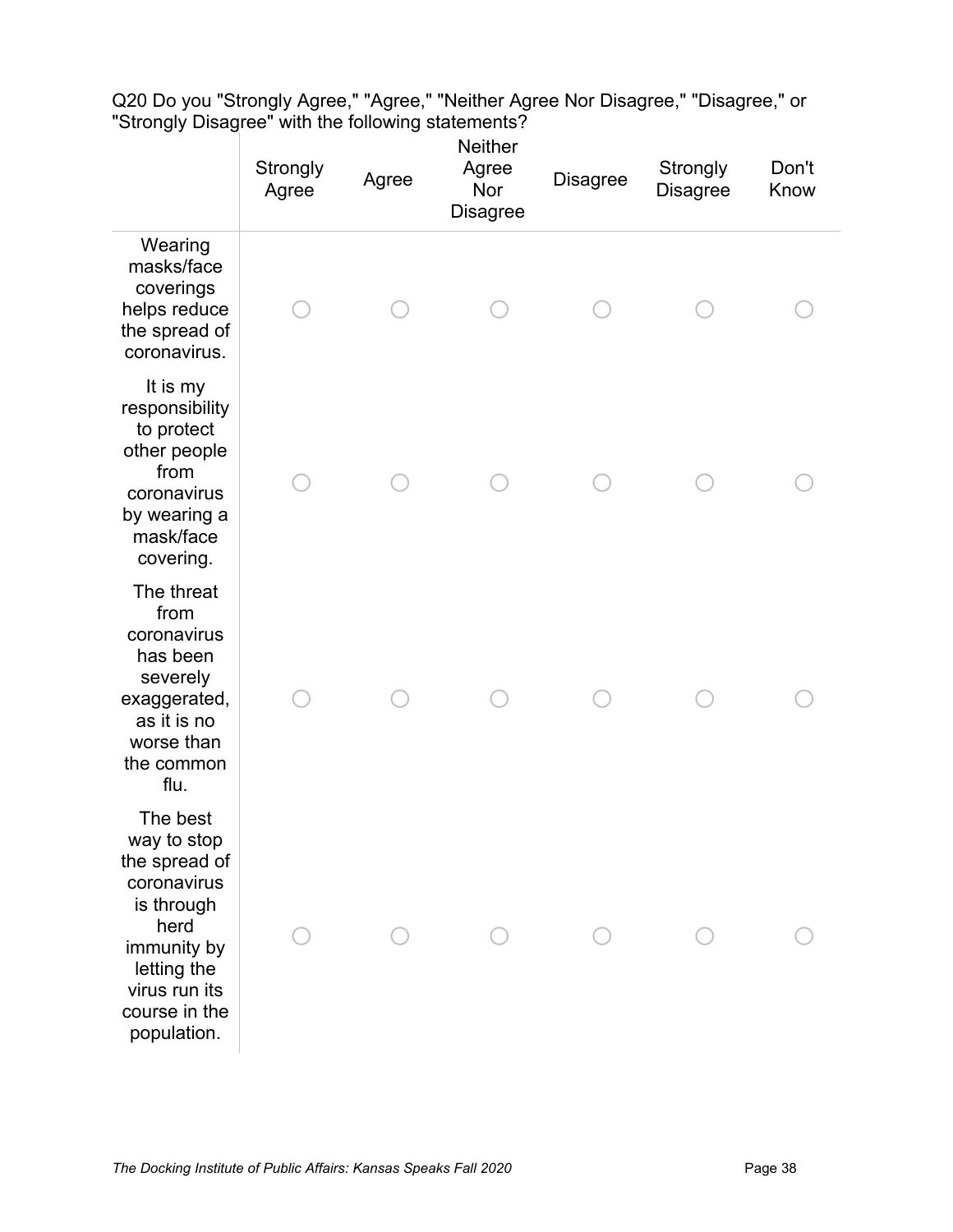Q21 How confident are you that the following public officials have done everything possible to make sure that the election this year will be safe for Kansas voters who are worried about coronavirus?

|                                        | Very<br>Confident | Somewhat<br>Confident | Not Too<br>Confident | Not At All<br>Confident | No Opinion |
|----------------------------------------|-------------------|-----------------------|----------------------|-------------------------|------------|
| Kansas<br>Secretary of<br><b>State</b> |                   |                       |                      |                         |            |
| Your local<br>election<br>officials    |                   |                       |                      |                         |            |

Q22 When a vaccine for the coronavirus becomes available, will you get vaccinated?

o Yes

o No

 $\bigcirc$  Not sure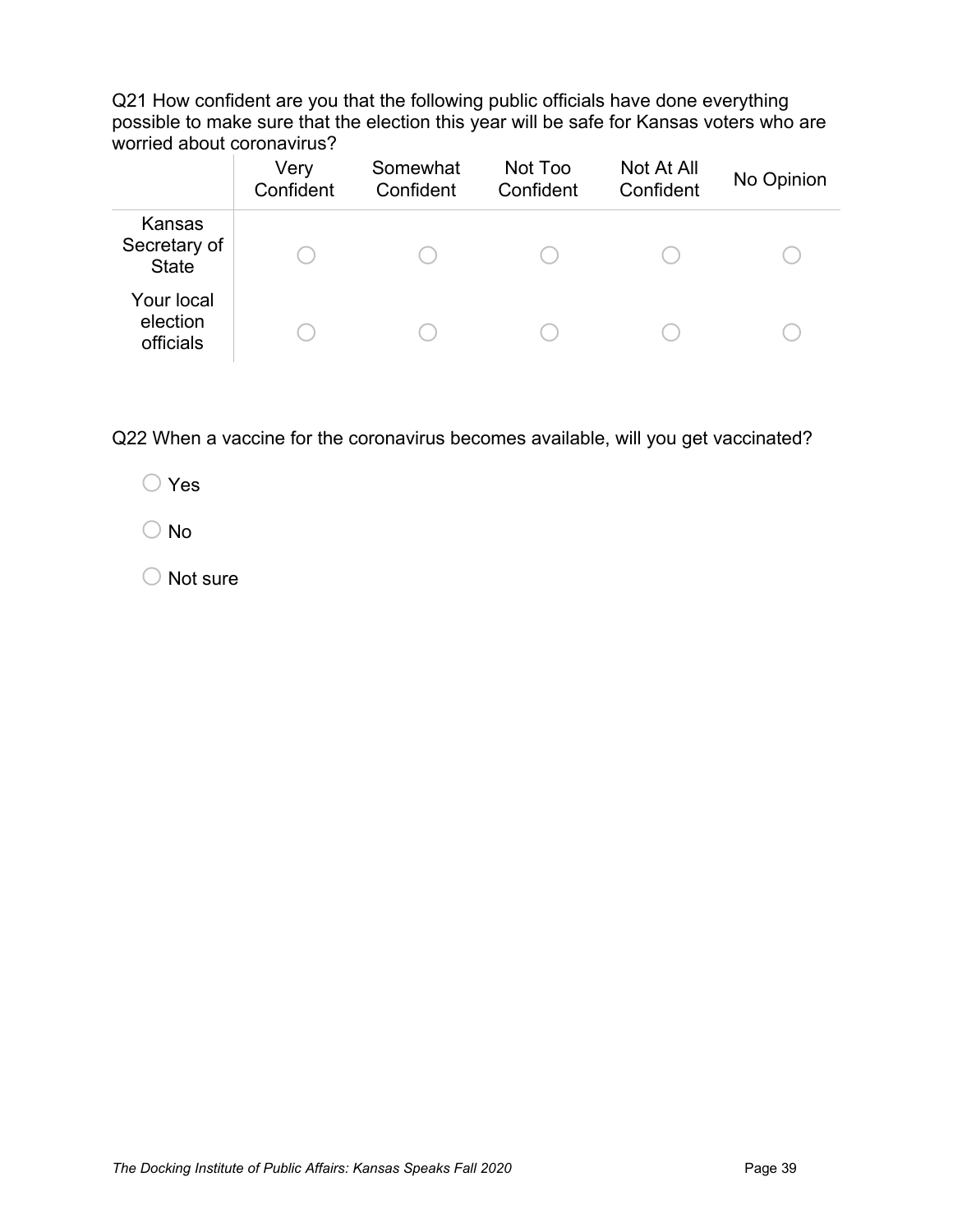Q23 This year there have been many protests around the country regarding police behavior.

For each of the following people/groups, is your rating of how each has handled the protests "Very Favorable," "Favorable," "Neither Favorable Nor Unfavorable," "Unfavorable," or "Very Unfavorable"?

|                                                        | Very<br>Favorable | Favorable | <b>Neither</b><br>Favorable<br>Nor<br>Unfavorable | Unfavorable | Very<br>Unfavorable | Don't<br>Know |  |
|--------------------------------------------------------|-------------------|-----------|---------------------------------------------------|-------------|---------------------|---------------|--|
| <b>Black Lives</b><br>Matter<br>protestors             |                   |           |                                                   |             |                     |               |  |
| <b>Black Lives</b><br>Matter<br>counter-<br>protestors |                   |           |                                                   |             |                     |               |  |
| The police<br>themselves                               |                   |           |                                                   |             |                     |               |  |
| President<br>Donald<br>Trump                           |                   |           |                                                   |             |                     |               |  |
| Democratic<br>presidential<br>candidate<br>Joe Biden   |                   |           |                                                   |             |                     |               |  |
| The<br>Republican<br>Party in<br>general               |                   |           |                                                   |             |                     |               |  |
| The<br>Democratic<br>Party in<br>general               |                   |           |                                                   |             |                     |               |  |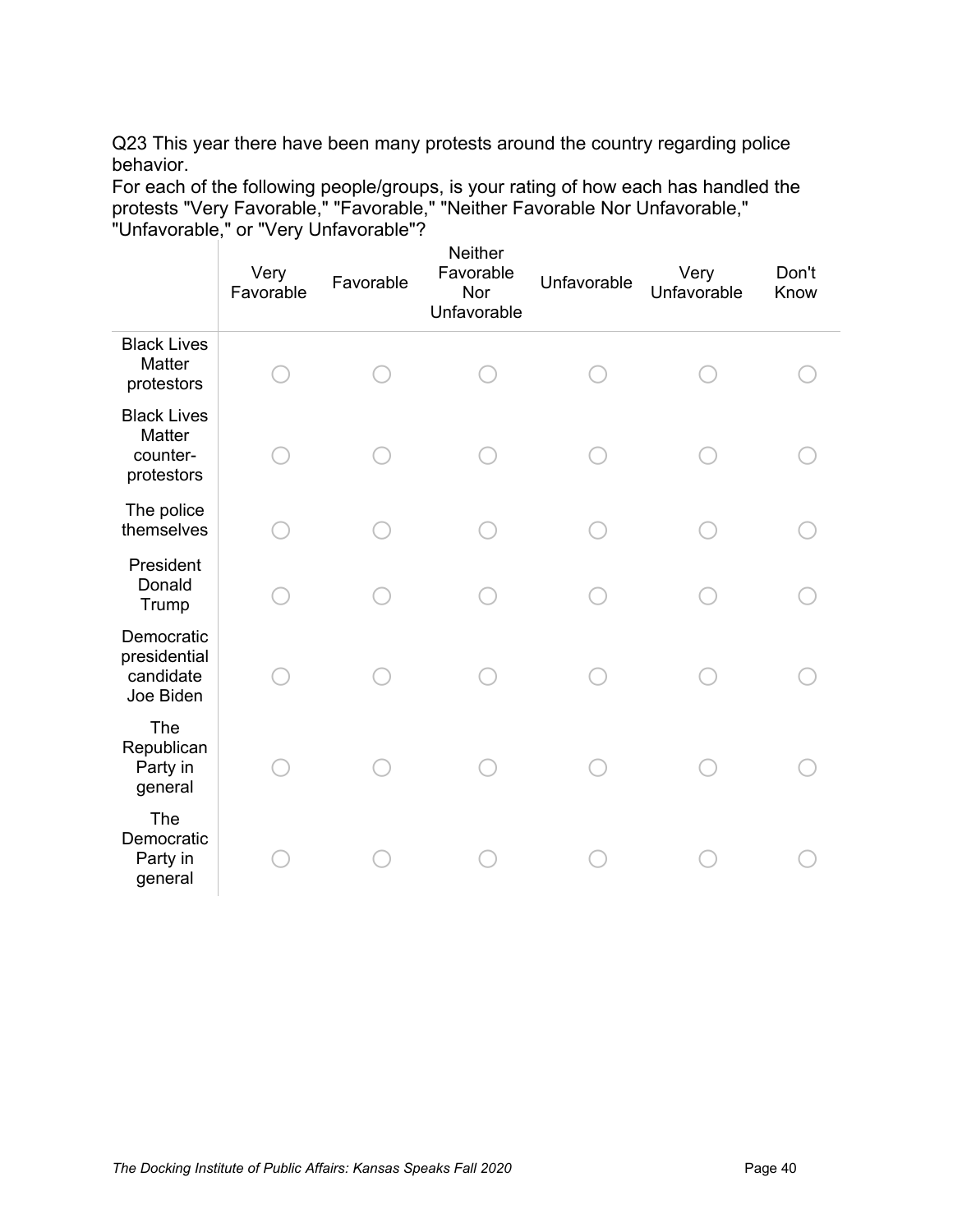Q24 Has the Black Lives Matter movement made racial issues in America better or worse, or has it not really changed things either way?

 $\bigcirc$  Better

 $\bigcirc$  Worse

 $\bigcirc$  Has not really changed things

 $\bigcirc$  Unsure

Q25 Some people believe that the protests associated with the Black Lives Matter movement promote violence, but other people do not believe that is the case. How worried are you that Black Lives Matter protests will bring violence to your neighborhood?

![](_page_47_Picture_6.jpeg)

- $\bigcirc$  Moderately worried
- $\bigcirc$  Somewhat worried
- $\bigcirc$  Slightly worried
- $\bigcirc$  Not at all worried
- O Don't Know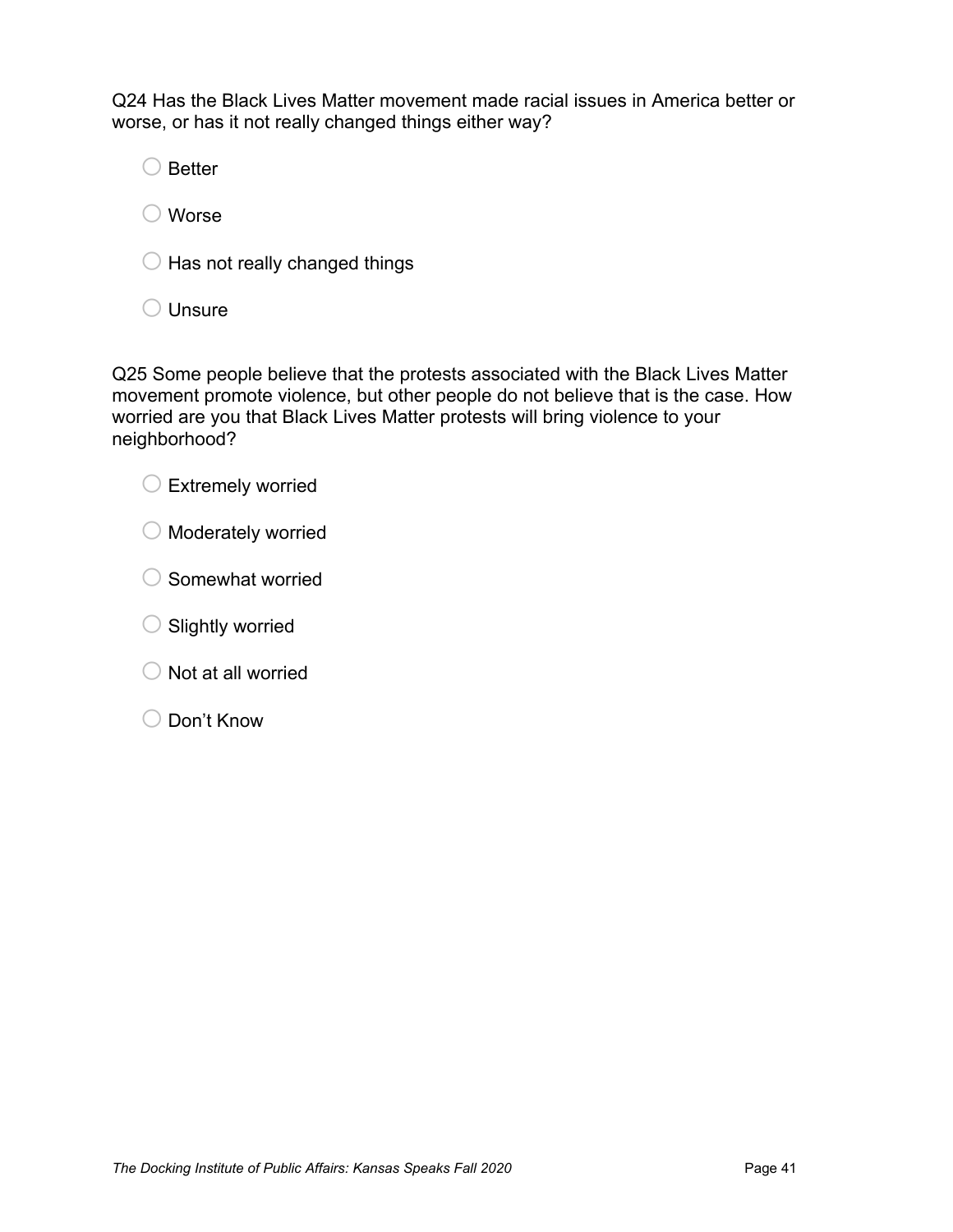Q26a As you may have heard, more Americans are voting by mail this year than in recent election years. How concerned are you that widespread mail voting will lead to voter fraud?

- $\bigcirc$  Very concerned
- $\bigcirc$  Somewhat concerned
- $\bigcirc$  Not very concerned
- $\bigcirc$  Not at all concerned
- o Don't Know

Q26b How confident are you that you understand how to request and cast a vote by mail ballot in Kansas?

 $\bigcirc$  Very confident

- $\bigcirc$  Somewhat confident
- $\bigcirc$  Not too confident
- $\bigcirc$  Not at all confident
- O Don't Know

Q27a Do you think the winner of the November presidential election should name the successor to Justice Ruth Bader Ginsburg on the U.S. Supreme Court?

o Yes

 $\bigcirc$  No

o Don't Know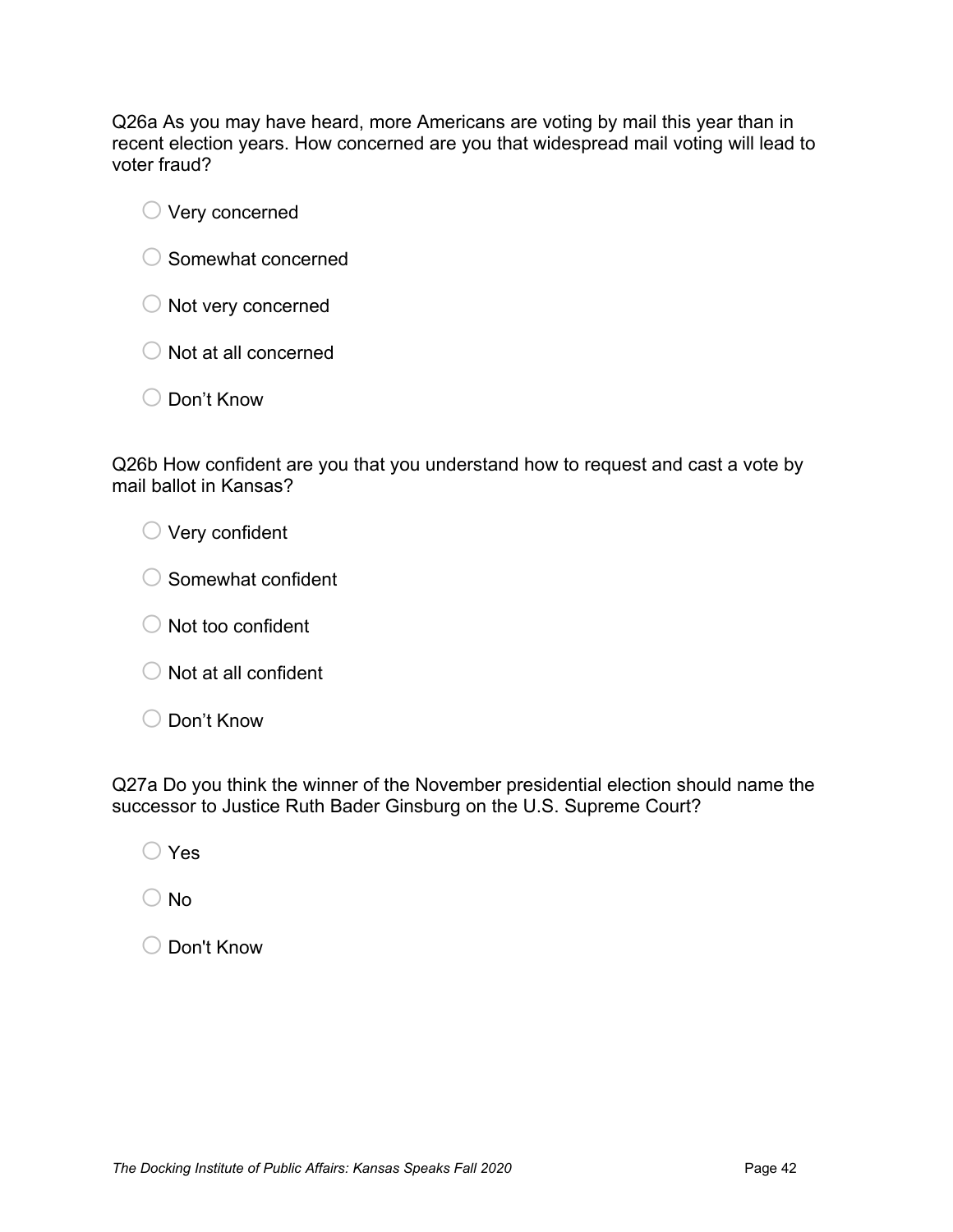Q27b If President Donald Trump appoints a new Supreme Court Justice before the presidential inauguration in January 2021, do you think the U.S. Senate should confirm the nominee?

o Yes

 $\bigcirc$  No

o Don't Know

Q27c Does Supreme Court Justice Ruth Bader Ginsburg's death affect your support for either of the presidential nominees?

 $\bigcirc$  Justice Ginsburg's death increases my support for President Donald Trump

 $\bigcirc$  Justice Ginsburg's death increases my support for Democratic presidential nominee Joe Biden

 $\bigcirc$  Justice Ginsburg's death has no impact on my support for either of the presidential nominees

o Don't Know

Q28 By your best guess, where will you be in 5 years? Are you likely to...

 $\bigcirc$  Still be living in the same community you are in now

 $\bigcirc$  Move to another location in Kansas

 $\bigcirc$  Relocate to a state other than Kansas

o Don't Know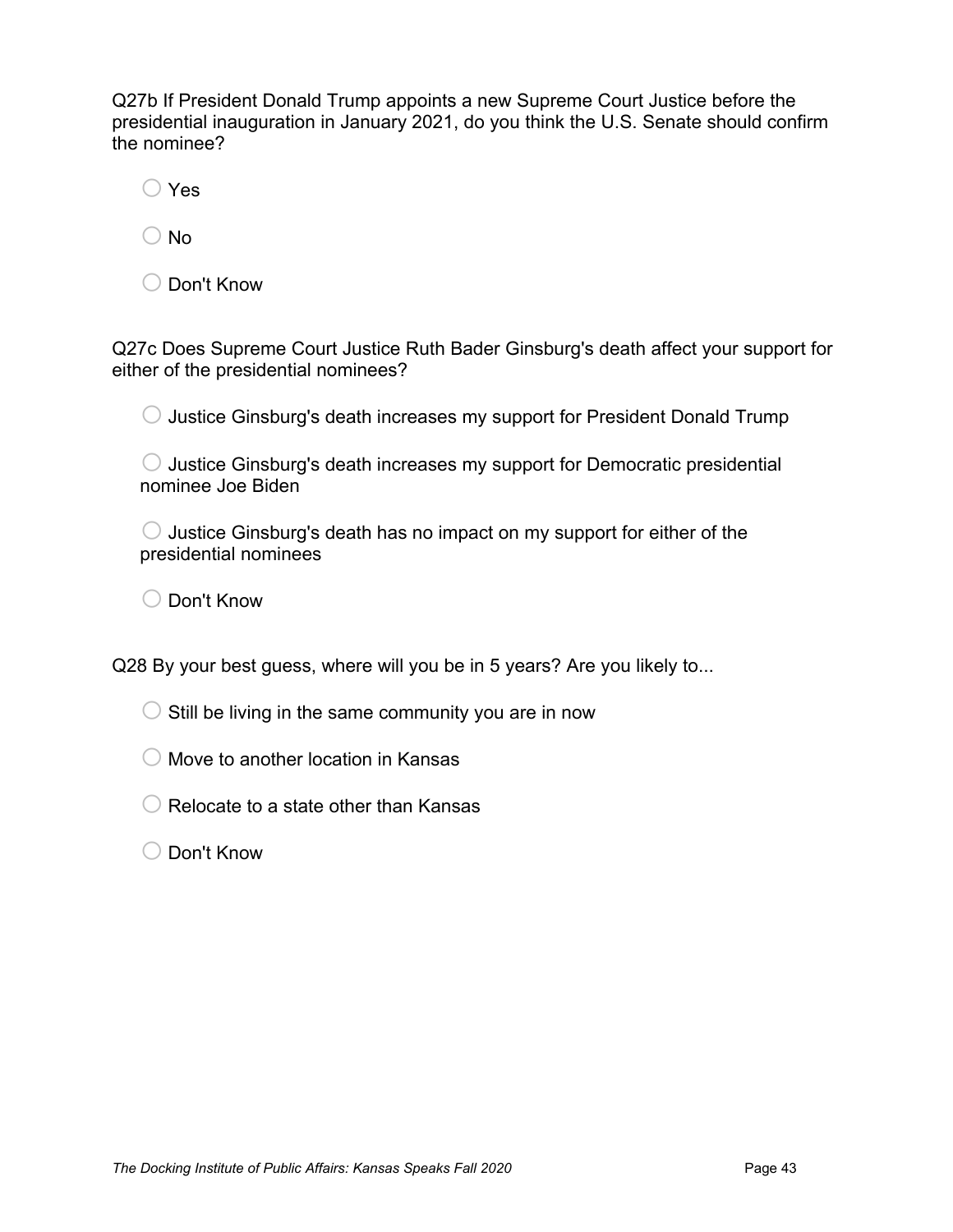Q29 Do you consider yourself a...

- $\bigcirc$  Strong Republican
- $\bigcirc$  Moderate Republican
- $\bigcirc$  Independent, Leaning Republican

 $\bigcirc$  Independent

- $\bigcirc$  Independent, Leaning Democrat
- o Moderate Democrat
- O Strong Democrat
- o Don't Know

Q30 Are you currently a registered voter in Kansas?

 $\bigcirc$  Yes

- o No
- o Don't Know

Q31 What is the highest level of education you have received?

- $\bigcirc$  Less than high school
- $\bigcirc$  High school diploma or equivalency
- $\bigcirc$  Some college
- $\bigcirc$  Associates or technical degree
- $\bigcirc$  Bachelors degree
- $\bigcirc$  Postgraduate degree
- o Don't Know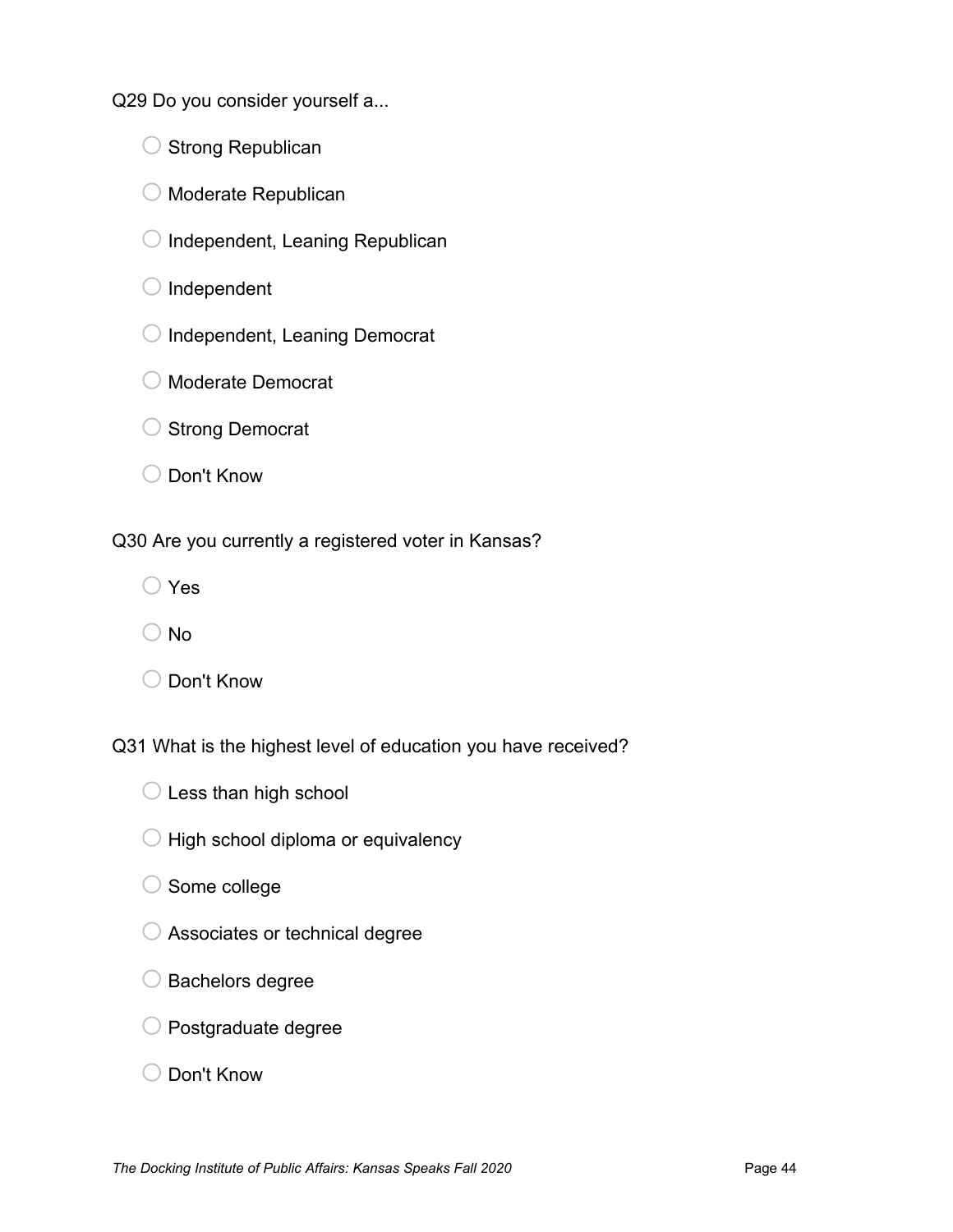Q32 Are you Hispanic, Latino/a, or Spanish origin?

o Yes

- $\bigcirc$  No
- O Don't Know

Q33 Which one or more of the following would you say is your race?

| White                            |
|----------------------------------|
| <b>Black or African American</b> |
| Asian or Pacific Islander        |
| American Indian or Alaska Native |
| Other                            |
| Don't Know                       |